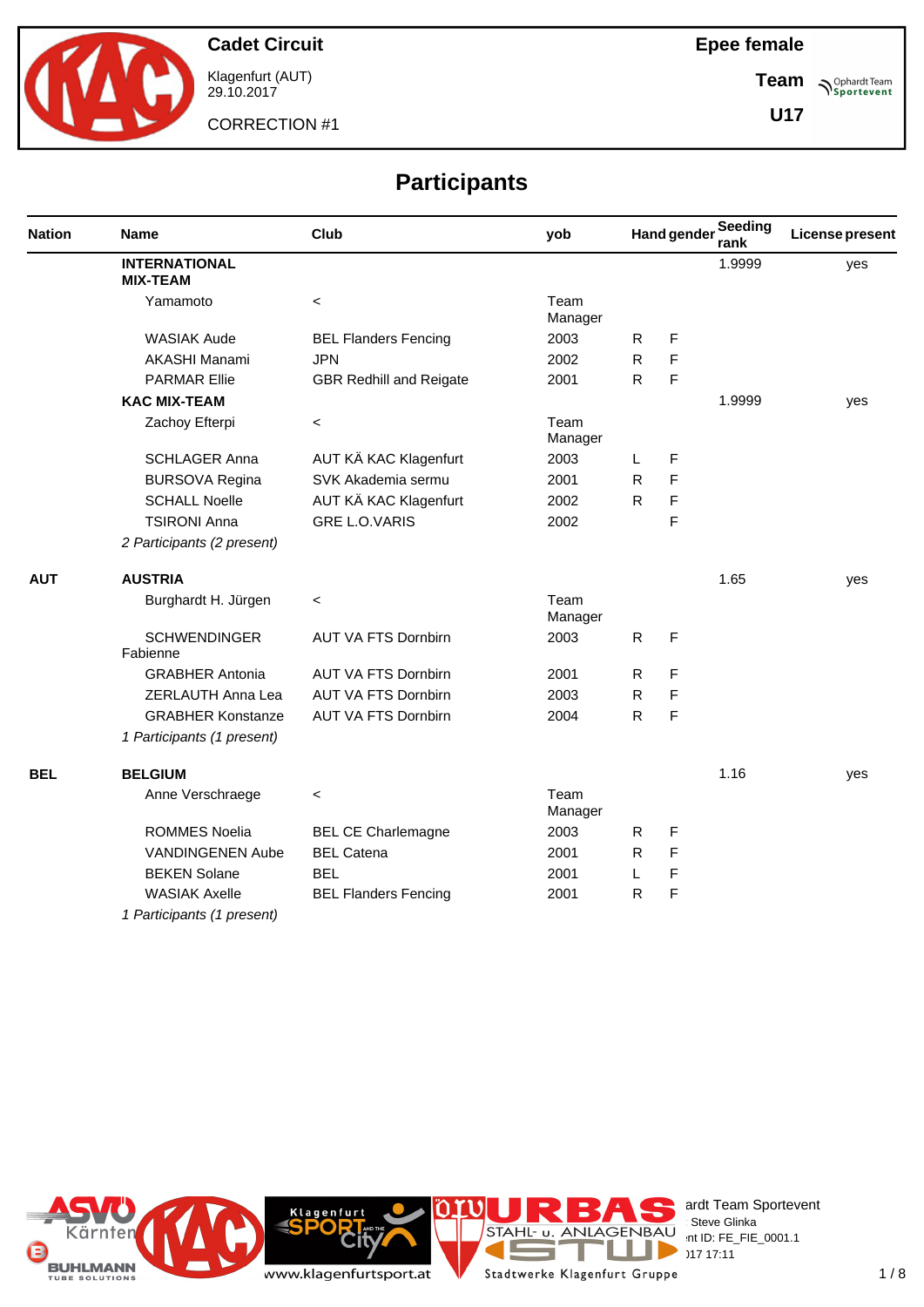

Klagenfurt (AUT) 29.10.2017

CORRECTION #1

**Team Sportevent** 

**U17**

| <b>Nation</b> | <b>Name</b>                | Club                         | yob             |              | <b>Hand gender</b> | <b>Seeding</b><br>rank | <b>License present</b> |
|---------------|----------------------------|------------------------------|-----------------|--------------|--------------------|------------------------|------------------------|
| <b>BLR</b>    | <b>BELARUS</b>             |                              |                 |              |                    | 1.17                   | yes                    |
|               | Koush                      | $\,<\,$                      | Team<br>Manager |              |                    |                        |                        |
|               | DZEKEVICH Katsiaryna       | <b>BLR</b>                   | 2002            | R            | F                  |                        |                        |
|               | PANTSIALEYEVA Yeva         | <b>BLR</b>                   | 2001            | R            | F                  |                        |                        |
|               | MIKHALEVICH Anhelina       | <b>BLR</b>                   | 2001            | R            | F                  |                        |                        |
|               | MYSHKAVETS Darya           | <b>BLR</b>                   | 2002            | $\mathsf{R}$ | F                  |                        |                        |
|               | <b>BELARUS 2</b>           |                              |                 |              |                    | 1.9999                 | yes                    |
|               | Koush                      | $\,<\,$                      | Team<br>Manager |              |                    |                        |                        |
|               | <b>VEBER Lizaveta</b>      | BLR SDUSHOR PROFSOUZY        | 2001            | $\mathsf{R}$ | F                  |                        |                        |
|               | <b>KUZMICH Aliaksandra</b> | <b>BLR</b>                   | 2001            | R            | F                  |                        |                        |
|               | ALEKSEYEVA Ekaterina       | <b>BLR SDUSHOR PROFSOUZY</b> | 2004            | R            | F                  |                        |                        |
|               | ZARETSKAYA Lizaveta        | <b>BLR</b>                   | 2003            | $\mathsf{R}$ | F                  |                        |                        |
|               | 2 Participants (2 present) |                              |                 |              |                    |                        |                        |
| <b>BUL</b>    | <b>BULGARIA</b>            |                              |                 |              |                    | 1.31                   | yes                    |
|               | Simeon Monev               | $\,<\,$                      | Team<br>Manager |              |                    |                        |                        |
|               | POPOVA Yana                | <b>BUL Levski</b>            | 2003            | R            | F                  |                        |                        |
|               | ERMENKOVA Joanna           | <b>BUL Sofia</b>             | 2004            | R            | F                  |                        |                        |
|               | LULEVA Ekaterina           | <b>BUL Levski</b>            | 2002            | R            | F                  |                        |                        |
|               | <b>HRISTOVA Silvena</b>    | BUL Cherno more 69           | 2001            | $\mathsf{R}$ | F                  |                        |                        |
|               | 1 Participants (1 present) |                              |                 |              |                    |                        |                        |
| <b>EST</b>    | <b>ESTONIA</b>             |                              |                 |              |                    | 1.5                    | yes                    |
|               | <b>Helen Nelis-Naukas</b>  | $\,<\,$                      | Team<br>Manager |              |                    |                        |                        |
|               | <b>PALK Madli</b>          | EST En Garde Haapsalu        | 2003            | R            | F                  |                        |                        |
|               | TARGAMAA Carmen-Lii        | EST En Garde Haapsalu        | 2001            | R            | F                  |                        |                        |
|               | <b>PRELA Anna</b>          | <b>EST SBSK Draakon</b>      | 2002            | R            | F                  |                        |                        |
|               | <b>LAGE Getter</b>         | <b>EST Tallinna Mook</b>     | 2002            | L            | F                  |                        |                        |
|               | 1 Participants (1 present) |                              |                 |              |                    |                        |                        |
| <b>FIN</b>    | <b>FINLAND</b>             |                              |                 |              |                    | 1.21                   | yes                    |
|               | Elina Sohlberg             | $\,<\,$                      | Team<br>Manager |              |                    |                        |                        |
|               | <b>JAAKKOLA Outi</b>       | FIN EM                       | 2001            | L            | F                  |                        |                        |
|               | SOHLBERG Oona              | FIN EM                       | 2002            | R            | F                  |                        |                        |
|               | SAAVALAINEN Hannah         | <b>FIN EM</b>                | 2001            | $\mathsf{R}$ | F                  |                        |                        |
|               | 1 Participants (1 present) |                              |                 |              |                    |                        |                        |





es ardt Team Sportevent **License:** Steve Glinka  $P^{\text{LO}}$  int ID: FE\_FIE\_0001.1

www.klagenfurtsport.at

**Rit** 

**Klagenfurt**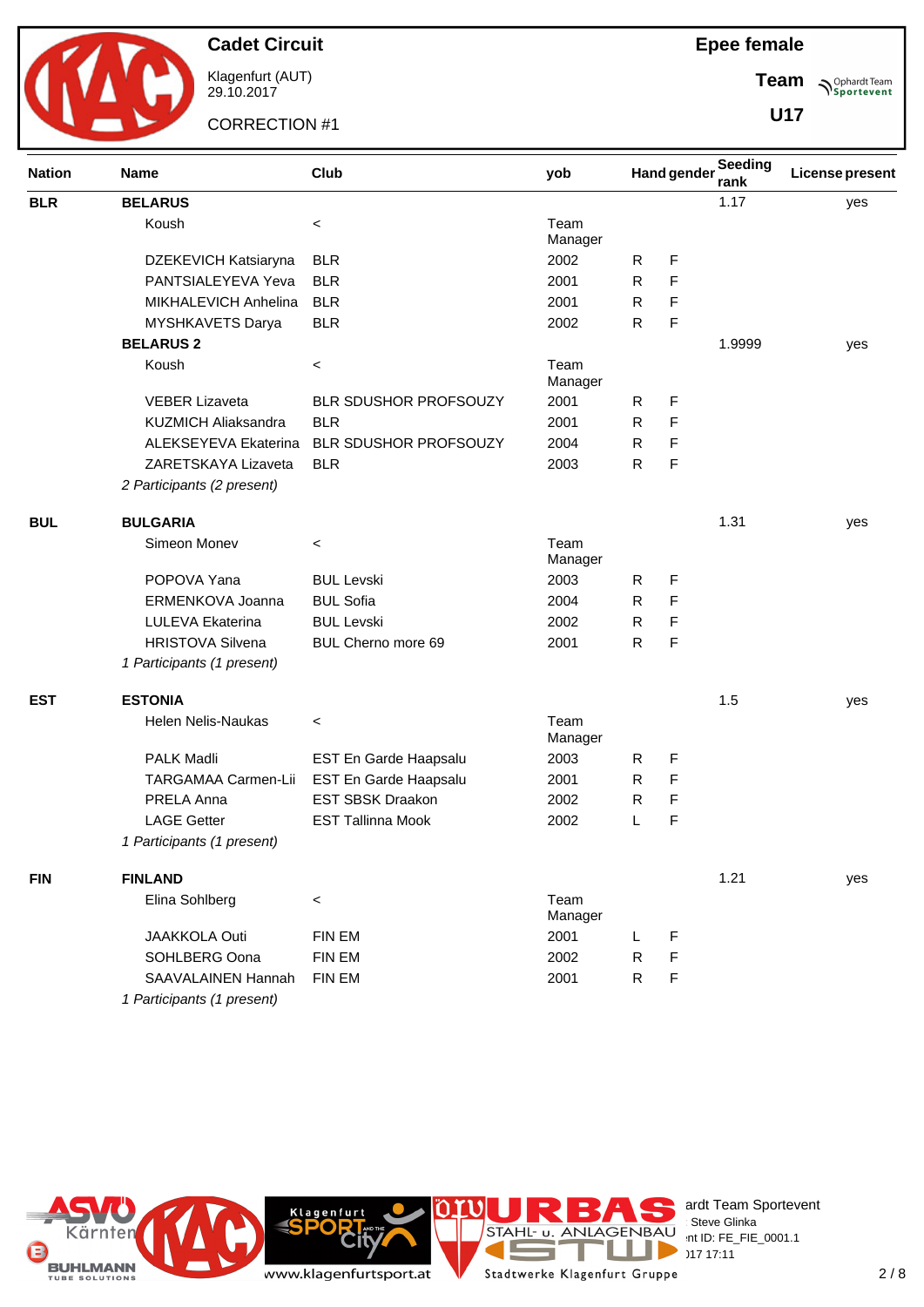

Klagenfurt (AUT) 29.10.2017

CORRECTION #1

**Team Sportevent** 

**U17**

| <b>Nation</b> | <b>Name</b>                | Club                                        | yob             |              | <b>Hand gender</b> | Seeding<br>rank | License present |
|---------------|----------------------------|---------------------------------------------|-----------------|--------------|--------------------|-----------------|-----------------|
| <b>GBR</b>    | <b>UNITED KINGDOM 1</b>    |                                             |                 |              |                    | 1.9             | yes             |
|               | <b>Maxine Foxwell-Moss</b> | $\prec$                                     | Team<br>Manager |              |                    |                 |                 |
|               | <b>BLACK Abagael</b>       | <b>GBR Plymouth FC</b>                      | 2003            | R            | F                  |                 |                 |
|               | OIEN Jacqueline            | <b>GBR Haverstock FC</b>                    | 2001            | R            | F                  |                 |                 |
|               | <b>TAYLOR Eleanor</b>      | <b>GBR Bedford FC</b>                       | 2002            | R            | F                  |                 |                 |
|               | <b>LOUIS Avery</b>         | <b>GBR</b>                                  | 2001            | $\mathsf{R}$ | F                  |                 |                 |
|               | <b>UNITED KINGDOM 2</b>    |                                             |                 |              |                    | 1.29            | yes             |
|               | <b>Maxine Foxwell-Moss</b> | $\prec$                                     | Team<br>Manager |              |                    |                 |                 |
|               | <b>SUMMERS Isabella</b>    | <b>GBR</b>                                  | 2003            | R            | F                  |                 |                 |
|               | FOXWELL-MOSS Taylor        | <b>GBR Plymouth FC</b>                      | 2001            | R            | F                  |                 |                 |
|               |                            | HENDERSON-ROE Maia GBR Keszler Fencing Club | 2001            | R            | F                  |                 |                 |
|               | <b>LEVER Rachael</b>       | <b>GBR TROYES CHAM</b>                      | 2002            | ${\sf R}$    | F                  |                 |                 |
|               | <b>UNITED KINGDOM 3</b>    |                                             |                 |              |                    | 1.51            | yes             |
|               | <b>Maxine Foxwell-Moss</b> | $\,<$                                       | Team<br>Manager |              |                    |                 |                 |
|               | <b>SIMMONDS Constance</b>  | <b>GBR</b>                                  | 2001            | R            | F                  |                 |                 |
|               | <b>DUDLEY Amelia</b>       | <b>GBR Royal Tunbridge Well</b>             | 2001            | L            | F                  |                 |                 |
|               | PAPADOPOULOS Keira         | <b>GBR</b> Dunblane                         | 2003            | $\mathsf{R}$ | F                  |                 |                 |
|               | <b>ROBSON Emilia</b>       | <b>GBR Newcastle FC</b>                     | 2002            | $\mathsf{R}$ | F                  |                 |                 |
|               | 3 Participants (3 present) |                                             |                 |              |                    |                 |                 |
| <b>GRE</b>    | <b>GREECE</b>              |                                             |                 |              |                    | 1.53            | yes             |
|               | Zachoy Efterpi             | $\,<\,$                                     | Team<br>Manager |              |                    |                 |                 |
|               | <b>KARAMPINI Eirini</b>    | <b>GRE IRIDA</b>                            | 2002            | L            | F                  |                 |                 |
|               | <b>CHRISTOU Theodora</b>   | <b>GRE IRIDA</b>                            | 2002            | R            | F                  |                 |                 |
|               | RODOPOULOU Nefeli          | <b>GRE IRIDA</b>                            | 2003            | ${\sf R}$    | F                  |                 |                 |
|               | 1 Participants (1 present) |                                             |                 |              |                    |                 |                 |



erdt Team Sportevent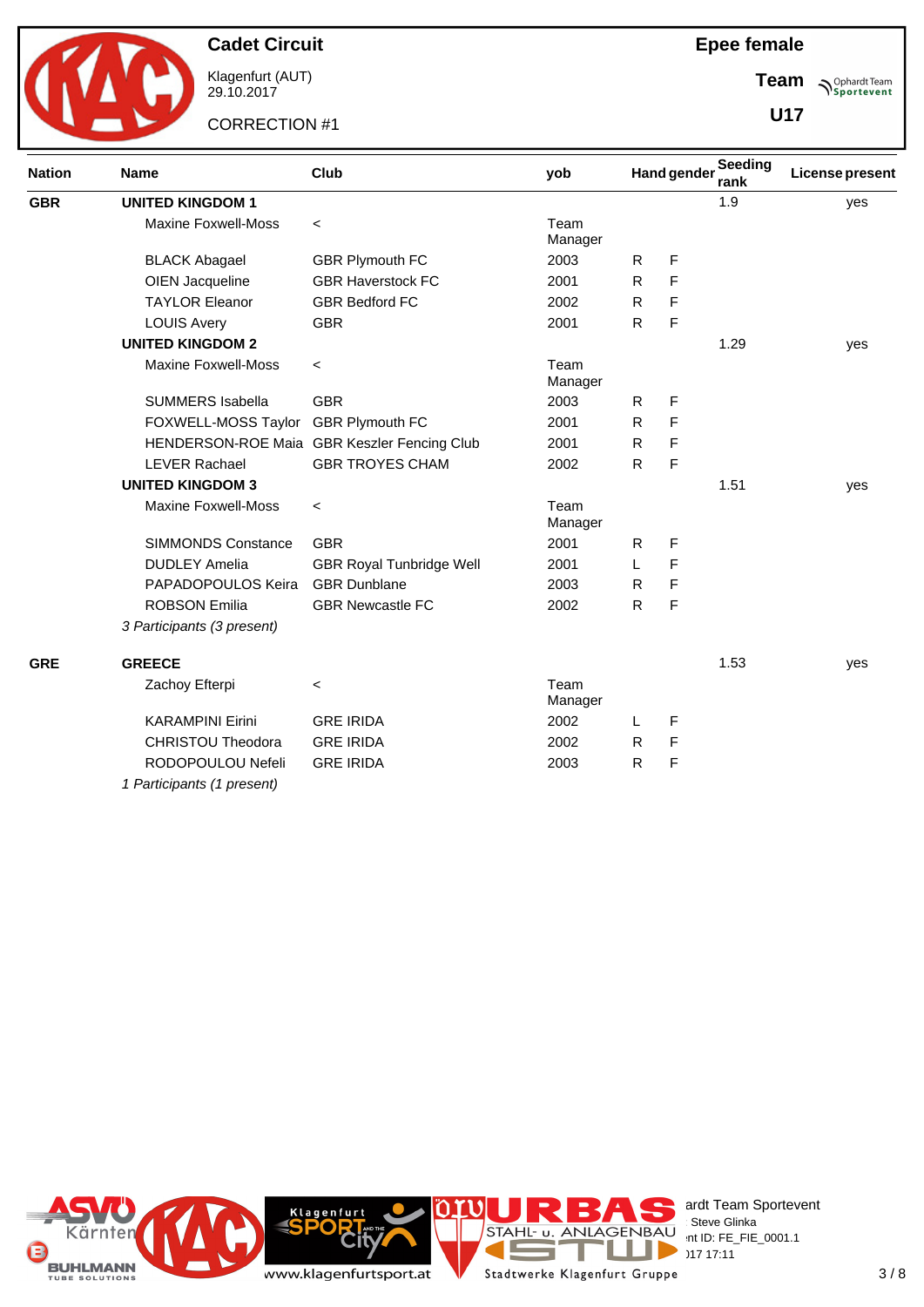

Klagenfurt (AUT) 29.10.2017

CORRECTION #1

**Team Sportevent** 

**U17**

| <b>Nation</b> | <b>Name</b>                | Club                         | yob             |              | <b>Hand gender</b> | <b>Seeding</b><br>rank | <b>License present</b> |
|---------------|----------------------------|------------------------------|-----------------|--------------|--------------------|------------------------|------------------------|
| <b>HUN</b>    | <b>HUNGARY</b>             |                              |                 |              |                    | 1.1                    | yes                    |
|               | Csaba Partali              | $\,<\,$                      | Team<br>Manager |              |                    |                        |                        |
|               | <b>BUKI Lili</b>           | <b>HUN OMS-Tata</b>          | 2002            | R            | F                  |                        |                        |
|               | KOLCZONAY Borbala          | <b>HUN FLESS</b>             | 2001            | R            | F                  |                        |                        |
|               | DEKANY Kinga               | <b>HUN AVA</b>               | 2001            | R            | F                  |                        |                        |
|               | <b>MUHARI Eszter</b>       | <b>HUN MTK</b>               | 2002            | L            | F                  |                        |                        |
|               | <b>HUNGARY 2</b>           |                              |                 |              |                    | 1.18                   | yes                    |
|               | Kolczonay Istvan           | $\,<\,$                      | Team<br>Manager |              |                    |                        |                        |
|               | <b>SZARVAS Rita</b>        | <b>HUN FLESS</b>             | 2003            |              | F                  |                        |                        |
|               | DEBRECZENI Noemi           | <b>HUN FLESS</b>             | 2002            | R            | F                  |                        |                        |
|               | LASZLO Luca                | <b>HUN FLESS</b>             | 2001            | L            | F                  |                        |                        |
|               | <b>KOVACS Vivien</b>       | <b>HUN FLESS</b>             | 2002            | $\mathsf{R}$ | F                  |                        |                        |
|               | <b>HUNGARY 3</b>           |                              |                 |              |                    | 1.9999                 | yes                    |
|               | Csaba Partali              | $\,<\,$                      | Team<br>Manager |              |                    |                        |                        |
|               | <b>TANTMANN Evelin</b>     | HUN OMS-Tata                 | 2002            | R            | F                  |                        |                        |
|               | <b>DEMENY Kata</b>         | <b>HUN OMS-Tata</b>          | 2002            | R            | F                  |                        |                        |
|               | PRUZSINA Panna             | <b>HUN TSC</b>               | 2003            | L            | F                  |                        |                        |
|               | <b>HUNGARY 4</b>           |                              |                 |              |                    | 1.9999                 | yes                    |
|               | Fridvalszky Adam           | $\,<\,$                      | Team<br>Manager |              |                    |                        |                        |
|               | <b>TOTHMATYAS Zsofia</b>   | <b>HUN VASAS</b>             | 2002            | L            | F                  |                        |                        |
|               | <b>GABOR Agnes</b>         | <b>HUN Vasas</b>             | 2001            | L            | F                  |                        |                        |
|               | <b>LIPTHAY Hanna</b>       | <b>HUN VASAS</b>             | 2002            | L            | F                  |                        |                        |
|               | <b>WETZKER Laura</b>       | <b>HUN VASAS</b>             | 2002            | $\mathsf{R}$ | F                  |                        |                        |
|               | 4 Participants (4 present) |                              |                 |              |                    |                        |                        |
| <b>ISR</b>    | <b>ISRAEL</b>              |                              |                 |              |                    | 1.10                   | yes                    |
|               | Alexander Ivanov           | $\,<\,$                      | Team<br>Manager |              |                    |                        |                        |
|               | <b>BOGDANOV Adele</b>      | <b>ISR Maccabi Maalot</b>    | 2003            | R            | F                  |                        |                        |
|               | <b>DROR Yasmin Bertin</b>  | ISR Hapoel Kfar-Saba         | 2001            | R            | F                  |                        |                        |
|               | <b>ALAMUR Mia</b>          | <b>ISR Club Modiin</b>       | 2003            | R            | F                  |                        |                        |
|               | <b>FEYGIN Nikol</b>        | <b>ISR Maccabi Maalot</b>    | 2003            | Г            | F                  |                        |                        |
|               | <b>ISRAEL 2</b>            |                              |                 |              |                    | 1.38                   | yes                    |
|               | Alexander Ivanov           | $\,<\,$                      | Team<br>Manager |              |                    |                        |                        |
|               | YAKOBSON Michelle          | <b>ISR Maccabi Maalot</b>    | 2002            | R            | F                  |                        |                        |
|               | <b>GALPER Eva</b>          | <b>ISR Maccabi Jerusalem</b> | 2002            | L            | F                  |                        |                        |
|               | <b>TAL Roni</b>            | <b>ISR Club Modiin</b>       | 2004            | $\mathsf{R}$ | F                  |                        |                        |
|               | 2 Participants (2 present) |                              |                 |              |                    |                        |                        |



ender Team Sportevent **License:** Steve Glinka  $P^{\text{LO}}$  int ID: FE\_FIE\_0001.1  $29.17 \times 17:11$ 

www.klagenfurtsport.at

**Rity** 

**Klagenfurt** 

Е

T J.

 $\mathcal{L}_{\text{max}}$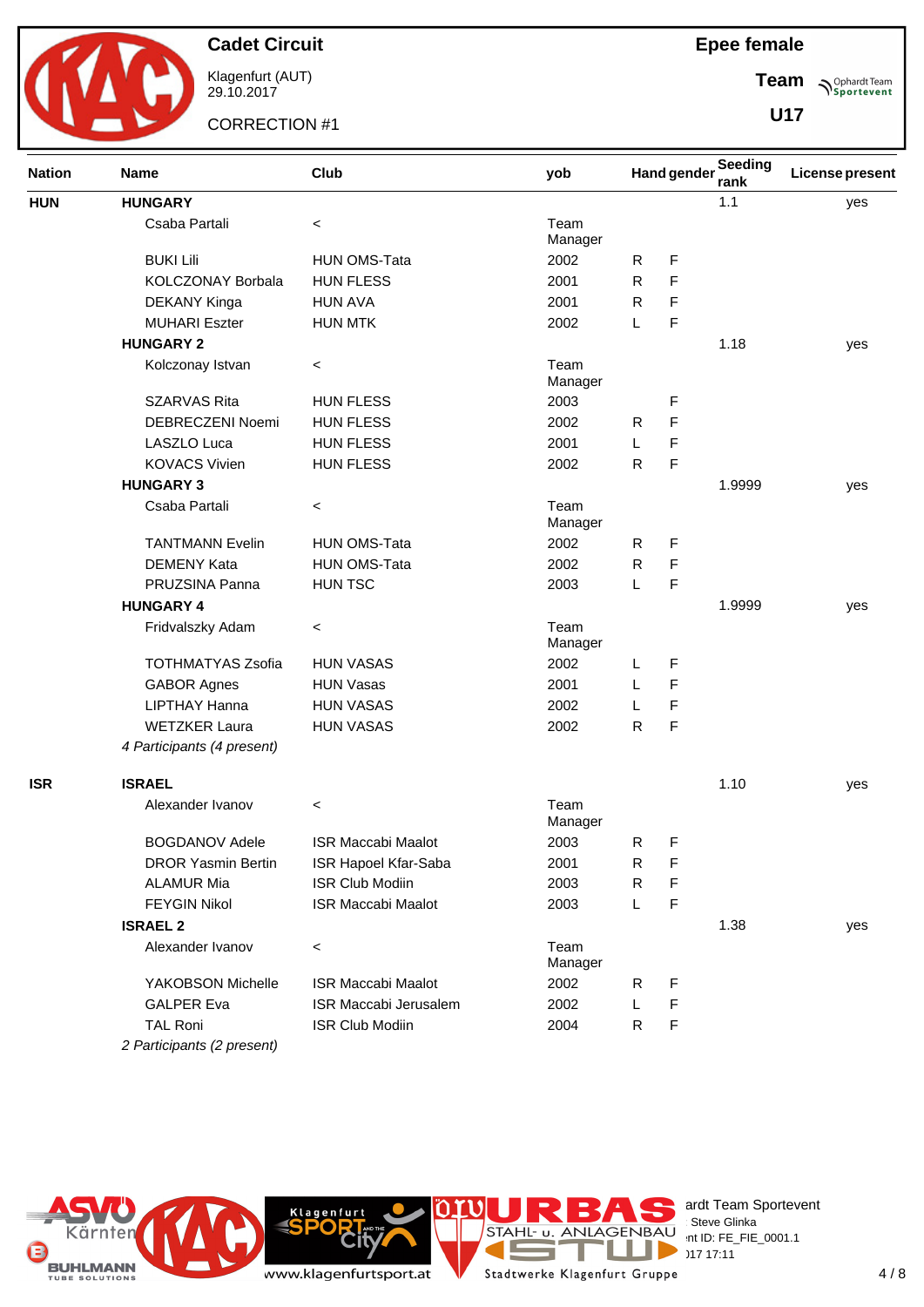

Klagenfurt (AUT) 29.10.2017

CORRECTION #1

**Team Sportevent** 

**U17**

| <b>Nation</b> | <b>Name</b>                | Club       | yob             |    | <b>Hand gender</b> | Seeding<br>rank | <b>License present</b> |
|---------------|----------------------------|------------|-----------------|----|--------------------|-----------------|------------------------|
| <b>JPN</b>    | <b>JAPAN1</b>              |            |                 |    |                    | 1.8             | yes                    |
|               | Michiya Yamamoto           | $\,<\,$    | Team<br>Manager |    |                    |                 |                        |
|               | <b>HASUI Hina</b>          | JPN        | 2001            | R. | F                  |                 |                        |
|               | <b>TAKAHASHI Erika</b>     | JPN        | 2002            | R  | F                  |                 |                        |
|               | <b>INAYAMA Yuri</b>        | JPN        | 2002            | R. | F                  |                 |                        |
|               | SAITO Hana                 | JPN        | 2002            | R. | F                  |                 |                        |
|               | <b>JAPAN 2</b>             |            |                 |    |                    | 1.34            | yes                    |
|               | Michiya Yamamoto           | $\,<\,$    | Team<br>Manager |    |                    |                 |                        |
|               | <b>SATO Kotomi</b>         | JPN        | 2001            |    | F                  |                 |                        |
|               | NAGAI Anna                 | JPN        | 2002            | R. | F                  |                 |                        |
|               | <b>MARUYAMA Sakura</b>     | JPN        | 2001            |    | F                  |                 |                        |
|               | CHIBA Kei                  | <b>JPN</b> | 2001            | R  | F                  |                 |                        |
|               | 2 Participants (2 present) |            |                 |    |                    |                 |                        |

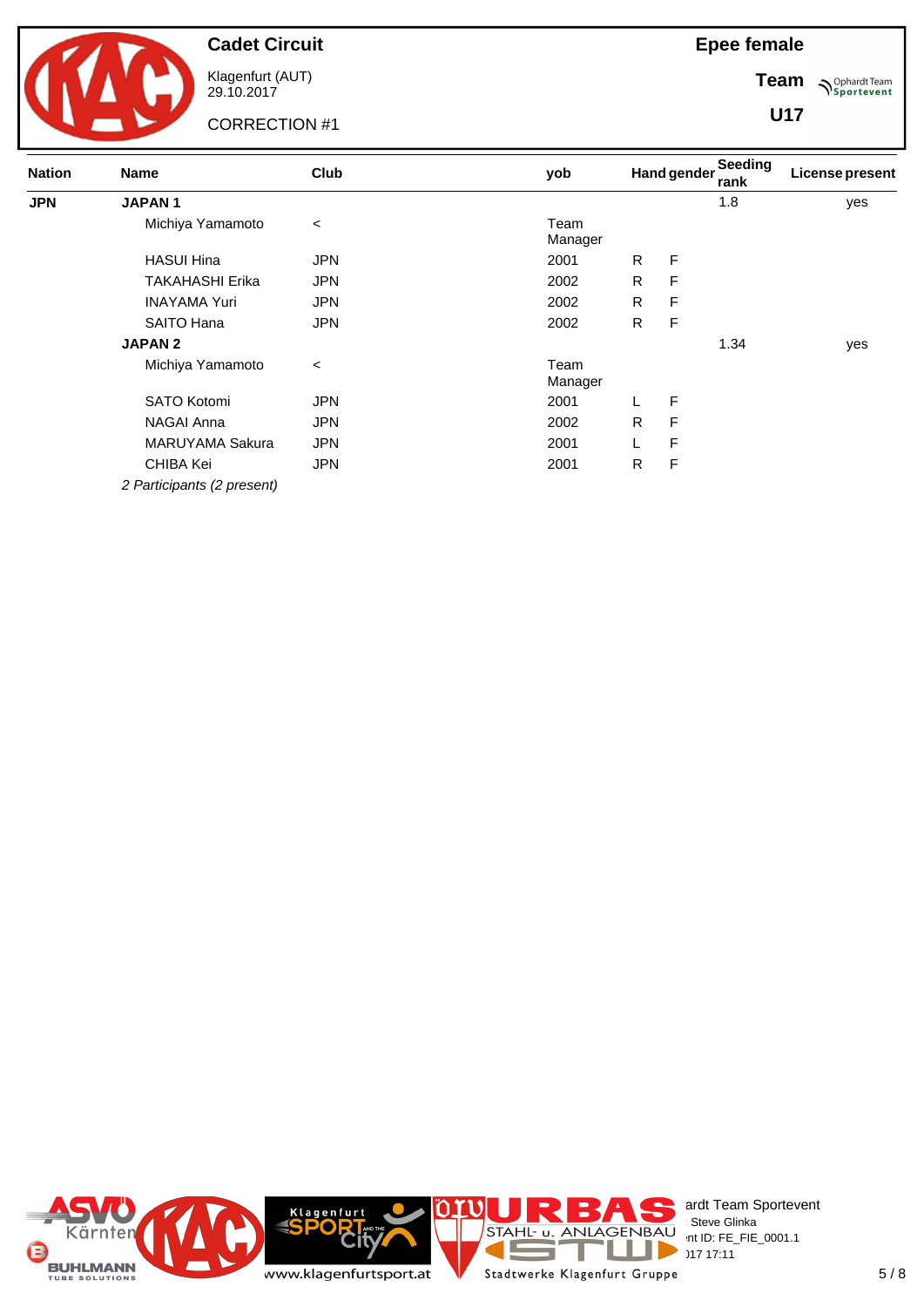

Klagenfurt (AUT) 29.10.2017

CORRECTION #1

**Team Sportevent** 

Ξ

**U17**

| <b>Nation</b> | <b>Name</b>                                              | Club                                     | yob             |              | <b>Hand gender</b> | Seeding<br>rank | <b>License present</b> |
|---------------|----------------------------------------------------------|------------------------------------------|-----------------|--------------|--------------------|-----------------|------------------------|
| <b>POL</b>    | <b>POLAND</b>                                            |                                          |                 |              |                    | 1.11            | yes                    |
|               | Anna Medynska-Tercjak                                    | $\,<$                                    | Team<br>Manager |              |                    |                 |                        |
|               | ZGRYZNIAK Kinga                                          | POL RMKS Rybnik                          | 2003            | R            | F                  |                 |                        |
|               | <b>KLASIK Alicja</b>                                     | POL RMKS Rybnik                          | 2004            | L            | F                  |                 |                        |
|               | PEKALA Beata                                             | POL RMKS Rybnik                          | 2002            | R            | F                  |                 |                        |
|               | JANELLI Zofia                                            | POL KS Szpada Wroclaw                    | 2002            | L            | F                  |                 |                        |
|               | <b>POLAND 2</b>                                          |                                          |                 |              |                    | 1.41            | yes                    |
|               | Markowska Natalia                                        | $\,<\,$                                  | Team<br>Manager |              |                    |                 |                        |
|               | <b>KWIECIEN Julia</b>                                    | <b>POL Muszkieter Gliwice</b>            | 2001            | R            | F                  |                 |                        |
|               | STASZULONEK Karolina POL Piast Gliwice                   |                                          | 2002            | R            | F                  |                 |                        |
|               | <b>MARUCHA Weronika</b>                                  | POL SKS FLESZ Swidnica                   | 2001            | L            | F                  |                 |                        |
|               | <b>WIKTOR Weronika</b>                                   | POL PTG Sokol Mielec                     | 2002            | R            | F                  |                 |                        |
|               | <b>POLAND 3</b>                                          |                                          |                 |              |                    | 1.61            | yes                    |
|               | Wroblewska Agata                                         | $\,<$                                    | Team<br>Manager |              |                    |                 |                        |
|               | ZIETEK Patrycja                                          | POL                                      | 2002            | R            | F                  |                 |                        |
|               | WROBLEWSKA Agata                                         | POL WKS Kolejarz Wroclaw                 | 2001            | R            | F                  |                 |                        |
|               | RAKOCZY Natalia                                          | POL Palac Mlodziezy Kato                 | 2002            | R            | F                  |                 |                        |
|               | SULEJ Zuzanna                                            | POL WARSZAWIANKA                         | 2001            | R            | F                  |                 |                        |
|               | <b>POLAND4</b>                                           |                                          |                 |              |                    | 1.63            | yes                    |
|               | Gwozdz Julia                                             | $\,<\,$                                  | Team<br>Manager |              |                    |                 |                        |
|               | GWOZDZ Julia                                             | POL Bytomskie Towarzystwo<br>Szermiercze | 2002            | R            | F                  |                 |                        |
|               | <b>SABALSKA Ewelina</b>                                  | POL MKS Kusy Szczecin                    | 2003            | L            | F                  |                 |                        |
|               | PARYSEK Zofia                                            | POL SKS FLESZ Swidnica                   | 2001            | R            | F                  |                 |                        |
|               | FRYSTACKA Patrycja                                       | POL RMKS Rybnik                          | 2003            | R            | F                  |                 |                        |
|               | <b>POLAND 5</b>                                          |                                          |                 |              |                    | 1.64            | yes                    |
|               | Wloczka Oliwia                                           | $\,<$                                    | Team<br>Manager |              |                    |                 |                        |
|               | ZACHOROWSKA<br>Aleksandra                                | POL Muszkieter Gliwice                   | 2002            |              | F                  |                 |                        |
|               | JAROSZEK Aleksandra                                      | POL Palac Mlodziezy Katowice             | 2001            | R            | F                  |                 |                        |
|               | WLOCZKA Oliwia                                           | POL Bytomskie Towarzystwo<br>Szermiercze | 2002            | R            | F                  |                 |                        |
|               | <b>TOMASZEWSKA Natalia</b><br>5 Participants (5 present) | POL MKS Kusy Szczecin                    | 2003            | $\mathsf{R}$ | F                  |                 |                        |



www.klagenfurtsport.at

**Rity** 

**Klagenfurt** 

erdt Team Sportevent **License:** Steve Glinka  $P^{\text{LO}}$  int ID: FE\_FIE\_0001.1  $29.17 \times 17:11$ Stadtwerke Klagenfurt Gruppe

Е

T E.

Œ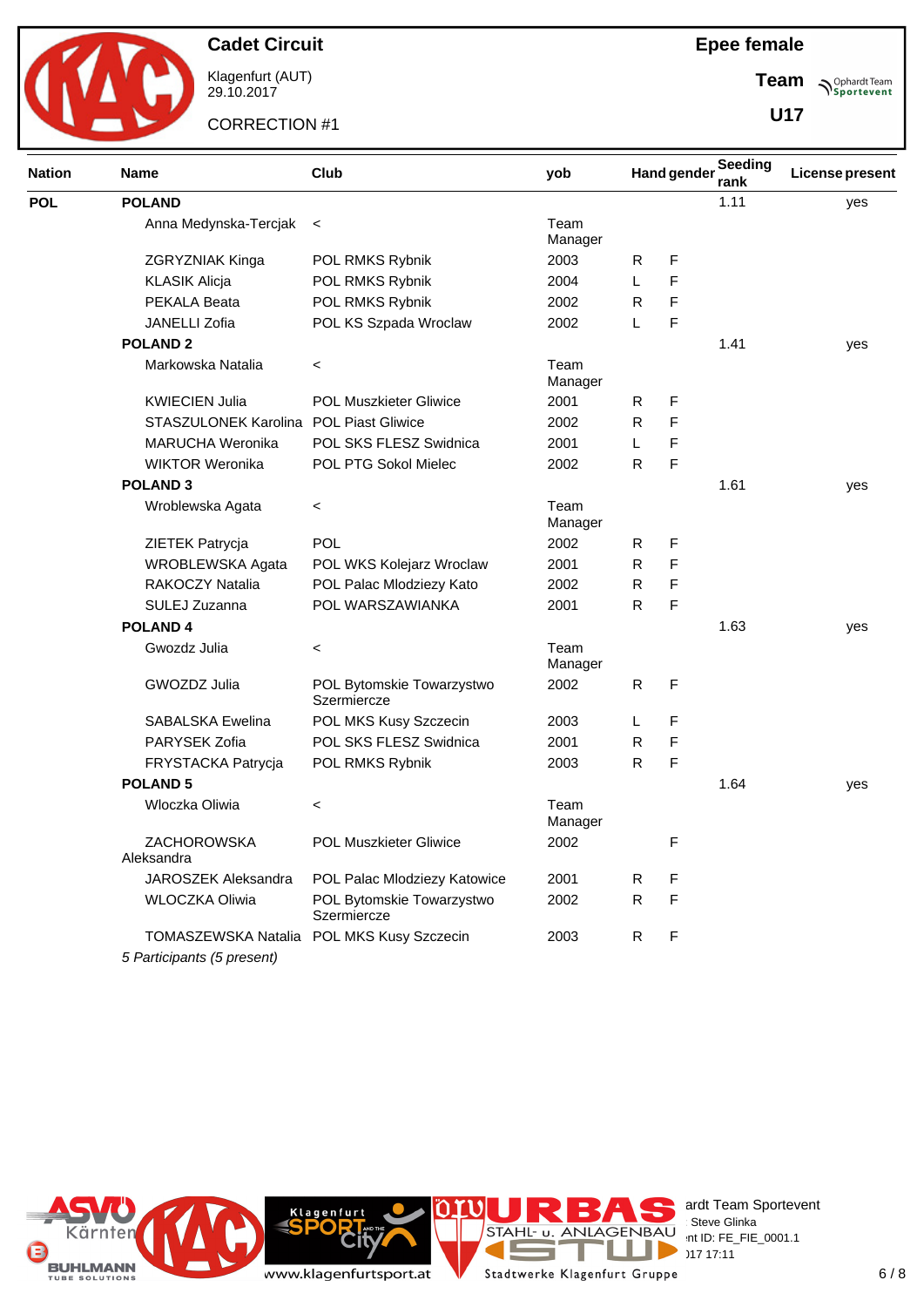

Klagenfurt (AUT) 29.10.2017

CORRECTION #1

**Team Sportevent** 

**U17**

| <b>Nation</b><br><b>ROU</b><br><b>SUI</b> | <b>Name</b>                 | Club                     | yob             |              | <b>Hand gender</b> | Seeding<br>rank | <b>License present</b> |
|-------------------------------------------|-----------------------------|--------------------------|-----------------|--------------|--------------------|-----------------|------------------------|
|                                           | <b>ROMANIA</b>              |                          |                 |              |                    | 1.2             | yes                    |
|                                           | Marin Alexandru             | $\,<\,$                  | Team<br>Manager |              |                    |                 |                        |
|                                           | <b>ENACHE Talida</b>        | ROU CS UNEFS Bucuresti   | 2001            | R            | F                  |                 |                        |
|                                           | <b>LEONTE Mihaela</b>       | ROU CSS Quarto Buc       | 2001            | R            | F                  |                 |                        |
|                                           | <b>GHICA Andrada</b>        | <b>ROU ACS Stesial</b>   | 2003            | R            | F                  |                 |                        |
|                                           | CONSTANTINESCU              | ROU CSA Steaua Bucuresti | 2002            | $\mathsf{R}$ | F                  |                 |                        |
|                                           | Cristina                    |                          |                 |              |                    |                 |                        |
|                                           | <b>ROMANIA 2</b>            |                          |                 |              |                    | 1.22            | yes                    |
|                                           | Csiszar Francisc            | $\,<$                    | Team<br>Manager |              |                    |                 |                        |
|                                           | PFEIFER Melany              | <b>ROU CS Satu Mare</b>  | 2001            | R.           | F                  |                 |                        |
|                                           | <b>KISS Astrid</b>          | <b>ROU CS Satu Mare</b>  | 2002            | R            | F                  |                 |                        |
|                                           | <b>KATO Zsofia</b>          | ROU CS Satu Mare         | 2002            | $\mathsf{R}$ | F                  |                 |                        |
|                                           | <b>ROMANIA 3</b>            |                          |                 |              |                    | 1.40            | yes                    |
|                                           | Ciuculescu Alina            | $\,<$                    | Team<br>Manager |              |                    |                 |                        |
|                                           | <b>MELINTESCU Ana Maria</b> | <b>ROU ACS Stesial</b>   | 2003            | R            | F                  |                 |                        |
|                                           | <b>ZOTA Diana</b>           | ROU CSS Quarto Buc       | 2003            | R            | F                  |                 |                        |
|                                           | <b>DRAGHICI Ioana</b>       | <b>ROU ACS Stesial</b>   | 2004            | $\mathsf{R}$ | F                  |                 |                        |
|                                           | <b>ROMANIA 4</b>            |                          |                 |              |                    | 1.42            | yes                    |
|                                           | <b>Adrian Scarlat</b>       | $\,<$                    | Team<br>Manager |              |                    |                 |                        |
|                                           | <b>MOROIANU Bianca</b>      | ROU CSS Quarto Buc       | 2003            | R            | F                  |                 |                        |
|                                           | <b>CRACIUN Maria</b>        | <b>ROU CS Satu Mare</b>  | 2003            | R            | F                  |                 |                        |
|                                           | <b>OLTEANU Daria</b>        | ROU CSS 1 Constanta      | 2003            | $\mathsf{R}$ | F                  |                 |                        |
|                                           | <b>ROMANIA 5</b>            |                          |                 |              |                    | 1.44            | yes                    |
|                                           | Puiu Stefan                 | $\,<$                    | Team<br>Manager |              |                    |                 |                        |
|                                           | <b>DINUT Andreia</b>        | ROU LPS Craiova          | 2001            | R            | F                  |                 |                        |
|                                           | <b>DURAU Claudia</b>        | ROU LPS Craiova          | 2001            | R            | F                  |                 |                        |
|                                           | <b>MATACHE Cristina</b>     | ROU LPS Craiova          | 2001            | R            | F                  |                 |                        |
|                                           | 5 Participants (5 present)  |                          |                 |              |                    |                 |                        |
|                                           | <b>SWITZERLAND</b>          |                          |                 |              |                    | 1.7             | yes                    |
|                                           | Charles Alexandra           | $\,<$                    | Team<br>Manager |              |                    |                 |                        |
|                                           | PASCHE Alyssa               | SUI CEM Morges           | 2002            | R            | F                  |                 |                        |
|                                           | SAPIN Galadrielle Tünde     | SUI CER Romont           | 2001            | R            | F                  |                 |                        |
|                                           | <b>GABUTTI Emilie</b>       | SUI SAL Lugano           | 2002            | R            | F                  |                 |                        |
|                                           | <b>VILLIGER Elin</b>        | SUI ZFC Zürich           | 2001            | R            | F                  |                 |                        |
|                                           | 1 Participants (1 present)  |                          |                 |              |                    |                 |                        |



erdt Team Sportevent **License:** Steve Glinka  $P^{\text{LO}}$  int ID: FE\_FIE\_0001.1  $29.17 \times 17:11$ 

www.klagenfurtsport.at

**Rity** 

**Klagenfurt** 

```
T
Stadtwerke Klagenfurt Gruppe
```
Е

**COL** 

J.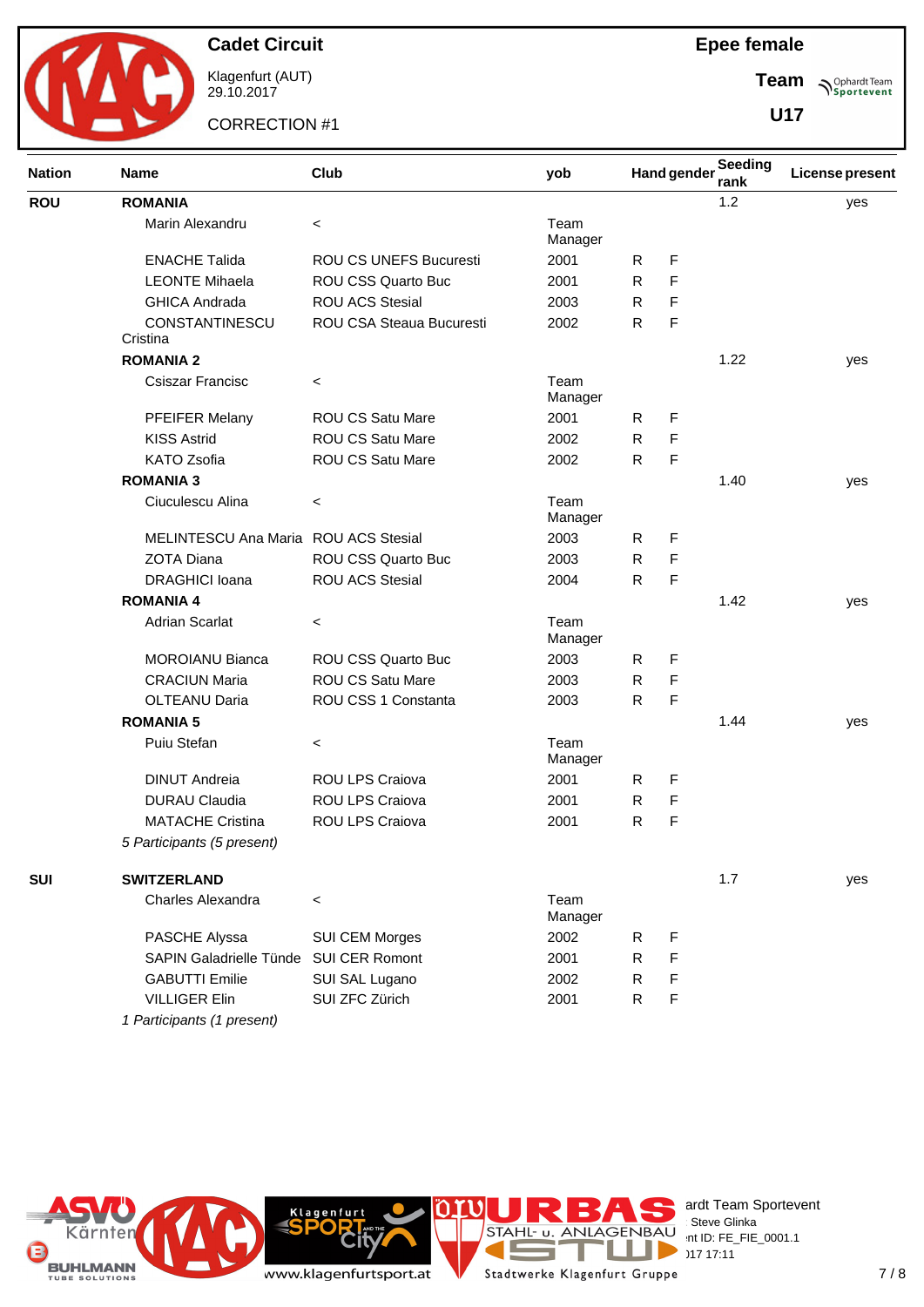

Klagenfurt (AUT) 29.10.2017

CORRECTION #1

**Epee female**

**Team Sportevent** 

**U17**

| <b>Nation</b> | Club<br><b>Name</b>                         |                           | yob             |              | <b>Hand gender</b> | Seeding<br>rank | License present |
|---------------|---------------------------------------------|---------------------------|-----------------|--------------|--------------------|-----------------|-----------------|
| <b>UKR</b>    | <b>UKRAINE</b>                              |                           |                 |              |                    | 1.6             | yes             |
|               | Zelentsova I.                               | $\,<$                     | Team<br>Manager |              |                    |                 |                 |
|               | <b>CHAVIGNY Sophie</b>                      | <b>UKR KIEW</b>           | 2003            | R            | F                  |                 |                 |
|               | CHORNIY Kateryna                            | <b>UKR KIEW</b>           | 2001            | $\mathsf{R}$ | F                  |                 |                 |
|               | SADOVA Dariia                               | <b>UKR Khmelnitskiy</b>   | 2002            | L            | F                  |                 |                 |
|               | ZELENTSOVA Anastasiia UKR Kharkiv           |                           | 2001            | L            | F                  |                 |                 |
|               | <b>UKRAINE 2</b>                            |                           |                 |              |                    | 1.25            | yes             |
|               | Zelentsova I.                               | $\,<\,$                   | Team<br>Manager |              |                    |                 |                 |
|               | <b>MUKOID Julia</b>                         | <b>UKR KIEW</b>           | 2003            | R            | F                  |                 |                 |
|               | CHERNYSHOVA Anna                            | <b>UKR KIEW</b>           | 2002            | R            | F                  |                 |                 |
|               | <b>MAZUR Yeva</b>                           | <b>UKR Khmelnitskiy</b>   | 2003            | R            | F                  |                 |                 |
|               | SLAVYNSKA Albina                            | <b>UKR KIEW</b>           | 2002            | L            | F                  |                 |                 |
|               | <b>UKRAINE 3</b>                            |                           |                 |              |                    | 1.36            | yes             |
|               | <b>Bielous Olga</b>                         | $\,<\,$                   | Team<br>Manager |              |                    |                 |                 |
|               | <b>HULIAIHRODSKA Yana</b>                   | <b>UKR Lviv</b>           | 2003            | R            | F                  |                 |                 |
|               | <b>BIELOUS Diana</b>                        | <b>UKR Dnipropetrovsk</b> | 2001            | R            | F                  |                 |                 |
|               | <b>HLUBOKA Anastasiia</b>                   | <b>UKR KIEW</b>           | 2002            | R            | F                  |                 |                 |
|               | PRYLYPKO Olena                              | <b>UKR KIEW</b>           | 2001            | $\mathsf{R}$ | F                  |                 |                 |
|               | 3 Participants (3 present)                  |                           |                 |              |                    |                 |                 |
| <b>USA</b>    | <b>UNITED STATES OF</b><br><b>AMERICA 1</b> |                           |                 |              |                    | 1.13            | yes             |
|               | <b>Tsanko Hamtov</b>                        | $\,<$                     | Team<br>Manager |              |                    |                 |                 |
|               | RAUSCH Ariana                               | <b>USA</b>                | 2002            | L            | F                  |                 |                 |
|               | PIRKOWSKI Amanda                            | <b>USA</b>                | 2002            | R            | F                  |                 |                 |
|               | <b>GAO Emily</b>                            | <b>USA</b>                | 2001            | $\mathsf{R}$ | F                  |                 |                 |
|               | <b>UNITED STATES OF</b><br><b>AMERICA 2</b> |                           |                 |              |                    | 1.20            | yes             |
|               | Tsanko Hamtov                               | $\,<\,$                   | Team<br>Manager |              |                    |                 |                 |
|               | <b>YEU Irene</b>                            | <b>USA</b>                | 2002            | R            | F                  |                 |                 |
|               | <b>LIN Jessica</b>                          | <b>USA</b>                | 2003            | L            | F                  |                 |                 |
|               | <b>BINDAS Blowden</b>                       | <b>USA</b>                | 2001            | L            | F                  |                 |                 |
|               | <b>LURYE Sarah</b>                          | <b>USA</b>                | 2002            | $\mathsf{R}$ | F                  |                 |                 |
|               | <b>UNITED STATES OF</b><br><b>AMERICA 3</b> |                           |                 |              |                    | 1.48            | yes             |
|               | <b>Tsanko Hamtov</b>                        | $\,<\,$                   | Team<br>Manager |              |                    |                 |                 |
|               | <b>MARTUS Cosima</b>                        | <b>USA</b>                | 2001            | L.           | F                  |                 |                 |
|               | <b>DOLGONOS Maria</b>                       | <b>USA</b>                | 2001            | $\mathsf{R}$ | F                  |                 |                 |
|               | <b>LANZMAN Anna</b>                         | <b>USA</b>                | 2001            | R            | F                  |                 |                 |
|               | <b>HEDVAT Alexis</b>                        | <b>USA</b>                | 2002            | Г            | F                  |                 |                 |
|               | 3 Participants (3 present)                  |                           |                 |              |                    |                 |                 |

16 Nations, 38 Participants (38 present)

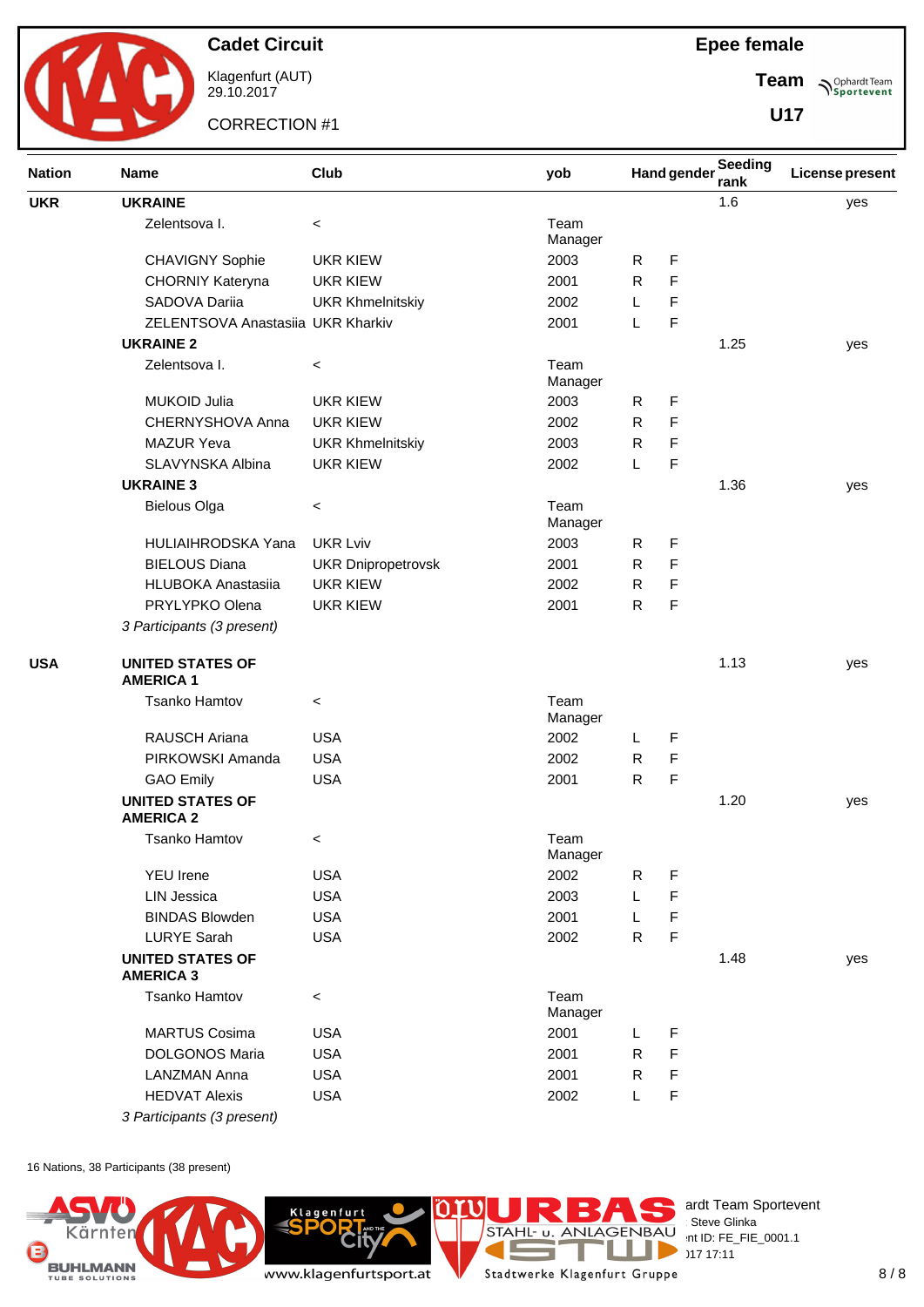**Team**

**U17**

**Sportevent** 

**Cadet Circuit**



Klagenfurt (AUT) 29.10.2017

**OFFICIAL** 

## **Initial seeding**

|     | <b>Place Seeding</b> | points Nation Name |            |                                   | <b>Club</b> | gender present |
|-----|----------------------|--------------------|------------|-----------------------------------|-------------|----------------|
| 1.  | 1 0 0 1              | 272.0              | <b>HUN</b> | <b>HUNGARY</b>                    |             | yes            |
| 2.  | 1 0 0 2              | 256.0              | ROU        | <b>ROMANIA</b>                    |             | yes            |
| 3.  | 1 0 0 5              | 206.0              | EST        | <b>ESTONIA</b>                    |             | yes            |
| 4.  | 1 0 0 6              | 200.0              | <b>UKR</b> | <b>UKRAINE</b>                    |             | yes            |
| 5.  | 1 0 0 7              | 147.0              | SUI        | <b>SWITZERLAND</b>                |             | yes            |
| 6.  | 1 0 0 8              | 144.0              | <b>JPN</b> | <b>JAPAN1</b>                     |             | yes            |
| 7.  | 1 0 0 9              | 126.0              | GBR        | <b>UNITED KINGDOM 1</b>           |             | yes            |
| 8.  | 1 0 1 0              | 120.0              | <b>ISR</b> | <b>ISRAEL</b>                     |             | yes            |
| 9.  | 1 0 1 1              | 112.0              | POL        | <b>POLAND</b>                     |             | yes            |
| 10. | 1 0 1 3              | 108.0              | <b>USA</b> | <b>UNITED STATES OF AMERICA 1</b> |             | yes            |
| 11. | 1 0 1 6              | 99.0               | <b>BEL</b> | <b>BELGIUM</b>                    |             | yes            |
| 12. | 1 0 1 7              | 94.0               | <b>BLR</b> | <b>BELARUS</b>                    |             | yes            |
| 13. | 1 0 1 8              | 87.0               | <b>HUN</b> | <b>HUNGARY 2</b>                  |             | yes            |
| 14. | 1 0 2 0              | 83.0               | <b>USA</b> | <b>UNITED STATES OF AMERICA 2</b> |             | yes            |
| 15. | 1 0 2 1              | 78.0               | <b>FIN</b> | <b>FINLAND</b>                    |             | yes            |
| 16. | 1 0 2 2              | 74.0               | <b>ROU</b> | <b>ROMANIA 2</b>                  |             | yes            |
| 17. | 1 0 2 5              | 57.0               | <b>UKR</b> | <b>UKRAINE 2</b>                  |             | yes            |
| 18. | 1 0 2 9              | 48.0               | <b>GBR</b> | <b>UNITED KINGDOM 2</b>           |             | yes            |
| 19. | 1 0 3 1              | 47.0               | <b>BUL</b> | <b>BULGARIA</b>                   |             | yes            |
| 20. | 1 0 3 4              | 44.0               | <b>JPN</b> | <b>JAPAN2</b>                     |             | yes            |
| 21. | 1 0 3 6              | 40.0               | <b>UKR</b> | <b>UKRAINE 3</b>                  |             | yes            |
| 22. | 1 0 38               | 32.0               | <b>ISR</b> | <b>ISRAEL 2</b>                   |             | yes            |
| 23. | 1 0 4 0              | 30.0               | <b>ROU</b> | <b>ROMANIA 3</b>                  |             | yes            |
| 24. | 1 0 4 1              | 27.0               | POL        | <b>POLAND 2</b>                   |             | yes            |
| 25. | 1 0 4 2              | 26.0               | ROU        | <b>ROMANIA 4</b>                  |             | yes            |
| 26. | 1 0 4 4              | 24.0               | ROU        | <b>ROMANIA 5</b>                  |             | yes            |
| 27. | 1 0 4 8              | 21.0               | <b>USA</b> | <b>UNITED STATES OF AMERICA 3</b> |             | yes            |
| 28. | 1 0 5 1              | 20.0               | <b>GBR</b> | <b>UNITED KINGDOM 3</b>           |             | yes            |
| 29. | 1 0 5 3              | 16.0               | <b>GRE</b> | <b>GREECE</b>                     |             | yes            |
| 30. | 1 0 6 1              | 8.0                | POL        | <b>POLAND 3</b>                   |             | yes            |
| 31. | 1 0 6 3              | 8.0                | POL        | POLAND <sub>4</sub>               |             | yes            |
| 32. | 1 0 6 4              | 8.0                | <b>POL</b> | <b>POLAND 5</b>                   |             | yes            |
| 33. | 1 0 6 5              | 0.0                | AUT        | <b>AUSTRIA</b>                    |             | yes            |
| Τ   | 9 0 0 0              | 0.0                | <b>BLR</b> | <b>BELARUS 2</b>                  |             | yes            |
| Τ   | 9 0 0 0              | 0.0                | <b>HUN</b> | <b>HUNGARY 4</b>                  |             | yes            |
| Τ   | 9 0 0 0              | 0.0                | <b>HUN</b> | <b>HUNGARY 3</b>                  |             | yes            |
| т   | 9 0 0 0              |                    |            | <b>KAC MIX-TEAM</b>               |             | yes            |
| Τ   | 9 0 0 0              |                    |            | <b>INTERNATIONAL MIX-TEAM</b>     |             | yes            |



erdt Team Sportevent  $P^{\sim}$  nt ID: FE\_FIE\_0019

 $1/1$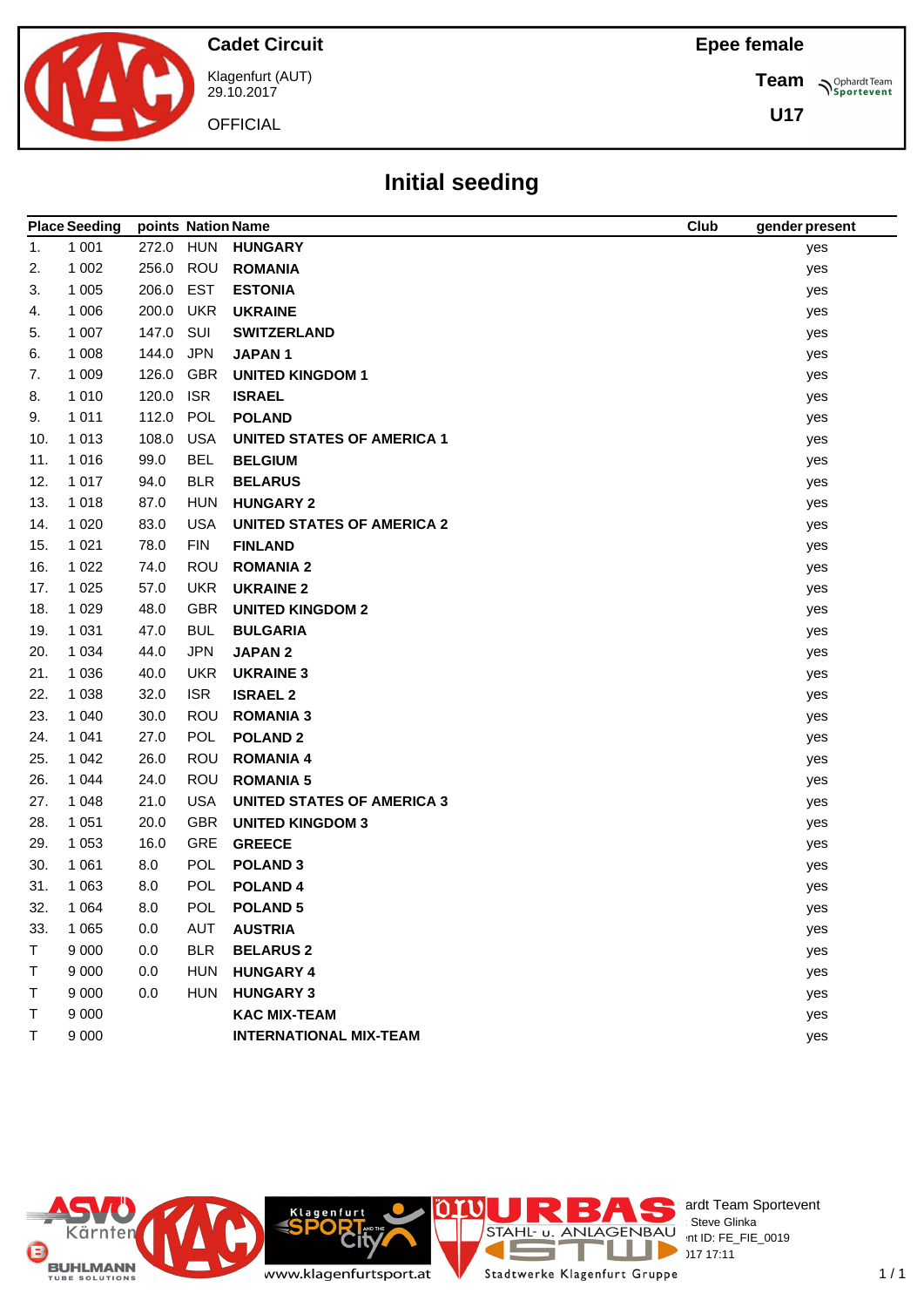



**Cadet Circuit** Klagenfurt (AUT) 29.10.2017 **OFFICIAL** 

**Team S**<sup>Ophardt Team</sub></sup>

**U17**

## **Technical directory and other commissions**

Emilian Aumitreci Andrash Bersodi Mag. Hans-Jürgen Burghardt

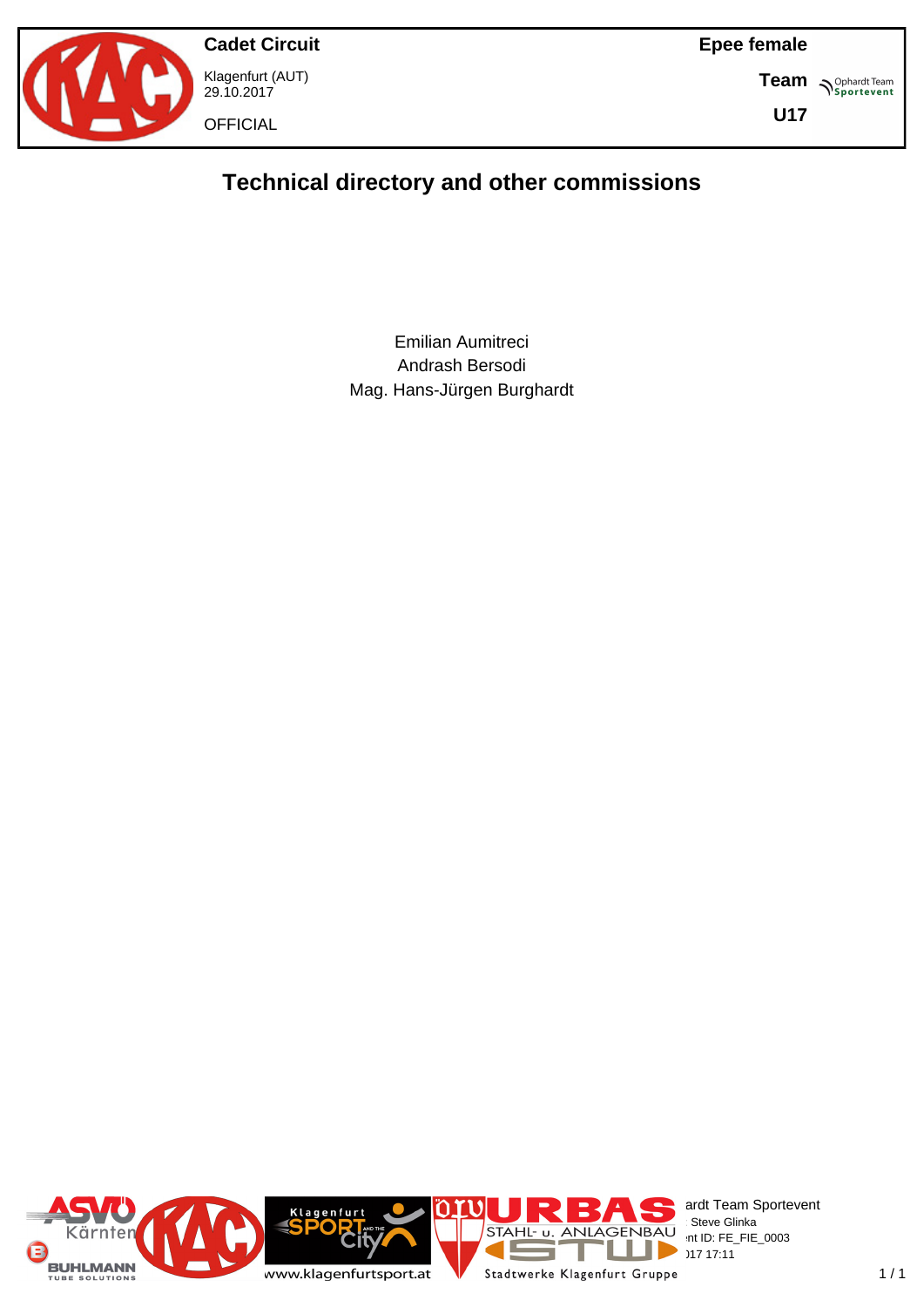

Klagenfurt (AUT) 29.10.2017

**OFFICIAL** 

**Epee female**

**Team S**<sup>Ophardt Team</sub></sup>

**U17**

# **Format**

**1 Direct Elimination** 29.10. 09:30

**Participants** 38 Participants **Table of 64 with place 1-16**

38 Qualifiers

Table of 64 Final of 4 Places 1-16 to be fenced

Hits: 45 Time: 3 min

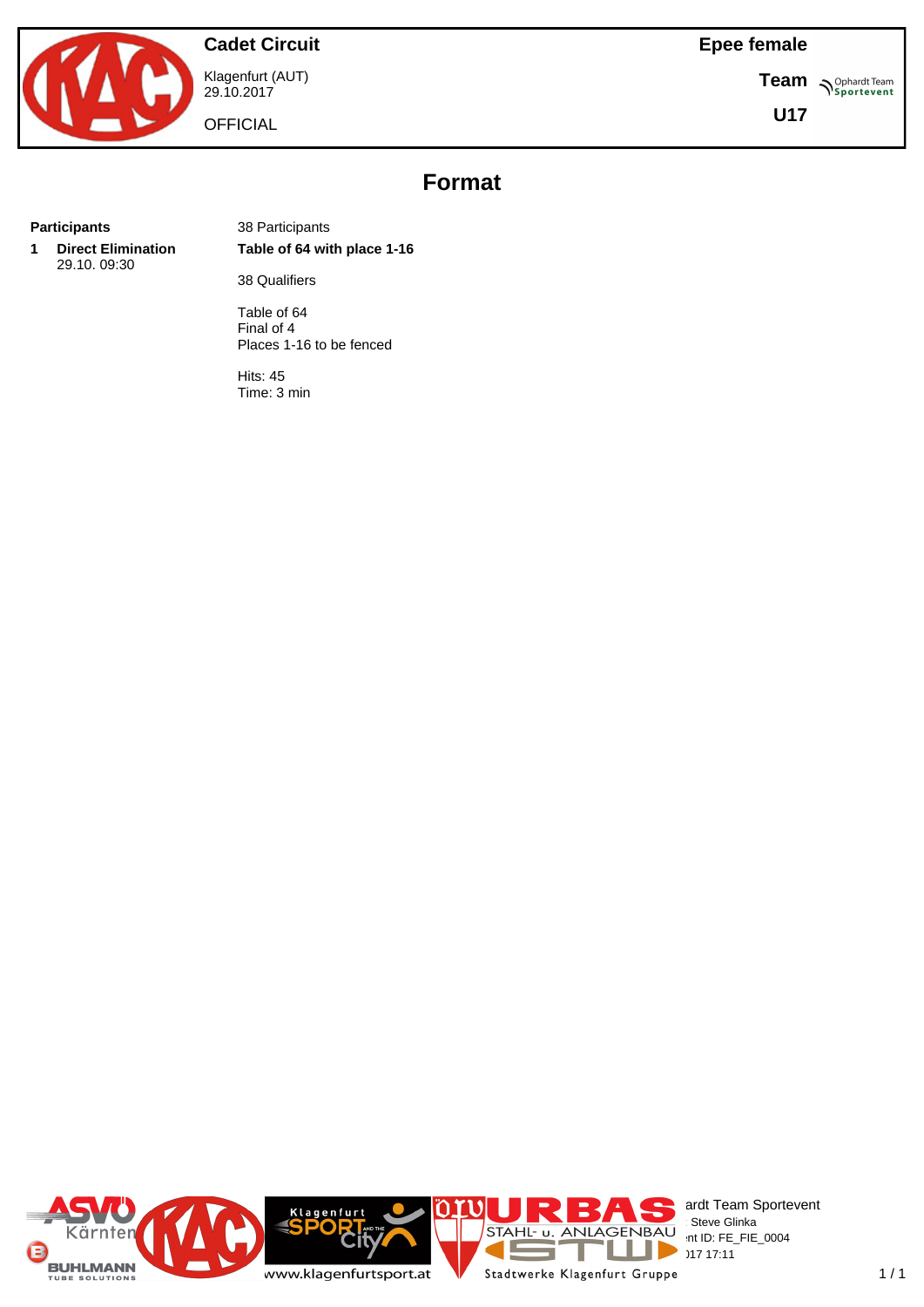

Klagenfurt (AUT) 29.10.2017

**OFFICIAL** 

**Team S**<sup>Ophardt Team</sub></sup>

**U17**

# **Seeding list Direct Elimination**

|             | <b>Place Nation Name</b> |                            | Club | list           | <b>Seeding Seeding Points</b><br>rank |       |
|-------------|--------------------------|----------------------------|------|----------------|---------------------------------------|-------|
| $\mathbf 1$ | <b>HUN</b>               | <b>HUNGARY</b>             |      | $\overline{c}$ | 1                                     | 272.0 |
| 2           | ROU                      | <b>ROMANIA</b>             |      | $\overline{c}$ | $\overline{\mathbf{c}}$               | 256.0 |
| 3           | <b>EST</b>               | <b>ESTONIA</b>             |      | $\overline{c}$ | 5                                     | 206.0 |
| 4           | <b>UKR</b>               | <b>UKRAINE</b>             |      | $\overline{c}$ | 6                                     | 200.0 |
| 5           | SUI                      | SWITZERLAND                |      | $\overline{2}$ | 7                                     | 147.0 |
| 6           | <b>JPN</b>               | JAPAN 1                    |      | $\overline{c}$ | 8                                     | 144.0 |
| 7           | GBR                      | <b>UNITED KINGDOM 1</b>    |      | $\overline{c}$ | 9                                     | 126.0 |
| 8           | <b>ISR</b>               | <b>ISRAEL</b>              |      | $\overline{c}$ | 10                                    | 120.0 |
| 9           | POL                      | <b>POLAND</b>              |      | $\overline{c}$ | 11                                    | 112.0 |
| 10          | <b>USA</b>               | UNITED STATES OF AMERICA 1 |      | $\overline{2}$ | 13                                    | 108.0 |
| 11          | <b>BEL</b>               | <b>BELGIUM</b>             |      | $\overline{c}$ | 16                                    | 99.0  |
| 12          | <b>BLR</b>               | <b>BELARUS</b>             |      | $\overline{c}$ | 17                                    | 94.0  |
| 13          | <b>HUN</b>               | HUNGARY 2                  |      | $\overline{c}$ | 18                                    | 87.0  |
| 14          | <b>USA</b>               | UNITED STATES OF AMERICA 2 |      | $\overline{c}$ | 20                                    | 83.0  |
| 15          | <b>FIN</b>               | <b>FINLAND</b>             |      | $\overline{c}$ | 21                                    | 78.0  |
| 16          | ROU                      | ROMANIA 2                  |      | $\mathbf{2}$   | 22                                    | 74.0  |
| 17          | <b>UKR</b>               | <b>UKRAINE 2</b>           |      | $\overline{c}$ | 25                                    | 57.0  |
| 18          | <b>GBR</b>               | <b>UNITED KINGDOM 2</b>    |      | $\overline{2}$ | 29                                    | 48.0  |
| 19          | <b>BUL</b>               | <b>BULGARIA</b>            |      | $\overline{2}$ | 31                                    | 47.0  |
| 20          | <b>JPN</b>               | JAPAN 2                    |      | $\overline{c}$ | 34                                    | 44.0  |
| 21          | <b>UKR</b>               | <b>UKRAINE 3</b>           |      | $\overline{c}$ | 36                                    | 40.0  |
| 22          | <b>ISR</b>               | <b>ISRAEL 2</b>            |      | $\overline{c}$ | 38                                    | 32.0  |
| 23          | <b>ROU</b>               | ROMANIA 3                  |      | $\mathbf{2}$   | 40                                    | 30.0  |
| 24          | POL                      | POLAND <sub>2</sub>        |      | $\overline{c}$ | 41                                    | 27.0  |
| 25          | ROU                      | ROMANIA 4                  |      | $\overline{c}$ | 42                                    | 26.0  |
| 26          | <b>ROU</b>               | ROMANIA 5                  |      | $\overline{2}$ | 44                                    | 24.0  |
| 27          | <b>USA</b>               | UNITED STATES OF AMERICA 3 |      | $\mathbf{2}$   | 48                                    | 21.0  |
| 28          | <b>GBR</b>               | <b>UNITED KINGDOM 3</b>    |      | $\overline{c}$ | 51                                    | 20.0  |
| 29          | GRE                      | <b>GREECE</b>              |      | $\overline{c}$ | 53                                    | 16.0  |
| 30          | POL                      | POLAND <sub>3</sub>        |      | $\overline{c}$ | 61                                    | 8.0   |
| 31          | POL                      | POLAND <sub>4</sub>        |      | $\overline{c}$ | 63                                    | 8.0   |
| 32          | POL                      | POLAND 5                   |      | $\overline{c}$ | 64                                    | 8.0   |
| 33          | AUT                      | <b>AUSTRIA</b>             |      | $\mathbf{2}$   | 65                                    | 0.0   |
| 34          | <b>BLR</b>               | <b>BELARUS 2</b>           |      | $\overline{c}$ | 9999                                  | 0.0   |
| 35          | <b>HUN</b>               | HUNGARY 4                  |      | $\overline{c}$ | 9999                                  | 0.0   |
| 36          | <b>HUN</b>               | <b>HUNGARY 3</b>           |      | $\overline{2}$ | 9999                                  | 0.0   |
| 37          |                          | KAC MIX-TEAM               |      | $\overline{c}$ | 9999                                  |       |
| 38          |                          | INTERNATIONAL MIX-TEAM     |      | $\overline{2}$ | 9999                                  |       |



ardt Team Sportevent<br>∶Steve Glinka  $P^{\text{LO}}$  int ID: FE\_FIE\_0001.2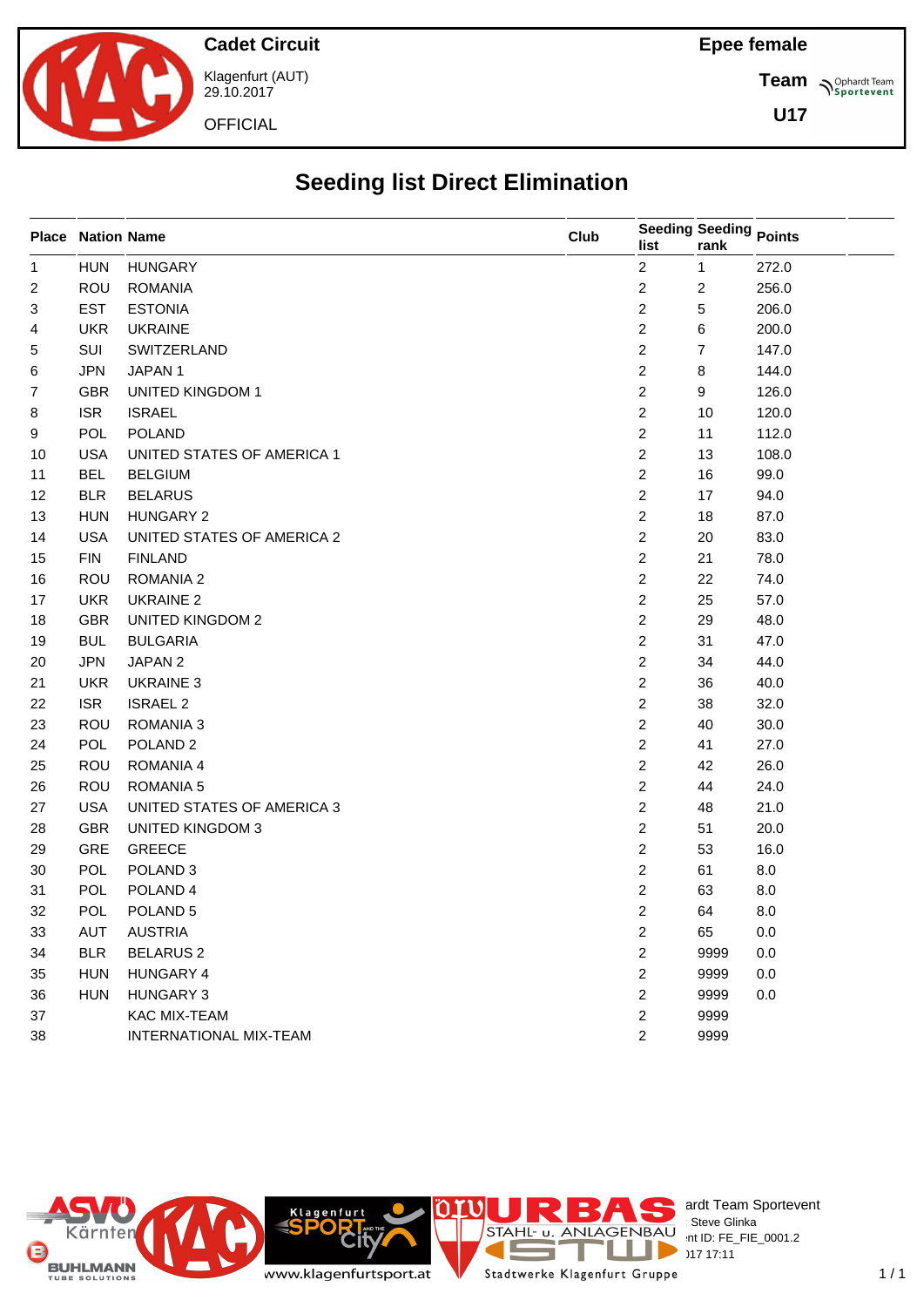#### **Cadet Circuit** Klagenfurt (AUT) 29.10.2017 - 29.10.2017 **OFFICIAL Epee female Team Sportevent U17 A | Table of 64 B | Table of 32 C | Table of 16 E | Table of 8** 1 HUNGARY HUN 64 \*\*\* bye \*\*\* Piste 1 Sun 09:30 33 AUSTRIA AUT D 39 32 POLAND 5 POL V 45 R: MANOLACHE Christina (ROU) / AYANWALE Kola (GBR) 17 UKRAINE 2 UKR 48 \*\*\* bye \*\*\* 49 \*\*\* bye \*\*\* 16 ROMANIA 2 ROU 9 POLAND POL 56 \*\*\* bye \*\*\* 41 \*\*\* bye \*\*\* 24 POLAND 2 POL 25 ROMANIA 4 ROU 40 \*\*\* bye \*\*\* 57 \*\*\* bye \*\*\* 8 ISRAEL ISR ISR Piste 1 Sun 10:30 HUNGARY HUN V 45 POLAND 5 POL D 18 R: HUNCAROVA Katarina (SVK) / BLACKMORE Noah (GBR) Piste 2 Sun 10:30 UKRAINE 2 UKR V 39 ROMANIA 2 ROU D 36 R: MANDOKI Sandor (USA) / GRYT Maciej (POL) Piste 3 Sun 10:30 POLAND POL V 45 POLAND 2 POL D 40 R: PRYIEMKA Valery (BLR) / CELLEROVA Michala (SVK) Piste GR Sun 10:30 ROMANIA 4 ROU D 31 ISRAEL ISR V 45 R: HONTI-KISS Dominika (HUN) / AYANWALE Kola (GBR) Piste 1 Sun 11:30 HUNGARY HUN V 43 UKRAINE 2 (17) UKR D 29 R: CELLEROVA Michala (SVK) / TERSCINAR Peter (AUT) / LINES Andrew (GBR) Piste GR Sun 11:30 POLAND POL V 45 ISRAEL ISR D 38 R: BELANICH Susan (USA) / JEZA Jure (SLO) / TURANOVA Kristina (SVK) Piste GR Sun 13:00 HUNGARY HUN V 45 POLAND (9) POL D 33 R: PRYIEMKA Valery (BLR) / CELLEROVA Michala (SVK) / MANDOKI Sandor (USA)

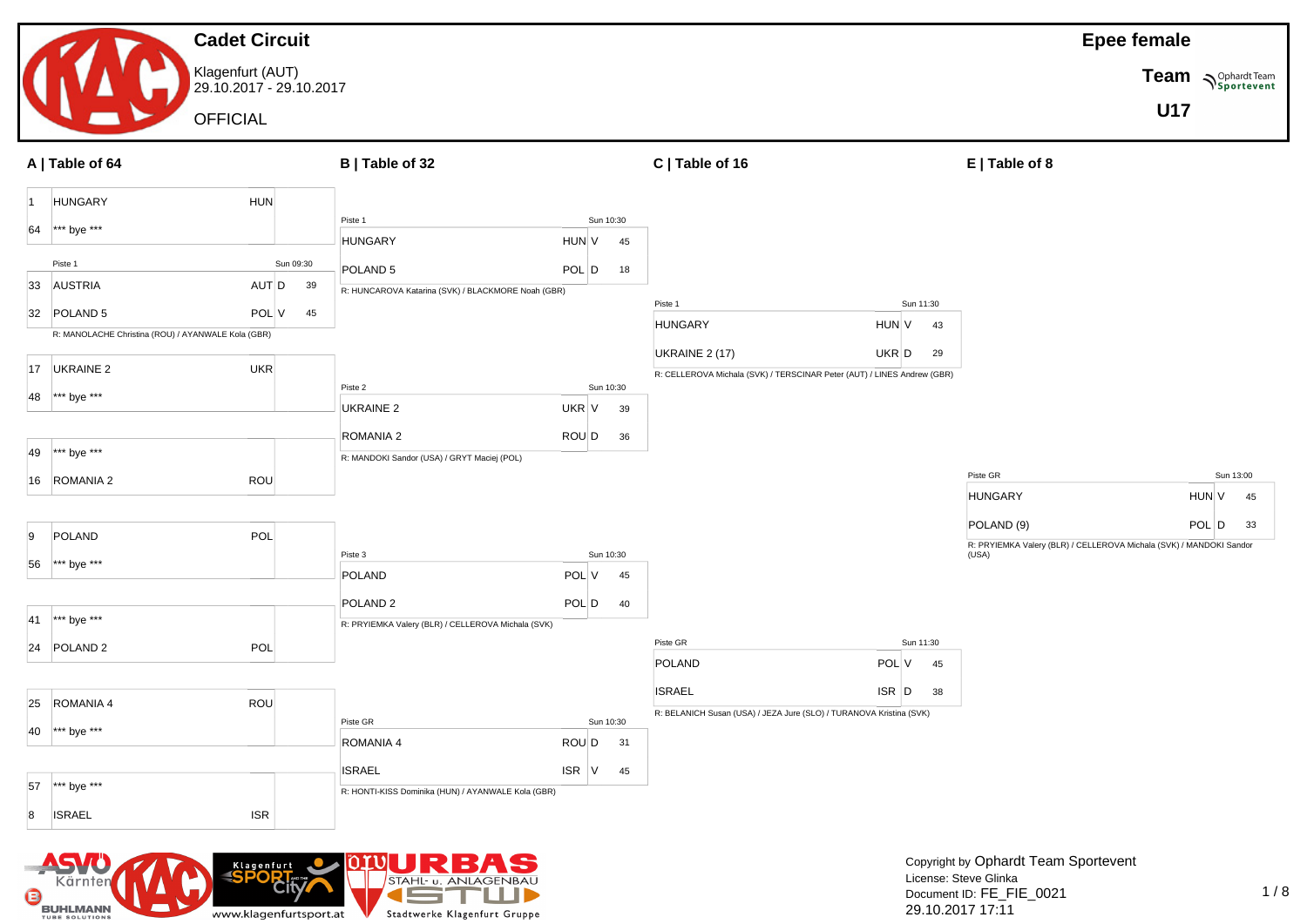#### **Cadet Circuit** Klagenfurt (AUT) 29.10.2017 - 29.10.2017 **OFFICIAL Epee female Team Sportevent U17 A | Table of 64 B | Table of 32 C | Table of 16 E | Table of 8** 5 SWITZERLAND SUI 60 \*\*\* bye \*\*\* Piste 4 Sun 09:30 37 KAC MIX-TEAM V 45 28 UNITED KINGDOM 3 GBR D 37 R: MARKOVICS Gyorgy (HUN) / TYMOSHENKO Ruslan (UKR) 21 UKRAINE 3 UKR 44 \*\*\* bye \*\*\* 53 \*\*\* bye \*\*\* 12 BELARUS BLR 13 HUNGARY 2 HUN 52 \*\*\* bye \*\*\* 45 \*\*\* bye \*\*\* 20 JAPAN 2 JPN Piste 5 Sun 09:30 29 GREECE GRE V 31 36 HUNGARY 3 HUN D 30 R: TOBIAS Simona (SLO) / BLACKMORE Noah (GBR) 61 \*\*\* bye \*\*\* 4 UKRAINE UKR Piste 4 Sun 10:30 SWITZERLAND SUI V 45  $KAC$  MIX-TEAM (37)  $\qquad$   $\qquad$   $\qquad$   $\qquad$  30 R: TURANOVA Kristina (SVK) / MANOLACHE Christina (ROU) Piste 5 Sun 10:30 UKRAINE 3 UKR D 30 BELARUS BLR V 45 R: JEZA Jure (SLO) / LACH Werner (AUT) Piste 6 Sun 10:30 HUNGARY 2 HUN V 45 JAPAN 2 JPN D 36 R: LINES Andrew (GBR) / BELANICH Susan (USA) Piste 7 Sun 10:30 GREECE GRE D 38 UKRAINE UKR V 45 R: SZCZESNIAK Piotr (POL) Piste 3 Sun 11:30 SWITZERLAND SUI V 45 BELARUS BLR D 31 R: PIRVAN Marin dorian (ROU) / LACH Werner (AUT) / SZCZESNIAK Piotr (POL) Piste 4 Sun 11:30 HUNGARY 2 HUN D 34 UKRAINE UKR V 45 R: AYANWALE Kola (GBR) / MANDOKI Sandor (USA) / MANOLACHE Christina (ROU) Piste 1 Sun 13:00 SWITZERLAND SUI D 32 UKRAINE UKR V 45 R: HUNCAROVA Katarina (SVK) / BELANICH Susan (USA) / AYANWALE Kola (GBR)



Copyright by Ophardt Team Sportevent License: Steve Glinka Document ID: FE\_FIE\_0021 29.10.2017 17:11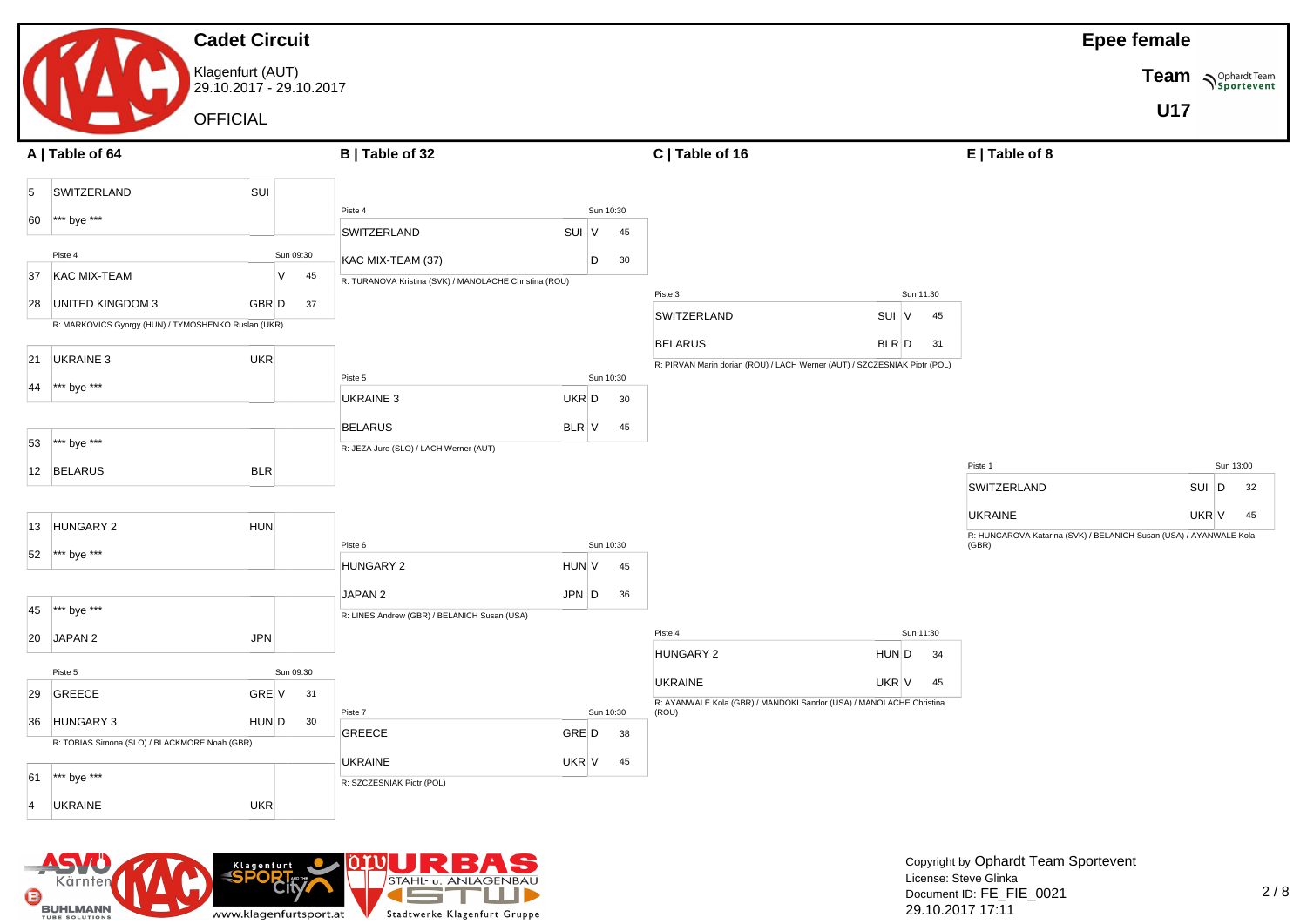#### **Cadet Circuit** Klagenfurt (AUT) 29.10.2017 - 29.10.2017 **OFFICIAL Epee female Team Sportevent U17 A | Table of 64 B | Table of 32 C | Table of 16 E | Table of 8** 3 ESTONIA EST 62 \*\*\* bye \*\*\* Piste 8 Sun 09:30 35 HUNGARY 4 HUN V 45 30 POLAND 3 POL D 28 R: CELLEROVA Michala (SVK) / GÄCHTER Christophe (SUI) 19 BULGARIA BUL 46 \*\*\* bye \*\*\* 51 \*\*\* bye \*\*\* 14 UNITED STATES OF AMERICA 2 USA 11 BELGIUM BEL 54 \*\*\* bye \*\*\* 43 \*\*\* bye \*\*\* 22 ISRAEL 2 ISR Piste 9 Sun 09:30 27 UNITED STATES OF AMERICA  $3$  USA V 45 38 INTERNATIONAL MIX-TEAM D 32 R: GRYT Maciej (POL) / LACH Werner (AUT) 59 \*\*\* bye \*\*\* 6 JAPAN 1 JPN Piste 8 Sun 10:30 ESTONIA BEST D 43  $HUNGARY 4 (35)$   $HUN |V 44$ R: KNECHTL Lukas (AUT) Piste 9 Sun 10:30 BULGARIA BUL D 18 UNITED STATES OF AMERICA 2 USA V 45 R: PIRVAN Marin dorian (ROU) Piste 10 Sun 10:30 BELGIUM BEL V 45 ISRAEL 2 ISR D 29 R: FREZZA Pietro (ITA) Piste 11 Sun 10:30 UNITED STATES OF AMERICA 3 USA D 35  $JAPAN 1$   $JPN |V 36$ R: GÄCHTER Christophe (SUI) Piste 7 Sun 11:30 HUNGARY 4 (35) HUN D 43 UNITED STATES OF AMERICA 2 USA V 45 R: GÄCHTER Christophe (SUI) / PRYIEMKA Valery (BLR) / GRYT Maciej (POL) Piste 8 Sun 11:30 BELGIUM BEL V 45 JAPAN 1 JPN D 35 R: HONTI-KISS Dominika (HUN) / BLACKMORE Noah (GBR) / TOBIAS Simona (SLO) Piste 3 Sun 13:00 UNITED STATES OF AMERICA 2 (14) USA  $V$  24 BELGIUM (11) BEL D 23 R: GÄCHTER Christophe (SUI) / JEZA Jure (SLO) / HONTI-KISS Dominika (HUN)

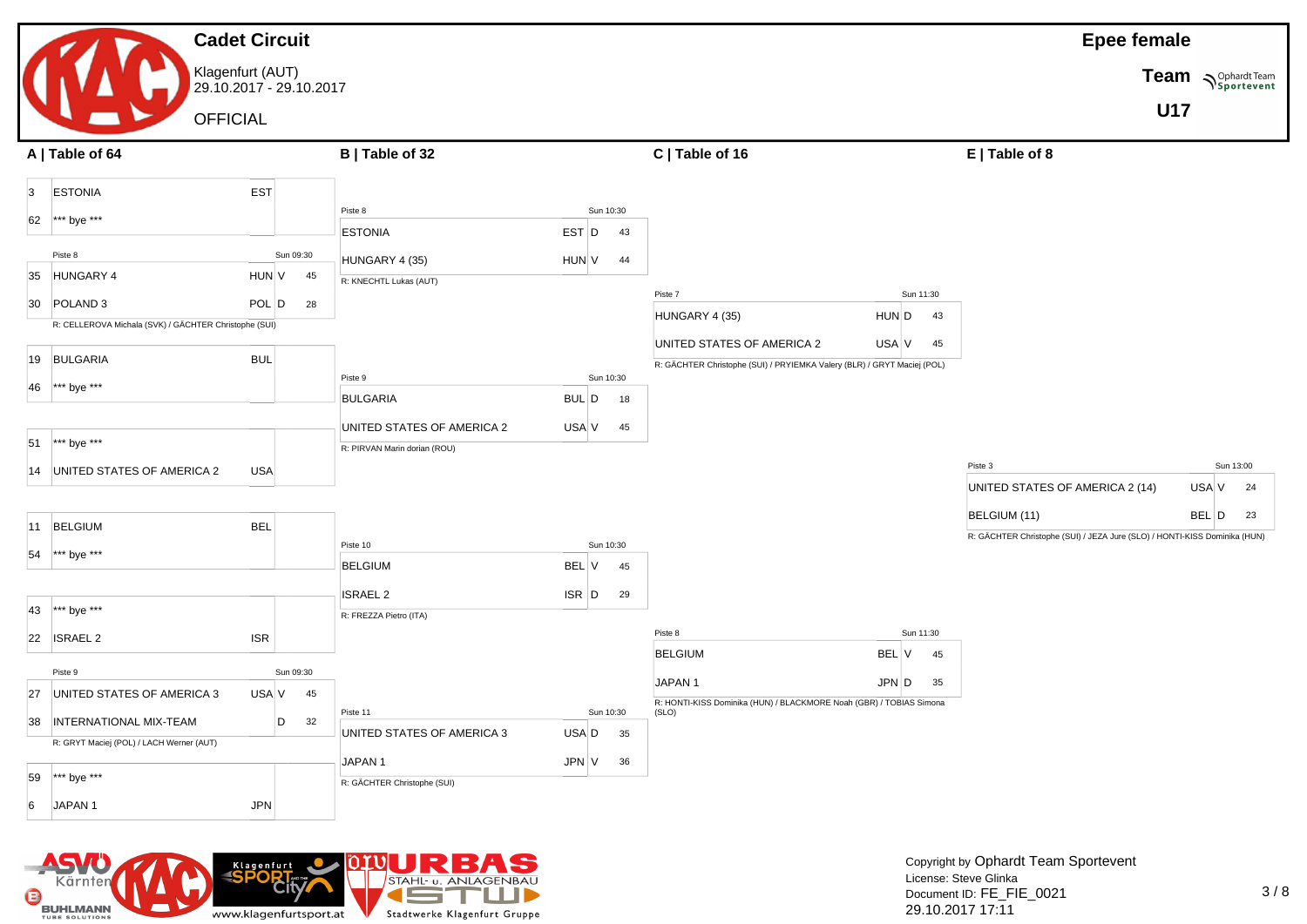|                |                                                                 | <b>Cadet Circuit</b>                        |                            |           |           |                                                                               |       |                 | <b>Epee female</b>                                                  |            |                    |
|----------------|-----------------------------------------------------------------|---------------------------------------------|----------------------------|-----------|-----------|-------------------------------------------------------------------------------|-------|-----------------|---------------------------------------------------------------------|------------|--------------------|
|                |                                                                 | Klagenfurt (AUT)<br>29.10.2017 - 29.10.2017 |                            |           |           |                                                                               |       |                 |                                                                     |            | Team Spohardt Team |
|                |                                                                 |                                             |                            |           |           |                                                                               |       |                 |                                                                     | <b>U17</b> |                    |
|                | <b>OFFICIAL</b>                                                 |                                             |                            |           |           |                                                                               |       |                 |                                                                     |            |                    |
|                | A   Table of 64                                                 |                                             | B   Table of 32            |           |           | C   Table of 16                                                               |       |                 | E   Table of 8                                                      |            |                    |
| $\vert$ 7      | UNITED KINGDOM 1                                                | GBR                                         |                            |           |           |                                                                               |       |                 |                                                                     |            |                    |
| 58             | *** bye ***                                                     |                                             | Piste 12                   |           | Sun 10:30 |                                                                               |       |                 |                                                                     |            |                    |
|                |                                                                 |                                             | <b>UNITED KINGDOM 1</b>    | GBR V     | 39        |                                                                               |       |                 |                                                                     |            |                    |
|                |                                                                 |                                             | ROMANIA 5                  | ROU D     | 37        |                                                                               |       |                 |                                                                     |            |                    |
| 39             | *** bye ***                                                     |                                             | R: TYMOSHENKO Ruslan (UKR) |           |           |                                                                               |       |                 |                                                                     |            |                    |
|                | 26 ROMANIA 5                                                    | ROU                                         |                            |           |           | Piste 12<br>UNITED KINGDOM 1                                                  | GBR D | Sun 11:30<br>31 |                                                                     |            |                    |
|                |                                                                 |                                             |                            |           |           |                                                                               |       |                 |                                                                     |            |                    |
| 23             | ROMANIA 3                                                       | ROU                                         |                            |           |           | UNITED STATES OF AMERICA 1                                                    | USA V | 45              |                                                                     |            |                    |
|                |                                                                 |                                             | Piste 13                   |           | Sun 10:30 | R: MARKOVICS Gyorgy (HUN) / KNECHTL Lukas (AUT) / HUNCAROVA Katarina<br>(SVK) |       |                 |                                                                     |            |                    |
| 42             | *** bye ***                                                     |                                             | ROMANIA 3                  | ROU D     | 33        |                                                                               |       |                 |                                                                     |            |                    |
|                |                                                                 |                                             | UNITED STATES OF AMERICA 1 | USA V     | 45        |                                                                               |       |                 |                                                                     |            |                    |
| 55             | *** bye ***                                                     |                                             | R: MARKOVICS Gyorgy (HUN)  |           |           |                                                                               |       |                 |                                                                     |            |                    |
|                | 10 UNITED STATES OF AMERICA 1                                   | <b>USA</b>                                  |                            |           |           |                                                                               |       |                 | Piste 4                                                             |            | Sun 13:00          |
|                |                                                                 |                                             |                            |           |           |                                                                               |       |                 | UNITED STATES OF AMERICA 1 (10)                                     | USA D      | 36                 |
|                | 15 FINLAND                                                      | <b>FIN</b>                                  |                            |           |           |                                                                               |       |                 | <b>ROMANIA</b>                                                      | ROU V      | 45                 |
|                |                                                                 |                                             | Piste 14                   |           | Sun 10:30 |                                                                               |       |                 | R: FREZZA Pietro (ITA) / GRYT Maciej (POL) / MARKOVICS Gyorgy (HUN) |            |                    |
| 50             | *** bye ***                                                     |                                             | FINLAND                    | $FIN$ $D$ | 29        |                                                                               |       |                 |                                                                     |            |                    |
|                |                                                                 |                                             | UNITED KINGDOM 2           | GBR V     | 45        |                                                                               |       |                 |                                                                     |            |                    |
| 47             | *** bye ***                                                     |                                             | R: TOBIAS Simona (SLO)     |           |           |                                                                               |       |                 |                                                                     |            |                    |
|                | 18 UNITED KINGDOM 2                                             | <b>GBR</b>                                  |                            |           |           | Piste 13                                                                      |       | Sun 11:30       |                                                                     |            |                    |
|                |                                                                 |                                             |                            |           |           | UNITED KINGDOM 2 (18)                                                         | GBR D | 35              |                                                                     |            |                    |
| 31             | Piste 12<br>POLAND <sub>4</sub>                                 | Sun 09:30<br>POL V<br>45                    |                            |           |           | <b>ROMANIA</b>                                                                | ROU V | 45              |                                                                     |            |                    |
|                |                                                                 |                                             | Piste 15                   |           | Sun 10:30 | R: FREZZA Pietro (ITA) / TYMOSHENKO Ruslan (UKR)                              |       |                 |                                                                     |            |                    |
|                | 34 BELARUS 2<br>R: BELANICH Susan (USA) / TERSCINAR Peter (AUT) | $BLR$ $D$ 20                                | POLAND <sub>4</sub>        | POL D     | 26        |                                                                               |       |                 |                                                                     |            |                    |
|                |                                                                 |                                             | <b>ROMANIA</b>             | ROU V     | 45        |                                                                               |       |                 |                                                                     |            |                    |
| 63             | *** bye ***                                                     |                                             | R: TERSCINAR Peter (AUT)   |           |           |                                                                               |       |                 |                                                                     |            |                    |
| $\overline{2}$ | <b>ROMANIA</b>                                                  | ROU                                         |                            |           |           |                                                                               |       |                 |                                                                     |            |                    |

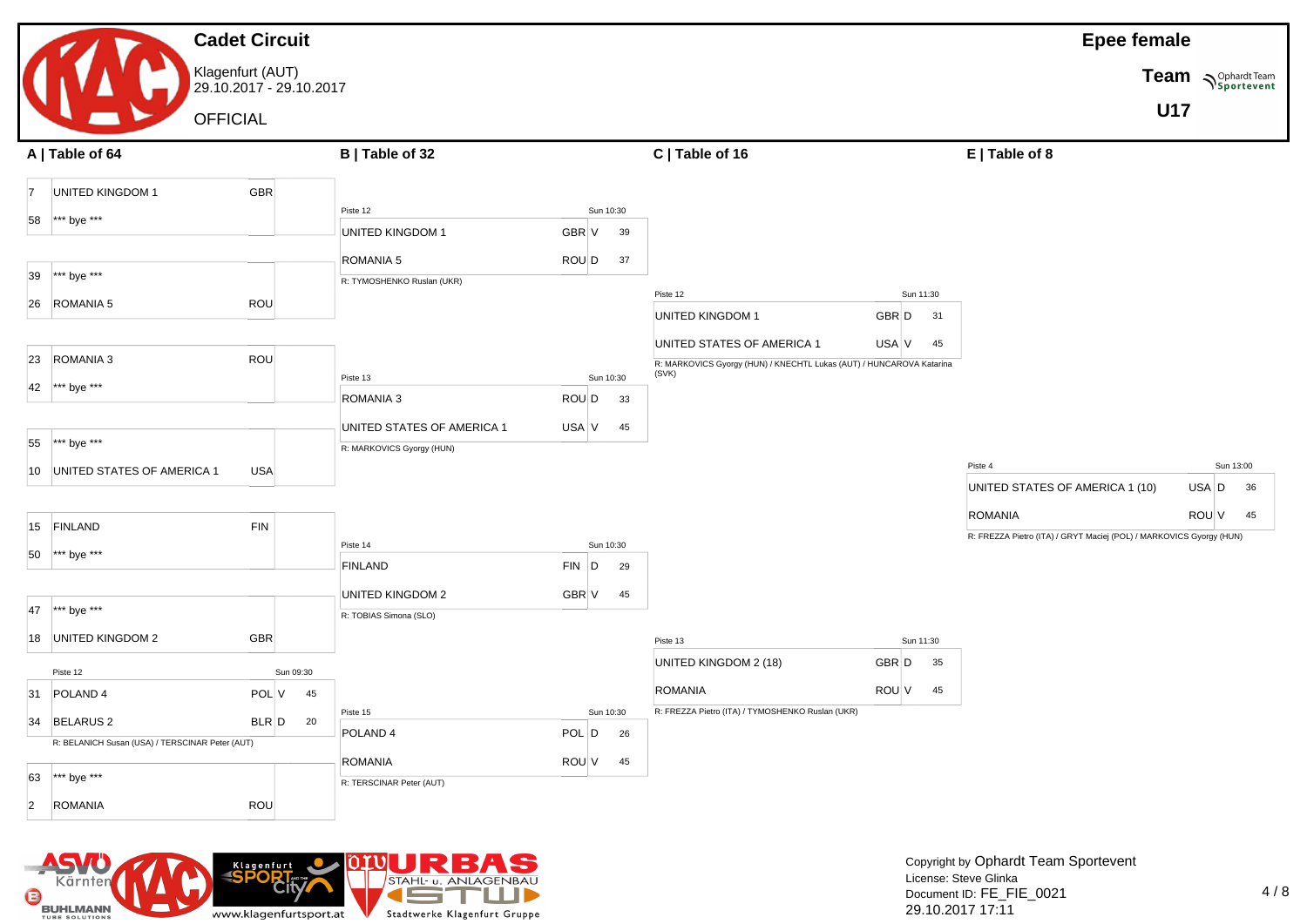Klagenfurt (AUT) 29.10.2017 - 29.10.2017 **Team**  $\sum_{\text{Sportevent}}$ 

**U17**

| $H$   Table 5-8                                                                |            |           |    | Semi-Final                                                                     |       |           |    | Q   Final                                       |       |           |    |
|--------------------------------------------------------------------------------|------------|-----------|----|--------------------------------------------------------------------------------|-------|-----------|----|-------------------------------------------------|-------|-----------|----|
| Piste 3                                                                        |            | Sun 14:30 |    | Piste 1                                                                        |       | Sun 14:30 |    |                                                 |       |           |    |
| POLAND (9)                                                                     | POL V      |           | 45 | <b>HUNGARY</b>                                                                 | HUN V |           | 45 |                                                 |       |           |    |
|                                                                                |            |           |    |                                                                                |       |           |    | Piste FI                                        |       | Sun 15:30 |    |
| SWITZERLAND (5)                                                                | SUI D      |           | 43 | <b>UKRAINE</b>                                                                 | UKR D |           | 30 | <b>HUNGARY</b>                                  | HUN V |           | 38 |
| R: AYANWALE Kola (GBR) / MANDOKI Sandor (USA) / FREZZA Pietro (ITA)<br>Piste 4 |            | Sun 14:30 |    | R: PIRVAN Marin dorian (ROU) / TURANOVA Kristina (SVK) / LINES Andrew<br>(GBR) |       |           |    |                                                 |       |           |    |
|                                                                                |            |           |    | Piste GR                                                                       |       | Sun 14:30 |    | UNITED STATES OF AMERICA 2 (14)                 | USA D |           | 27 |
| BELGIUM (11)                                                                   | <b>BEL</b> | L I D     | 33 | UNITED STATES OF AMERICA 2 (14) USA V                                          |       |           | 45 | R: TERSCINAR Peter (AUT) / BLACKMORE Noah (GBR) |       |           |    |
| UNITED STATES OF AMERICA 1 (10) USA V                                          |            |           | 45 | <b>ROMANIA</b>                                                                 | ROU D |           | 39 |                                                 |       |           |    |
| R: BLACKMORE Noah (GBR) / HONTI-KISS Dominika (HUN) /                          |            |           |    | _ ____                                                                         |       |           |    |                                                 |       |           |    |

R: BLACKMORE Noah (GBR) / HONTI-KISS Dominika (HUN) / TYMOSHENKO Ruslan (UKR)

R: TOBIAS Simona (SLO) / GÄCHTER Christophe (SUI)



Copyright by Ophardt Team Sportevent License: Steve Glinka Document ID: FE\_FIE\_0021 29.10.2017 17:11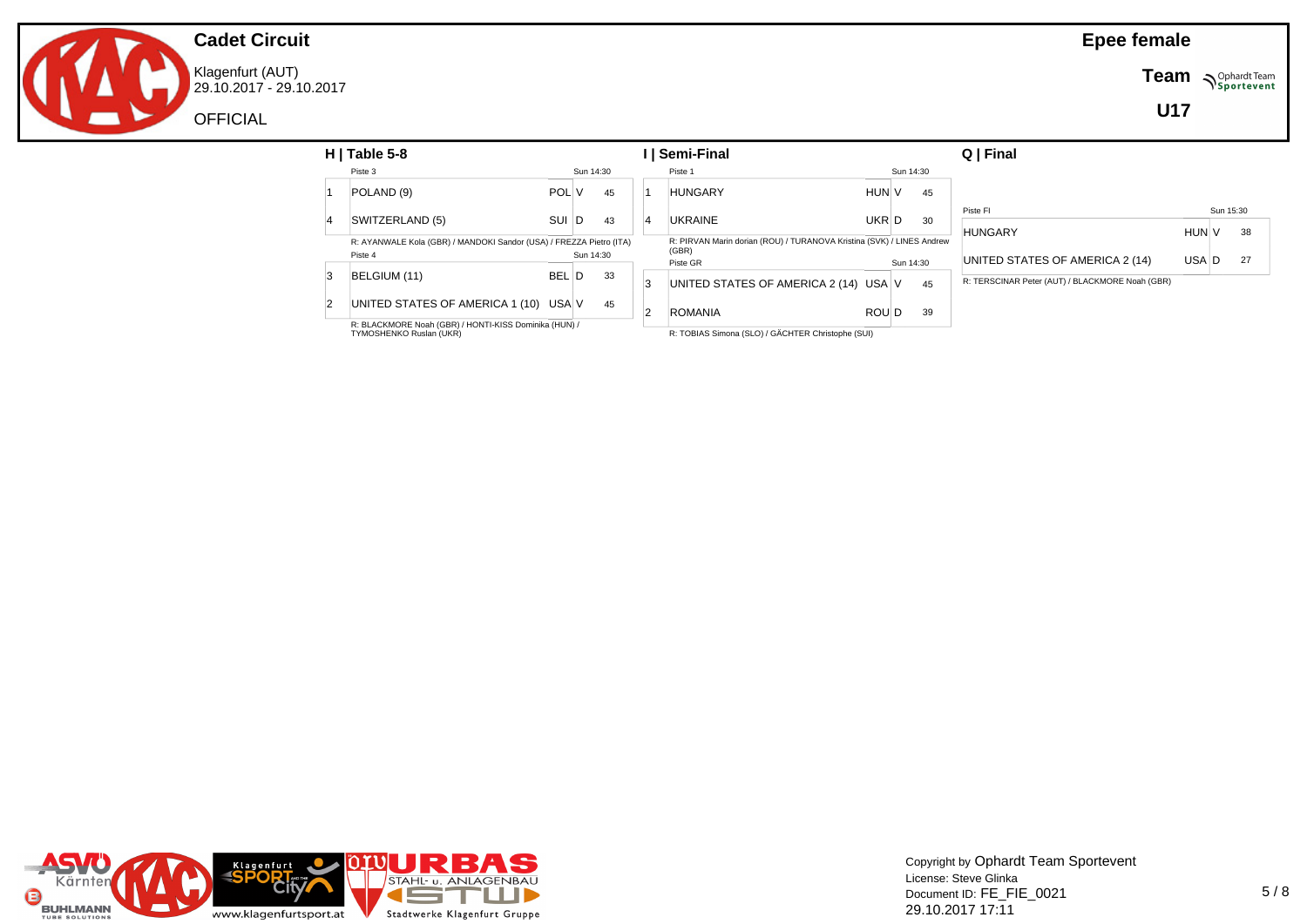# **Cadet Circuit** Klagenfurt (AUT) 29.10.2017 - 29.10.2017 **OFFICIAL**

| O   Place $5/6$                                                               |       |           |                                                  | $N$   Place 7/8 |           |    | $F$   Table 9-12 |                                                                            |              |  |           | $P$   Place 3/4                             |       |           |
|-------------------------------------------------------------------------------|-------|-----------|--------------------------------------------------|-----------------|-----------|----|------------------|----------------------------------------------------------------------------|--------------|--|-----------|---------------------------------------------|-------|-----------|
|                                                                               |       |           |                                                  |                 |           |    |                  | Piste 7                                                                    |              |  | Sun 14:30 |                                             |       |           |
|                                                                               |       |           |                                                  |                 |           |    |                  | ISRAEL (8)                                                                 | ISR D        |  | 34        |                                             |       |           |
| Piste 3                                                                       |       | Sun 15:30 | Piste 4                                          |                 | Sun 15:30 |    |                  |                                                                            |              |  |           | Piste GR                                    |       | Sun 15:30 |
| POLAND (9)                                                                    | POL D | 42        | SWITZERLAND (5)                                  | SUI             |           | 45 |                  | HUNGARY 2 (13)                                                             | <b>HUN V</b> |  | 45        | UKRAINE (4)                                 | UKR V | 43        |
|                                                                               |       |           |                                                  |                 |           |    |                  | R: MANOLACHE Christina (ROU) / GRYT Maciej (POL) / BELANICH Susan<br>(USA) |              |  |           |                                             |       |           |
| UNITED STATES OF AMERICA 1 (10)                                               | USA V | 43        | BELGIUM (11)                                     | BEL D           |           | 43 |                  | Piste 9                                                                    |              |  | Sun 14:30 | ROMANIA                                     | ROU D | 42        |
| R: HUNCAROVA Katarina (SVK) / TURANOVA Kristina (SVK) / LINES Andrew<br>(GBR) |       |           | R: CELLEROVA Michala (SVK) / AYANWALE Kola (GBR) |                 |           |    |                  | <b>JAPAN 1 (6)</b>                                                         | JPN   V      |  | 45        | R: SZCZESNIAK Piotr (POL) / JEZA Jure (SLO) |       |           |
|                                                                               |       |           |                                                  |                 |           |    |                  | UNITED KINGDOM 1 (7)                                                       | GBR D        |  | 35        |                                             |       |           |

R: PRYIEMKA Valery (BLR) / KNECHTL Lukas (AUT)



Copyright by Ophardt Team Sportevent License: Steve Glinka Document ID: FE\_FIE\_0021 29.10.2017 17:11

**Epee female**

**Team N**Sportevent

**U17**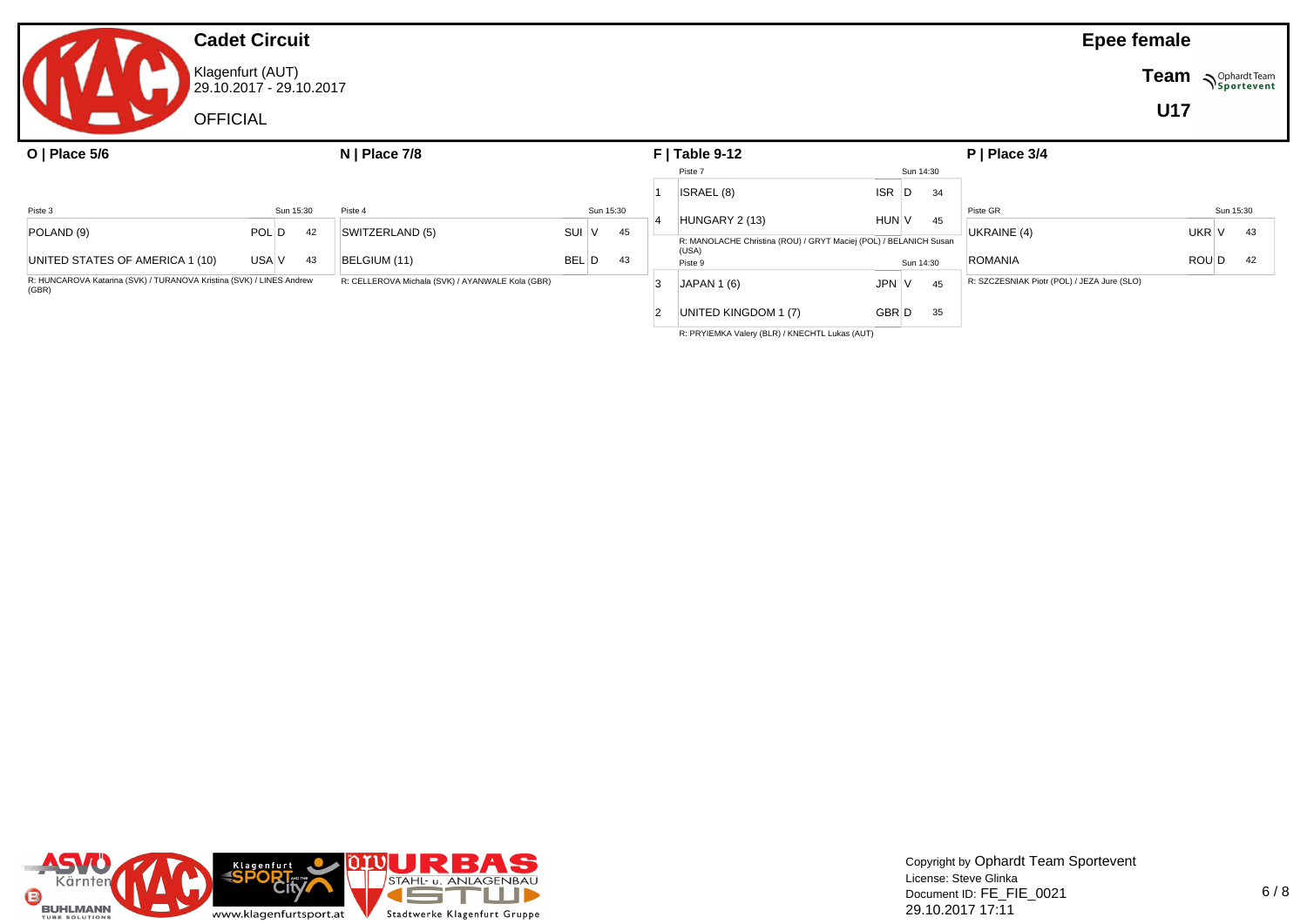Klagenfurt (AUT) 29.10.2017 - 29.10.2017

OFFICIAL

| G   Table 13-16                                                                |       |           | $D$   Table 9-16 | J   Place 9/10          |                                                                            |            |            |                |                      |
|--------------------------------------------------------------------------------|-------|-----------|------------------|-------------------------|----------------------------------------------------------------------------|------------|------------|----------------|----------------------|
|                                                                                |       |           |                  |                         | Piste 7                                                                    |            | Sun 13:00  |                |                      |
|                                                                                |       |           |                  |                         | UKRAINE 2 (17)                                                             | UKR D      |            | 22             |                      |
| Piste 13                                                                       |       | Sun 14:30 |                  |                         |                                                                            |            |            |                |                      |
| <b>UKRAINE 2 (17)</b>                                                          | UKR V |           | 45               | 8                       | <b>ISRAEL</b>                                                              | <b>ISR</b> | V          | 45             |                      |
|                                                                                |       |           |                  |                         | R: LINES Andrew (GBR) / PIRVAN Marin dorian (ROU) / TOBIAS Simona<br>(SLO) |            |            |                |                      |
| BELARUS (12)                                                                   | BLR D |           | 38               |                         | Piste 9                                                                    |            | Sun 13:00  |                |                      |
| R: TERSCINAR Peter (AUT) / CELLEROVA Michala (SVK) / SZCZESNIAK Piotr<br>(POL) |       | 5         | BELARUS (12)     | <b>BLR</b>              | D                                                                          | 38         | Piste 7    |                |                      |
|                                                                                |       |           |                  | HUNGARY 2 (13)          | HUN V                                                                      |            | 45         | HUNGARY 2 (13) |                      |
|                                                                                |       |           |                  |                         | R: BLACKMORE Noah (GBR) / KNECHTL Lukas (AUT) / SZCZESNIAK Piotr<br>(POL)  |            | JAPAN 1(6) |                |                      |
|                                                                                |       |           |                  |                         | Piste 15                                                                   |            | Sun 13:00  |                | R: MANDOKI Sandor (U |
| Piste 15                                                                       |       | Sun 14:30 |                  | 3                       | HUNGARY 4 (35)                                                             | HUN D      |            | 39             | (BLR)                |
| HUNGARY 4 (35)                                                                 | HUN V |           | 45               | 6                       | JAPAN 1                                                                    | JPN V      |            | 45             |                      |
|                                                                                |       |           |                  |                         | R: TYMOSHENKO Ruslan (UKR) / TURANOVA Kristina (SVK)                       |            |            |                |                      |
| UNITED KINGDOM 2 (18)                                                          | GBR D |           | 26               |                         | Piste 13                                                                   |            | Sun 13:00  |                |                      |
| R: HUNCAROVA Katarina (SVK) / JEZA Jure (SLO)                                  |       |           |                  | <b>UNITED KINGDOM 1</b> | GBR V                                                                      |            | 45         |                |                      |
|                                                                                |       |           |                  | $\overline{2}$          | UNITED KINGDOM 2 (18)                                                      | GBR D      |            | 27             |                      |

R: MANOLACHE Christina (ROU) / TERSCINAR Peter (AUT)

**Epee female**

**Team** *NSportevent* 

**U17**

| Piste 7            |              | Sun 15:30 |    |  |
|--------------------|--------------|-----------|----|--|
| HUNGARY 2 (13)     | <b>HUN V</b> |           | 44 |  |
| <b>JAPAN 1 (6)</b> | JPN D        |           | 41 |  |

R: MANDOKI Sandor (USA) / TYMOSHENKO Ruslan (UKR) / PRYIEMKA Valery (BLR)

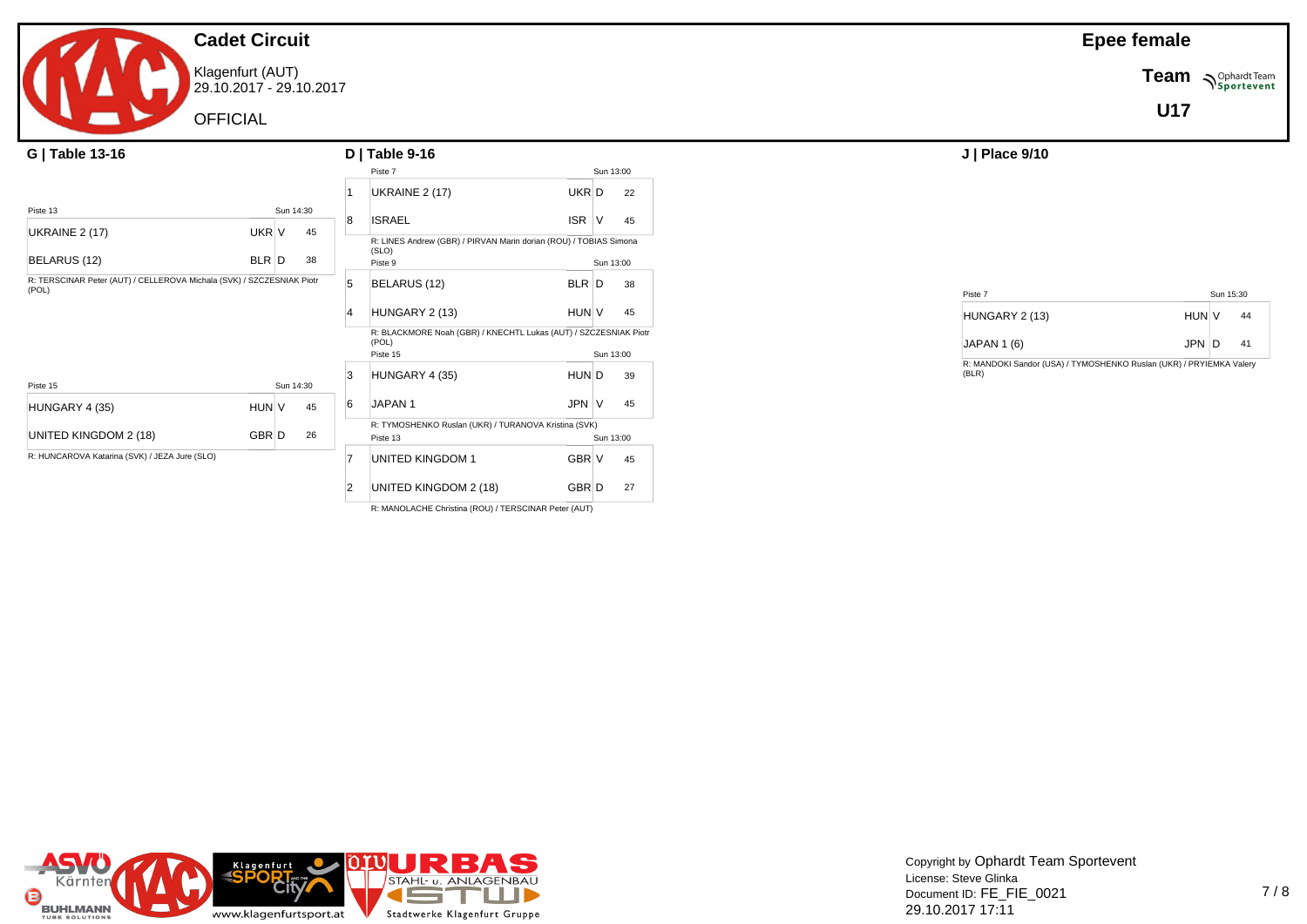Klagenfurt (AUT) 29.10.2017 - 29.10.2017

**OFFICIAL** 

#### **L | Place 13/14 M | Place 15/16 K | Place 11/12** Piste 15 Sun 15:30 1 UKRAINE 2 (17) UKR D 43  $2$  HUNGARY 4 (35) HUN V 45 R: TOBIAS Simona (SLO) / BELANICH Susan (USA) Piste 13 Sun 15:30 1 BELARUS (12) BLR D 40 2 UNITED KINGDOM 2 (18) GBR V 45 R: GRYT Maciej (POL) / KNECHTL Lukas (AUT) / HONTI-KISS Dominika (HUN)

| K   Place 11/12 |  |
|-----------------|--|
|                 |  |

|   | $N$   FidGe   1/12                                                               |              |           |    |
|---|----------------------------------------------------------------------------------|--------------|-----------|----|
|   | Piste 9                                                                          |              | Sun 15:30 |    |
|   | ISRAEL (8)                                                                       | ISR V        |           | 45 |
| 2 | UNITED KINGDOM 1 (7)                                                             | <b>GBRID</b> |           | 40 |
|   | R: FREZZA Pietro (ITA) / GÄCHTER Christophe (SUI) / MANOLACHE<br>Christina (ROU) |              |           |    |



### **Epee female**

**Team Sportevent** 

**U17**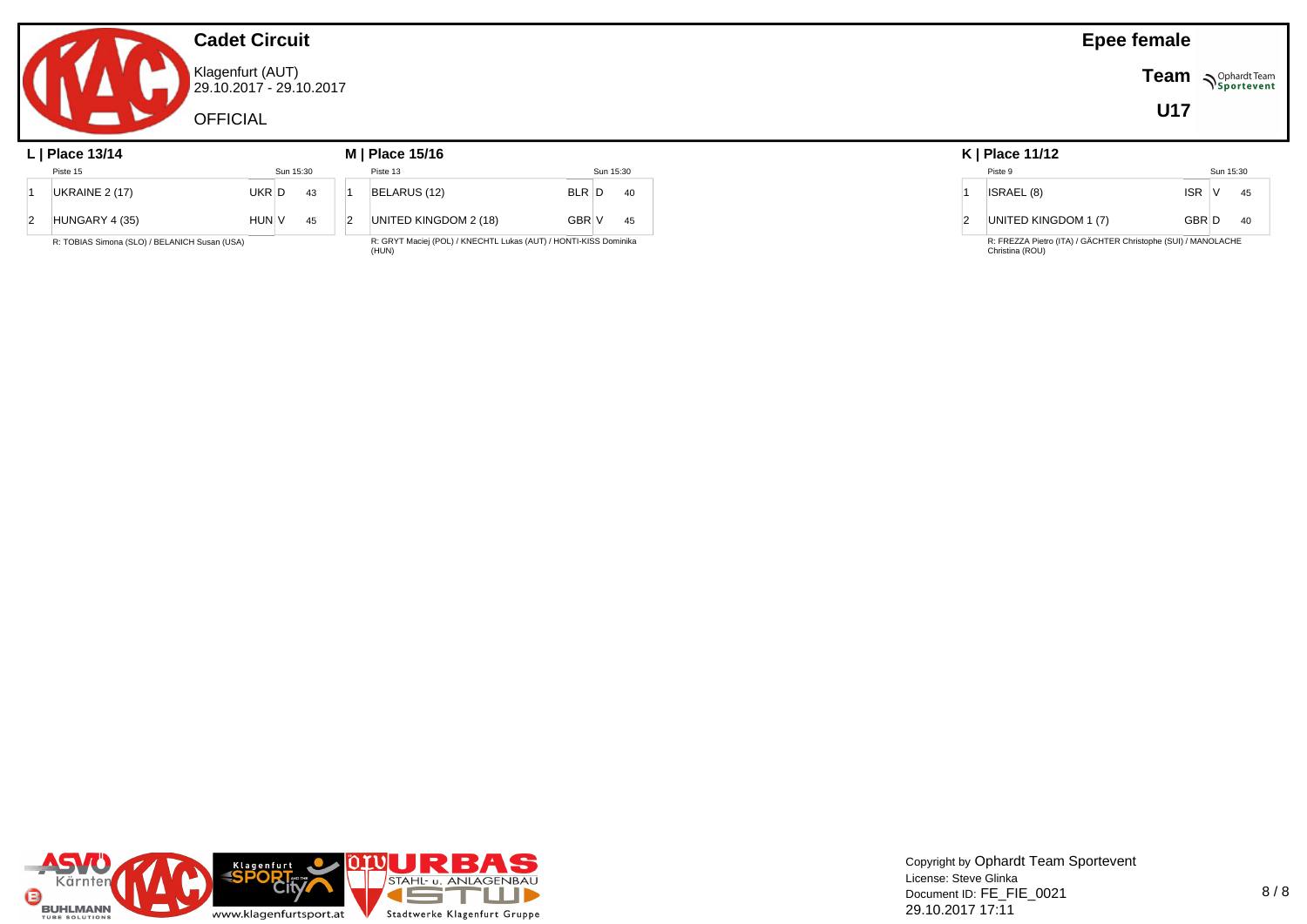

Klagenfurt (AUT) 29.10.2017

**OFFICIAL** 

**Epee female**

**Team** *S<sup>Ophardt Team*<br> *S*<sup>P</sup> Sportevent</sup>

**U17**

# **Direct Elimination**

#### **Table of 64**

| 09:30   Piste 1            | R: MANOLACHE Christina, ROU / AYANWALE Kola, GBR |    |    |    |                          |  |  |  |  |  |
|----------------------------|--------------------------------------------------|----|----|----|--------------------------|--|--|--|--|--|
| <b>POLAND 5</b>            | 45                                               |    |    | 39 | <b>AUSTRIA</b>           |  |  |  |  |  |
| JAROSZEK Aleksandra        | 5                                                | 5  | 3  | 3  | <b>GRABHER Antonia</b>   |  |  |  |  |  |
| WLOCZKA Oliwia             | 3                                                | 8  | 6  | 3  | <b>GRABHER Konstanze</b> |  |  |  |  |  |
| <b>TOMASZEWSKA Natalia</b> | 4                                                | 12 | 12 | 6  | ZERLAUTH Anna Lea        |  |  |  |  |  |
| JAROSZEK Aleksandra        | 5                                                | 17 | 13 |    | <b>GRABHER Konstanze</b> |  |  |  |  |  |
| <b>TOMASZEWSKA Natalia</b> | 2                                                | 19 | 15 | 2  | <b>GRABHER Antonia</b>   |  |  |  |  |  |
| WLOCZKA Oliwia             | 10                                               | 29 | 26 | 11 | <b>ZERLAUTH Anna Lea</b> |  |  |  |  |  |
| TOMASZEWSKA Natalia        | 6                                                | 35 | 29 | 3  | <b>GRABHER Konstanze</b> |  |  |  |  |  |
| JAROSZEK Aleksandra        | 5                                                | 40 | 33 | 4  | ZERLAUTH Anna Lea        |  |  |  |  |  |
| WLOCZKA Oliwia             | 5                                                | 45 | 39 | 6  | <b>GRABHER Antonia</b>   |  |  |  |  |  |

| 09:30   Piste 4           | R: MARKOVICS Gyorgy, HUN / TYMOSHENKO Ruslan, UKR |    |    |    |                      |  |  |  |  |  |  |
|---------------------------|---------------------------------------------------|----|----|----|----------------------|--|--|--|--|--|--|
| <b>UNITED KINGDOM 3</b>   |                                                   | 37 |    | 45 | <b>KAC MIX-TEAM</b>  |  |  |  |  |  |  |
| <b>PAPADOPOULOS Keira</b> | 5                                                 | 5  | 5  | 5  | TSIRONI Anna         |  |  |  |  |  |  |
| <b>SIMMONDS Constance</b> | 4                                                 | 9  | 10 | 5  | <b>SCHALL Noelle</b> |  |  |  |  |  |  |
| <b>DUDLEY Amelia</b>      | 2                                                 | 11 | 15 | 5  | BURSOVA Regina       |  |  |  |  |  |  |
| <b>PAPADOPOULOS Keira</b> | 8                                                 | 19 | 20 | 5  | <b>SCHALL Noelle</b> |  |  |  |  |  |  |
| DUDLEY Amelia             | 3                                                 | 22 | 24 | 4  | TSIRONI Anna         |  |  |  |  |  |  |
| <b>SIMMONDS Constance</b> |                                                   | 24 | 30 | 6  | BURSOVA Regina       |  |  |  |  |  |  |
| ROBSON Emilia             | 6                                                 | 30 | 35 | 5  | <b>SCHALL Noelle</b> |  |  |  |  |  |  |
| <b>PAPADOPOULOS Keira</b> | 5                                                 | 35 | 40 | 5  | BURSOVA Regina       |  |  |  |  |  |  |
| <b>SIMMONDS Constance</b> |                                                   | 37 | 45 | 5  | TSIRONI Anna         |  |  |  |  |  |  |

| 09:30   Piste 5        |   |    |              |    | R: TOBIAS Simona, SLO / BLACKMORE Noah, GBR |
|------------------------|---|----|--------------|----|---------------------------------------------|
| <b>HUNGARY 3</b>       |   | 30 |              | 31 | <b>GREECE</b>                               |
| PRUZSINA Panna         |   |    | <sup>0</sup> | 0  | CHRISTOU Theodora                           |
| I DEMENY Kata          | 6 |    | 4            | 4  | RODOPOULOU Nefeli                           |
| <b>TANTMANN Evelin</b> |   | 14 | 6            | 2  | <b>KARAMPINI Eirini</b>                     |
| I DEMENY Kata          | 0 | 14 | 6            | 0  | <b>CHRISTOU Theodora</b>                    |
| <b>IPRUZSINA Panna</b> | 4 | 18 | 12           | 6  | <b>KARAMPINI Eirini</b>                     |
| TANTMANN Evelin        | 3 | 21 | 18           | 6  | RODOPOULOU Nefeli                           |
| I DEMENY Kata          | 3 | 24 | 24           | 6  | <b>KARAMPINI Eirini</b>                     |
| TANTMANN Evelin        | 4 | 28 | 27           | 3  | CHRISTOU Theodora                           |
| <b>IPRUZSINA Panna</b> | 2 | 30 | 31           | 4  | RODOPOULOU Nefeli                           |

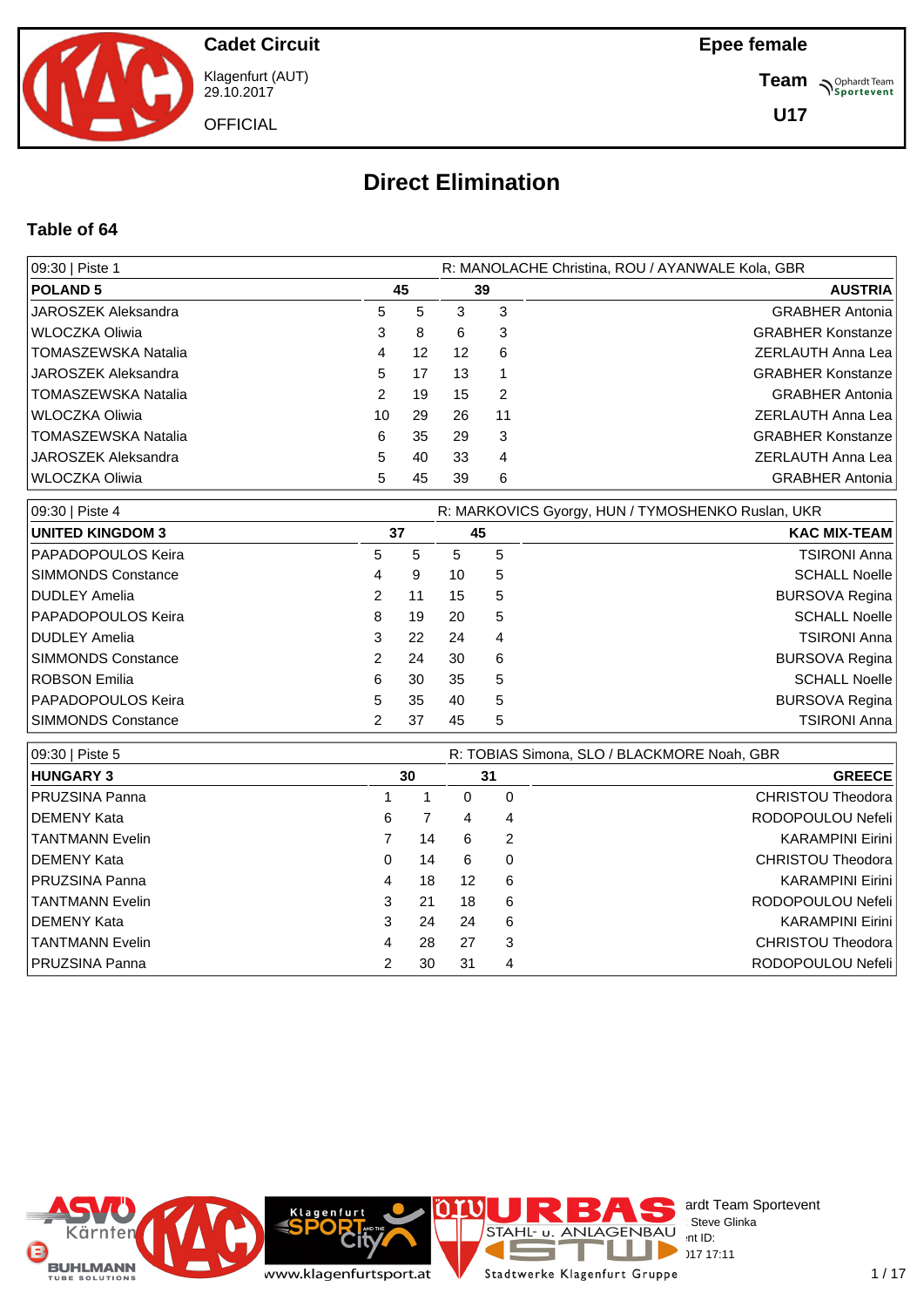**Team** *S<sup>Ophardt Team*<br> *S*<sup>P</sup> Sportevent</sup>

**U17**



**Cadet Circuit**

Klagenfurt (AUT) 29.10.2017

**OFFICIAL** 

| 09:30   Piste 8         |   |    | R: CELLEROVA Michala, SVK / GÄCHTER Christophe, SUI |    |                      |  |  |  |  |  |
|-------------------------|---|----|-----------------------------------------------------|----|----------------------|--|--|--|--|--|
| <b>POLAND 3</b>         |   | 28 |                                                     | 45 | <b>HUNGARY 4</b>     |  |  |  |  |  |
| <b>WROBLEWSKA Agata</b> | 5 | 5  | 4                                                   | 4  | GABOR Agnes          |  |  |  |  |  |
| <b>SULEJ Zuzanna</b>    | 2 | 7  | 10                                                  | 6  | WETZKER Laura        |  |  |  |  |  |
| RAKOCZY Natalia         | 2 | 9  | 15                                                  | 5  | LIPTHAY Hanna        |  |  |  |  |  |
| SULEJ Zuzanna           |   | 10 | 19                                                  | 4  | GABOR Agnes          |  |  |  |  |  |
| WROBLEWSKA Agata        | 5 | 15 | 24                                                  | 5  | LIPTHAY Hanna        |  |  |  |  |  |
| RAKOCZY Natalia         | 3 | 18 | 26                                                  | 2  | <b>WETZKER Laura</b> |  |  |  |  |  |
| SULEJ Zuzanna           | 5 | 23 | 32                                                  | 6  | LIPTHAY Hanna        |  |  |  |  |  |
| RAKOCZY Natalia         | 4 | 27 | 40                                                  | 8  | GABOR Agnes          |  |  |  |  |  |
| WROBLEWSKA Agata        |   | 28 | 45                                                  | 5  | <b>WETZKER Laura</b> |  |  |  |  |  |

| 09:30   Piste 9               |   | R: GRYT Maciej, POL / LACH Werner, AUT |    |    |                                   |  |  |  |  |
|-------------------------------|---|----------------------------------------|----|----|-----------------------------------|--|--|--|--|
| <b>INTERNATIONAL MIX-TEAM</b> |   | 32                                     |    | 45 | <b>UNITED STATES OF AMERICA 3</b> |  |  |  |  |
| AKASHI Manami                 | 4 | 4                                      |    |    | <b>HEDVAT Alexis</b>              |  |  |  |  |
| PARMAR Ellie                  | 5 | 9                                      | 10 | 9  | LANZMAN Anna                      |  |  |  |  |
| WASIAK Aude                   |   | 10                                     | 15 | 5  | MARTUS Cosima                     |  |  |  |  |
| AKASHI Manami                 | 6 | 16                                     | 19 | 4  | LANZMAN Anna                      |  |  |  |  |
| WASIAK Aude                   | 4 | 20                                     | 22 | -3 | <b>HEDVAT Alexis</b>              |  |  |  |  |
| <b>PARMAR Ellie</b>           | 2 | 22                                     | 30 | 8  | MARTUS Cosima                     |  |  |  |  |
| l WASIAK Aude                 | 3 | 25                                     | 35 | 5  | LANZMAN Anna                      |  |  |  |  |
| AKASHI Manami                 | 3 | 28                                     | 40 | 5  | MARTUS Cosima                     |  |  |  |  |
| PARMAR Ellie                  | 4 | 32                                     | 45 | 5  | DOLGONOS Maria                    |  |  |  |  |

| 09:30   Piste 12            |               |    | R: BELANICH Susan, USA / TERSCINAR Peter, AUT |    |                     |  |  |  |  |  |
|-----------------------------|---------------|----|-----------------------------------------------|----|---------------------|--|--|--|--|--|
| <b>BELARUS 2</b>            |               | 20 |                                               | 45 | POLAND <sub>4</sub> |  |  |  |  |  |
| <b>ALEKSEYEVA Ekaterina</b> | 3             | 3  | 5                                             | 5  | GWOZDZ Julia        |  |  |  |  |  |
| KUZMICH Aliaksandra         | 3             | 6  | 10                                            | 5  | PARYSEK Zofia       |  |  |  |  |  |
| <b>ZARETSKAYA Lizaveta</b>  |               |    | 15                                            | 5  | SABALSKA Ewelina    |  |  |  |  |  |
| <b>ALEKSEYEVA Ekaterina</b> | 4             | 11 | 20                                            | 5  | PARYSEK Zofia       |  |  |  |  |  |
| <b>ZARETSKAYA Lizaveta</b>  | 2             | 13 | 25                                            | 5  | GWOZDZ Julia        |  |  |  |  |  |
| KUZMICH Aliaksandra         | $\mathcal{P}$ | 15 | 28                                            | 3  | SABALSKA Ewelina    |  |  |  |  |  |
| IZARETSKAYA Lizaveta        | $\mathcal{P}$ | 17 | 35                                            |    | PARYSEK Zofia       |  |  |  |  |  |
| ALEKSEYEVA Ekaterina        |               | 18 | 40                                            | 5  | SABALSKA Ewelina    |  |  |  |  |  |
| KUZMICH Aliaksandra         |               | 20 | 45                                            | 5  | GWOZDZ Julia        |  |  |  |  |  |

## **Table of 32**

| 10:30   Piste 1         |   |    | R: HUNCAROVA Katarina, SVK / BLACKMORE Noah, GBR |          |                          |  |  |  |  |  |
|-------------------------|---|----|--------------------------------------------------|----------|--------------------------|--|--|--|--|--|
| <b>POLAND 5</b>         |   | 18 |                                                  | 45       | <b>HUNGARY</b>           |  |  |  |  |  |
| WLOCZKA Oliwia          | 2 | 2  | 5                                                | 5        | DEKANY Kinga             |  |  |  |  |  |
| IZACHOROWSKA Aleksandra | 0 | 2  | 10                                               | 5        | MUHARI Eszter            |  |  |  |  |  |
| JAROSZEK Aleksandra     | 4 | 6  | 15                                               | 5        | <b>BUKI Lili</b>         |  |  |  |  |  |
| IZACHOROWSKA Aleksandra | 0 | 6  | 20                                               | 5        | DEKANY Kinga             |  |  |  |  |  |
| l WLOCZKA Oliwia        | 6 | 12 | 25                                               | 5        | KOLCZONAY Borbala        |  |  |  |  |  |
| JAROSZEK Aleksandra     | 0 | 12 | 30                                               | 5        | <b>MUHARI Eszter</b>     |  |  |  |  |  |
| TOMASZEWSKA Natalia     | 0 | 12 | 30                                               | $\Omega$ | <b>KOLCZONAY Borbala</b> |  |  |  |  |  |
| JAROSZEK Aleksandra     | 2 | 14 | 38                                               | 8        | DEKANY Kinga             |  |  |  |  |  |
| WLOCZKA Oliwia          | 4 | 18 | 45                                               | 7        | <b>MUHARI Eszter</b>     |  |  |  |  |  |





Stadtwerke Klagenfurt Gruppe

F

T a.

 $\overline{a}$ 

STAHL- u. ANLAGENBAU Int ID:

 $P^{\sim}$  int ID:  $29.1717$  17:11

ardt Team Sportevent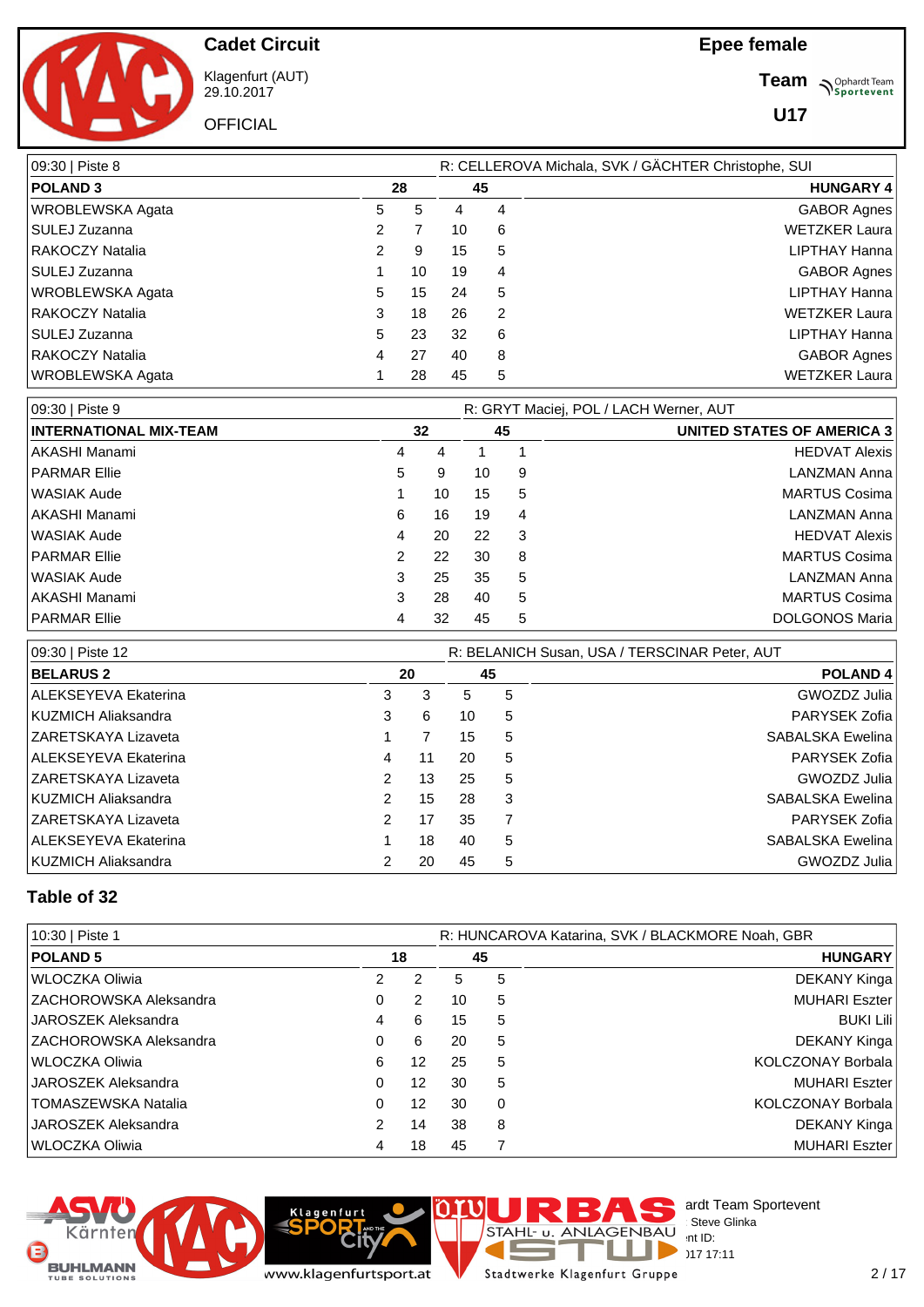**Team** *S<sup>Ophardt Team*<br>*S*<sup>P</sup> *Sportevent*</sup>

**U17**



**Cadet Circuit**

Klagenfurt (AUT) 29.10.2017 **OFFICIAL** 

| 10:30   Piste 2       |   | R: MANDOKI Sandor, USA / GRYT Maciej, POL |    |    |                     |  |  |  |  |
|-----------------------|---|-------------------------------------------|----|----|---------------------|--|--|--|--|
| <b>ROMANIA 2</b>      |   | 36                                        |    | 39 | <b>UKRAINE 2</b>    |  |  |  |  |
| <b>KISS Astrid</b>    | 4 | 4                                         | 3  | 3  | CHERNYSHOVA Anna    |  |  |  |  |
| <b>PFEIFER Melany</b> |   | 5                                         | 9  | 6  | <b>MUKOID Julia</b> |  |  |  |  |
| KATO Zsofia           | 2 |                                           | 13 | 4  | <b>MAZUR Yeva</b>   |  |  |  |  |
| <b>KISS Astrid</b>    | 8 | 15                                        | 19 | 6  | MUKOID Julia        |  |  |  |  |
| KATO Zsofia           | 2 | 17                                        | 24 | 5  | CHERNYSHOVA Anna    |  |  |  |  |
| <b>PFEIFER Melany</b> | 4 | 21                                        | 28 | 4  | <b>MAZUR Yeva</b>   |  |  |  |  |
| KATO Zsofia           | 5 | 26                                        | 33 | 5  | <b>MUKOID Julia</b> |  |  |  |  |
| KISS Astrid           | 5 | 31                                        | 38 | 5  | <b>MAZUR Yeva</b>   |  |  |  |  |
| <b>PFEIFER Melany</b> | 5 | 36                                        | 39 |    | CHERNYSHOVA Anna    |  |  |  |  |

| 10:30   Piste 3      |    |    |    |    | R: PRYIEMKA Valery, BLR / CELLEROVA Michala, SVK |
|----------------------|----|----|----|----|--------------------------------------------------|
| <b>POLAND 2</b>      | 40 |    | 45 |    | <b>POLAND</b>                                    |
| STASZULONEK Karolina | 2  | 2  |    | 2  | <b>KLASIK Alicja</b>                             |
| MARUCHA Weronika     |    | 3  | 4  | 2  | <b>ZGRYZNIAK Kinga</b>                           |
| WIKTOR Weronika      | 3  | 6  | 9  | 5  | JANELLI Zofia                                    |
| STASZULONEK Karolina | 4  | 10 | 14 | 5  | <b>ZGRYZNIAK Kinga</b>                           |
| WIKTOR Weronika      | 4  | 14 | 17 | 3  | <b>KLASIK Alicia</b>                             |
| MARUCHA Weronika     | 2  | 16 | 18 |    | JANELLI Zofia                                    |
| WIKTOR Weronika      |    | 23 | 26 | 8  | <b>ZGRYZNIAK Kinga</b>                           |
| STASZULONEK Karolina | 8  | 31 | 35 | 9  | JANELLI Zofia                                    |
| MARUCHA Weronika     | 9  | 40 | 45 | 10 | <b>KLASIK Alicia</b>                             |

| 10:30   Piste GR           |   |    |    | R: HONTI-KISS Dominika, HUN / AYANWALE Kola, GBR |                        |  |  |  |  |  |
|----------------------------|---|----|----|--------------------------------------------------|------------------------|--|--|--|--|--|
| <b>ISRAEL</b>              |   | 45 |    | 31                                               | <b>ROMANIA 4</b>       |  |  |  |  |  |
| <b>IDROR Yasmin Bertin</b> | 5 | 5  |    |                                                  | <b>MOROIANU Bianca</b> |  |  |  |  |  |
| FEYGIN Nikol               | 5 | 10 | 5  | 4                                                | OLTEANU Daria          |  |  |  |  |  |
| <b>BOGDANOV Adele</b>      | 5 | 15 | 9  | 4                                                | <b>CRACIUN Maria</b>   |  |  |  |  |  |
| <b>IDROR Yasmin Bertin</b> | 5 | 20 | 17 | 8                                                | <b>OLTEANU Daria</b>   |  |  |  |  |  |
| <b>BOGDANOV Adele</b>      | 5 | 25 | 20 | 3                                                | <b>MOROIANU Bianca</b> |  |  |  |  |  |
| FEYGIN Nikol               | 5 | 30 | 21 |                                                  | <b>CRACIUN Maria</b>   |  |  |  |  |  |
| ALAMUR Mia                 | 5 | 35 | 27 | 6                                                | <b>OLTEANU Daria</b>   |  |  |  |  |  |
| <b>IDROR Yasmin Bertin</b> | 5 | 40 | 29 | 2                                                | <b>CRACIUN Maria</b>   |  |  |  |  |  |
| FEYGIN Nikol               | 5 | 45 | 31 | 2                                                | <b>MOROIANU Bianca</b> |  |  |  |  |  |

| 10:30   Piste 4       |   |    | R: TURANOVA Kristina, SVK / MANOLACHE Christina, ROU |    |                                |  |  |  |
|-----------------------|---|----|------------------------------------------------------|----|--------------------------------|--|--|--|
| <b>KAC MIX-TEAM</b>   |   | 30 |                                                      | 45 | <b>SWITZERLAND</b>             |  |  |  |
| <b>TSIRONI Anna</b>   | 4 | 4  | 5                                                    | 5  | PASCHE Alyssa                  |  |  |  |
| <b>BURSOVA Regina</b> | 5 | 9  | 10                                                   | 5  | <b>SAPIN Galadrielle Tünde</b> |  |  |  |
| <b>SCHALL Noelle</b>  | 0 | 9  | 15                                                   | 5  | <b>VILLIGER Elin</b>           |  |  |  |
| <b>TSIRONI Anna</b>   | 5 | 14 | 20                                                   | 5  | <b>SAPIN Galadrielle Tünde</b> |  |  |  |
| <b>SCHALL Noelle</b>  |   | 15 | 25                                                   | 5  | <b>GABUTTI Emilie</b>          |  |  |  |
| <b>BURSOVA Regina</b> | 6 | 21 | 30                                                   | 5  | <b>VILLIGER Elin</b>           |  |  |  |
| <b>SCHLAGER Anna</b>  | 4 | 25 | 35                                                   | 5  | <b>SAPIN Galadrielle Tünde</b> |  |  |  |
| <b>TSIRONI Anna</b>   | 2 | 27 | 40                                                   | 5  | <b>VILLIGER Elin</b>           |  |  |  |
| <b>BURSOVA Regina</b> | 3 | 30 | 45                                                   | 5  | <b>GABUTTI Emilie</b>          |  |  |  |

**Rity** 



**IC** T a. Stadtwerke Klagenfurt Gruppe

Е

F

ardt Team Sportevent<br>Steve Glinka **License:** Steve Glinka  $P^{\sim}$  int ID:  $29.17 \times 17:11$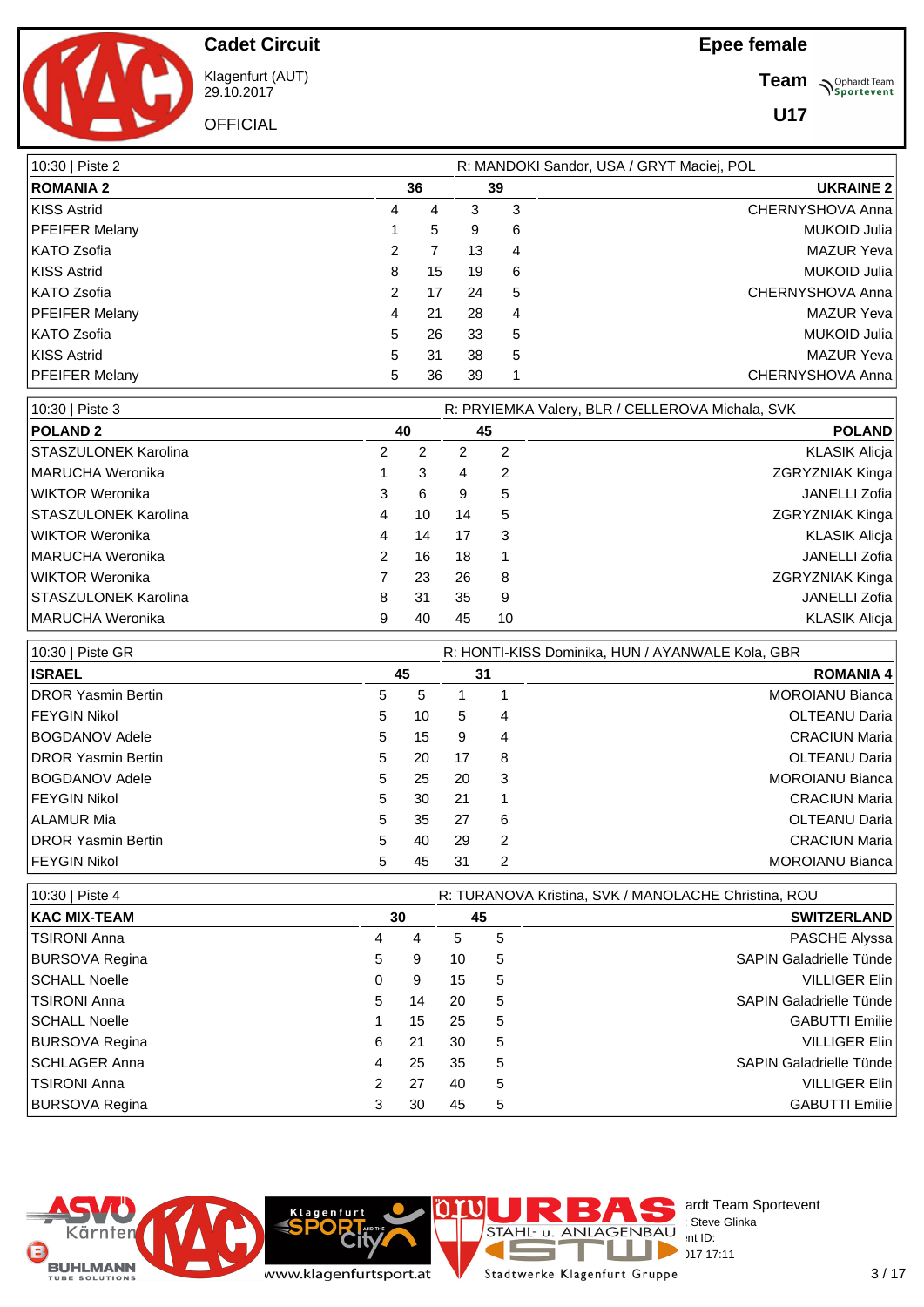**Team** *S<sup>Ophardt Team*<br>*S*<sup>P</sup> *Sportevent*</sup>

**U17**

**Cadet Circuit** Klagenfurt (AUT)

29.10.2017 **OFFICIAL** 

| 10:30   Piste 5             | R: JEZA Jure, SLO / LACH Werner, AUT |    |    |          |                           |  |  |  |
|-----------------------------|--------------------------------------|----|----|----------|---------------------------|--|--|--|
| <b>BELARUS</b>              |                                      | 45 | 30 |          | <b>UKRAINE 3</b>          |  |  |  |
| DZEKEVICH Katsiaryna        | 3                                    | 3  | 0  | $\Omega$ | <b>BIELOUS Diana</b>      |  |  |  |
| MIKHALEVICH Anhelina        | 6                                    | 9  | 9  | 9        | <b>HLUBOKA Anastasija</b> |  |  |  |
| MYSHKAVETS Darya            | 2                                    | 11 | 9  | $\Omega$ | PRYLYPKO Olena            |  |  |  |
| MIKHALEVICH Anhelina        | 3                                    | 14 | 9  | 0        | <b>BIELOUS Diana</b>      |  |  |  |
| <b>DZEKEVICH Katsiaryna</b> | 0                                    | 14 | 9  | 0        | PRYLYPKO Olena            |  |  |  |
| MYSHKAVETS Darya            | 5                                    | 19 | 14 | 5        | <b>HLUBOKA Anastasija</b> |  |  |  |
| MIKHALEVICH Anhelina        | 11                                   | 30 | 17 | 3        | PRYLYPKO Olena            |  |  |  |
| MYSHKAVETS Darya            | 6                                    | 36 | 23 | 6        | <b>BIELOUS Diana</b>      |  |  |  |
| <b>DZEKEVICH Katsiaryna</b> | 9                                    | 45 | 30 |          | <b>HLUBOKA Anastasija</b> |  |  |  |

| 10:30   Piste 6    |   |    |    | R: LINES Andrew, GBR / BELANICH Susan, USA |                     |  |  |  |  |  |
|--------------------|---|----|----|--------------------------------------------|---------------------|--|--|--|--|--|
| <b>JAPAN 2</b>     |   | 36 |    | 45                                         | <b>HUNGARY 2</b>    |  |  |  |  |  |
| MARUYAMA Sakura    | 3 | 3  | 5  | 5                                          | LASZLO Luca         |  |  |  |  |  |
| <b>SATO Kotomi</b> |   | 4  | 10 | 5                                          | <b>SZARVAS Rita</b> |  |  |  |  |  |
| <b>NAGAI Anna</b>  | 5 | 9  | 15 | 5                                          | DEBRECZENI Noemi    |  |  |  |  |  |
| <b>SATO Kotomi</b> | 4 | 13 | 20 | 5                                          | LASZLO Luca         |  |  |  |  |  |
| MARUYAMA Sakura    |   | 20 | 5  | $-15$                                      | DEBRECZENI Noemi    |  |  |  |  |  |
| NAGAI Anna         |   | 21 | 30 | 25                                         | <b>SZARVAS Rita</b> |  |  |  |  |  |
| CHIBA Kei          | 2 | 23 | 35 | 5                                          | DEBRECZENI Noemi    |  |  |  |  |  |
| <b>NAGAI Anna</b>  |   | 30 | 39 | 4                                          | LASZLO Luca         |  |  |  |  |  |
| MARUYAMA Sakura    | 6 | 36 | 45 | 6                                          | <b>SZARVAS Rita</b> |  |  |  |  |  |

| 10:30   Piste 7              |    |    |    |                | R: SZCZESNIAK Piotr, POL |
|------------------------------|----|----|----|----------------|--------------------------|
| <b>UKRAINE</b>               | 45 |    | 38 |                | <b>GREECE</b>            |
| ZELENTSOVA Anastasiia        | 3  | 3  | 3  | 3              | RODOPOULOU Nefeli        |
| CHORNIY Kateryna             |    | 10 | 6  | 3              | <b>CHRISTOU Theodora</b> |
| SADOVA Dariia                | 4  | 14 | 15 | 9              | <b>KARAMPINI Eirini</b>  |
| <b>ZELENTSOVA Anastasija</b> | 6  | 20 | 16 | $\overline{1}$ | CHRISTOU Theodora        |
| SADOVA Dariia                | 4  | 24 | 20 | 4              | RODOPOULOU Nefeli        |
| CHORNIY Kateryna             | 6  | 30 | 23 | -3             | <b>KARAMPINI Eirini</b>  |
| SADOVA Dariia                | 4  | 34 | 25 | 2              | CHRISTOU Theodora        |
| <b>ZELENTSOVA Anastasija</b> | 6  | 40 | 36 | 11             | <b>KARAMPINI Eirini</b>  |
| CHORNIY Kateryna             | 5  | 45 | 38 | 2              | RODOPOULOU Nefeli        |

| 10:30   Piste 8      |    |    |    | R: KNECHTL Lukas, AUT |                            |
|----------------------|----|----|----|-----------------------|----------------------------|
| <b>HUNGARY 4</b>     |    | 44 |    | 43                    | <b>ESTONIA</b>             |
| <b>GABOR Agnes</b>   | 5  | 5  | 3  | 3                     | <b>TARGAMAA Carmen-Lii</b> |
| WETZKER Laura        | 5  | 10 | 3  | $\Omega$              | <b>PALK Madli</b>          |
| LIPTHAY Hanna        | 5  | 15 |    | 4                     | PRELA Anna                 |
| <b>GABOR Agnes</b>   | 5  | 20 | 10 | 3                     | <b>PALK Madli</b>          |
| LIPTHAY Hanna        | 5  | 25 | 24 | 14                    | TARGAMAA Carmen-Lii        |
| <b>WETZKER Laura</b> | 5  | 30 | 27 | -3                    | PRELA Anna                 |
| LIPTHAY Hanna        | 0  | 30 | 27 | $\Omega$              | <b>PALK Madli</b>          |
| <b>GABOR Agnes</b>   | 3  | 33 | 30 | 3                     | PRELA Anna                 |
| WETZKER Laura        | 11 | 44 | 43 | 13                    | <b>TARGAMAA Carmen-Lii</b> |



**Rit** 

**Klagenfurt** 

C

Е

F

E.

**IC** 

ardt Team Sportevent<br>Steve Glinka

**License:** Steve Glinka  $P^{\sim}$  int ID:  $29.17 \times 17:11$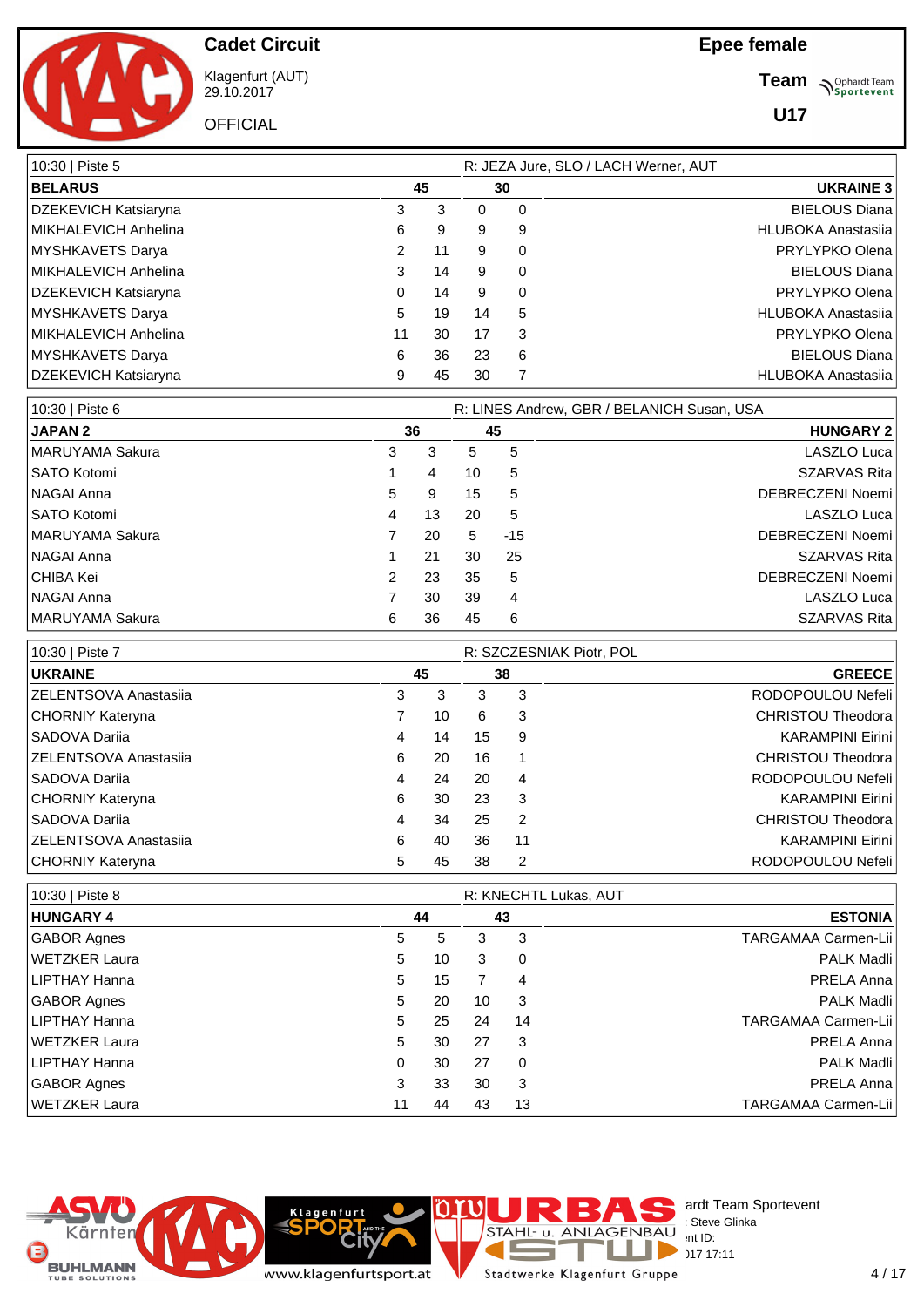**Team** *S<sup>Ophardt Team*<br> *S*<sup>P</sup> Sportevent</sup>

**U17**



**Cadet Circuit**

Klagenfurt (AUT) 29.10.2017 **OFFICIAL** 

| 10:30   Piste 9                   |    |    |    |    | R: PIRVAN Marin dorian, ROU |
|-----------------------------------|----|----|----|----|-----------------------------|
| <b>UNITED STATES OF AMERICA 2</b> |    | 45 |    | 18 | <b>BULGARIA</b>             |
| <b>LURYE Sarah</b>                | 5  | 5  | 0  | 0  | LULEVA Ekaterina            |
| <b>LIN Jessica</b>                | 5  | 10 | 3  | 3  | <b>HRISTOVA Silvena</b>     |
| <b>YEU</b> Irene                  | 5  | 15 | 5  | 2  | POPOVA Yana                 |
| LIN Jessica                       | 5  | 20 | 6  |    | LULEVA Ekaterina            |
| LURYE Sarah                       |    | 21 |    | 1  | POPOVA Yana                 |
| <b>YEU</b> Irene                  | 5  | 26 | 10 | 3  | <b>HRISTOVA Silvena</b>     |
| <b>BINDAS Blowden</b>             | 0  | 26 | 10 | 0  | POPOVA Yana                 |
| <b>YEU</b> Irene                  | 8  | 34 | 13 | 3  | ERMENKOVA Joanna            |
| LURYE Sarah                       | 11 | 45 | 18 | 5  | <b>HRISTOVA Silvena</b>     |

| 10:30   Piste 10  |   |    | R: FREZZA Pietro, ITA |   |                         |  |  |  |
|-------------------|---|----|-----------------------|---|-------------------------|--|--|--|
| <b>ISRAEL 2</b>   |   | 29 | 45                    |   | <b>BELGIUM</b>          |  |  |  |
| GALPER Eva        | 5 | 5  | 3                     | 3 | <b>BEKEN Solane</b>     |  |  |  |
| TAL Roni          | 4 | 9  | 9                     | 6 | <b>WASIAK Axelle</b>    |  |  |  |
| YAKOBSON Michelle | 5 | 14 | 13                    | 4 | <b>VANDINGENEN Aube</b> |  |  |  |
| TAL Roni          | 2 | 16 | 16                    | 3 | <b>BEKEN Solane</b>     |  |  |  |
| GALPER Eva        | 4 | 20 | 25                    | 9 | VANDINGENEN Aube        |  |  |  |
| YAKOBSON Michelle | 3 | 23 | 30                    | 5 | <b>WASIAK Axelle</b>    |  |  |  |
| TAL Roni          | 4 | 27 | 35                    | 5 | VANDINGENEN Aube        |  |  |  |
| YAKOBSON Michelle |   | 28 | 40                    | 5 | <b>BEKEN Solane</b>     |  |  |  |
| GALPER Eva        |   | 29 | 45                    | 5 | <b>WASIAK Axelle</b>    |  |  |  |

| 10:30   Piste 11 |    |    | R: GÄCHTER Christophe, SUI |          |                                   |
|------------------|----|----|----------------------------|----------|-----------------------------------|
| <b>JAPAN1</b>    |    | 36 |                            |          | <b>UNITED STATES OF AMERICA 3</b> |
| ∣TAKAHASHI Erika | 5  | 5  |                            |          | LANZMAN Anna                      |
| HASUI Hina       |    | 6  | 6                          | 5        | <b>MARTUS Cosima</b>              |
| SAITO Hana       |    | 13 | 12                         | 6        | <b>HEDVAT Alexis</b>              |
| HASUI Hina       | 4  | 17 | 20                         | 8        | LANZMAN Anna                      |
| TAKAHASHI Erika  | 4  | 21 | 23                         | -3       | <b>HEDVAT Alexis</b>              |
| SAITO Hana       | 0  | 21 | 23                         | 0        | <b>MARTUS Cosima</b>              |
| HASUI Hina       | 0  | 21 | 23                         | $\Omega$ | <b>HEDVAT Alexis</b>              |
| SAITO Hana       | 2  | 23 | 29                         | 6        | LANZMAN Anna                      |
| TAKAHASHI Erika  | 13 | 36 | 35                         | 6        | <b>MARTUS Cosima</b>              |

| 10:30   Piste 12      |    | R: TYMOSHENKO Ruslan, UKR |    |          |                         |  |  |
|-----------------------|----|---------------------------|----|----------|-------------------------|--|--|
| <b>ROMANIA 5</b>      |    | 37                        |    | 39       | <b>UNITED KINGDOM 1</b> |  |  |
| MATACHE Cristina      | 4  | 4                         | 5  | 5        | <b>LOUIS Avery</b>      |  |  |
| <b>IDURAU Claudia</b> | 5  | 9                         | 9  | 4        | OIEN Jacqueline         |  |  |
| <b>DINUT Andreia</b>  | 4  | 13                        | 14 | 5        | <b>TAYLOR Eleanor</b>   |  |  |
| MATACHE Cristina      |    | 14                        | 17 | 3        | OIEN Jacqueline         |  |  |
| <b>IDINUT Andreia</b> | 2  | 16                        | 17 | $\Omega$ | LOUIS Avery             |  |  |
| <b>IDURAU Claudia</b> | 3  | 19                        | 23 | 6        | TAYLOR Eleanor          |  |  |
| <b>DINUT Andreia</b>  | 0  | 19                        | 23 | 0        | OIEN Jacqueline         |  |  |
| MATACHE Cristina      | 5  | 24                        | 28 | 5        | <b>TAYLOR Eleanor</b>   |  |  |
| <b>IDURAU Claudia</b> | 13 | 37                        | 39 | 11       | LOUIS Avery             |  |  |



**Rity** www.klagenfurtsport.at

**Klagenfurt** 

T Stadtwerke Klagenfurt Gruppe

Е

F

a.

 $\mathbb{R}^n$ 

ardt Team Sportevent<br>Steve Glinka

**License:** Steve Glinka  $P^{\sim}$  int ID:  $29.1717 \cdot 11$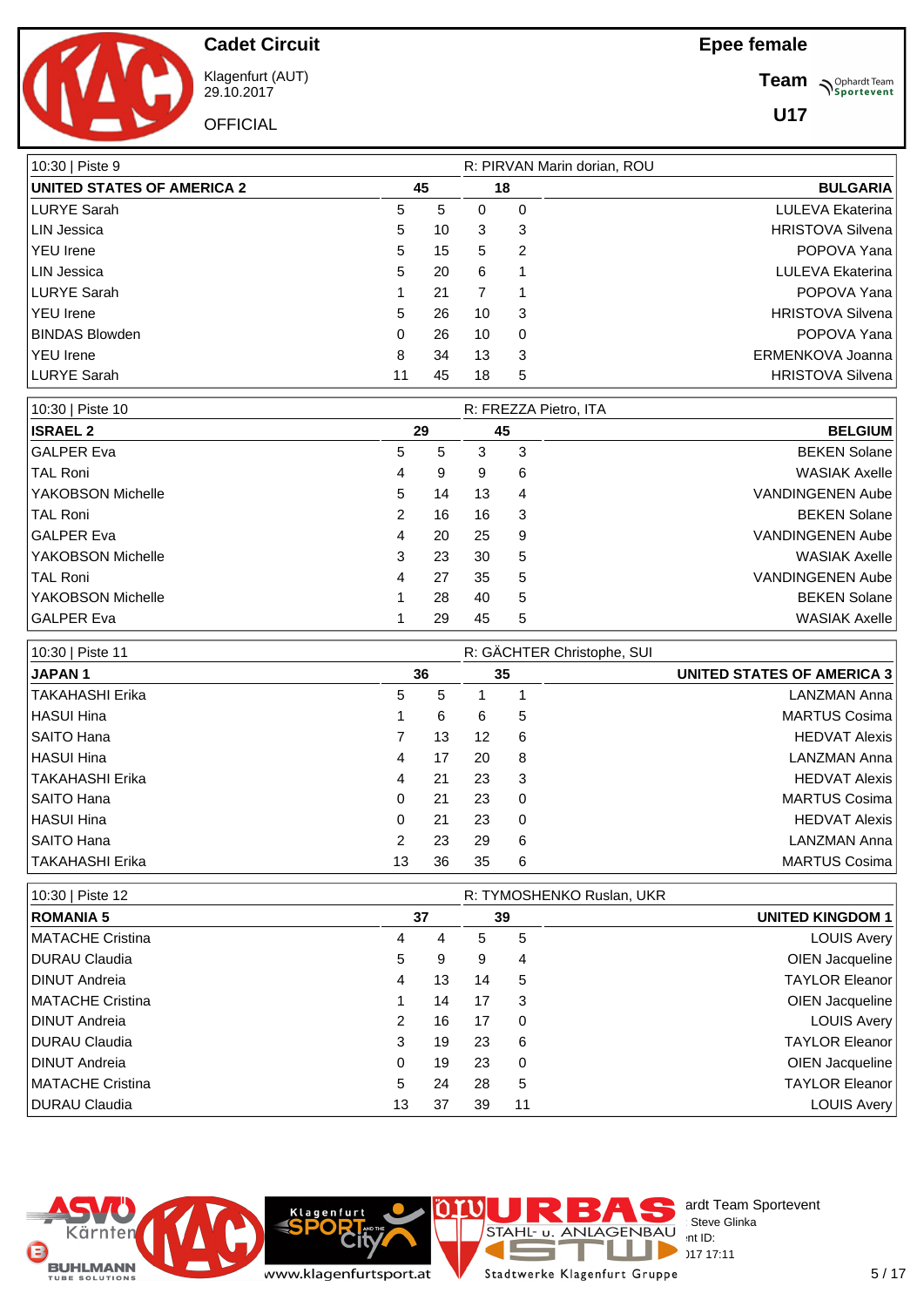**Team** *S<sup>Ophardt Team*<br> *S*<sup>P</sup> Sportevent</sup>

**U17**

**Cadet Circuit**

Klagenfurt (AUT) 29.10.2017

**OFFICIAL** 

| 10:30   Piste 13                  |               |    |    |    | R: MARKOVICS Gyorgy, HUN    |
|-----------------------------------|---------------|----|----|----|-----------------------------|
| <b>UNITED STATES OF AMERICA 1</b> |               | 45 |    | 33 | <b>ROMANIA 3</b>            |
| <b>RAUSCH Ariana</b>              | 0             | 0  |    |    | <b>ZOTA Diana</b>           |
| PIRKOWSKI Amanda                  |               |    | 3  | 2  | <b>DRAGHICI Ioana</b>       |
| <b>GAO Emily</b>                  |               | 14 | 6  | 3  | <b>MELINTESCU Ana Maria</b> |
| RAUSCH Ariana                     | $\mathcal{P}$ | 16 | 9  | 3  | <b>DRAGHICI Ioana</b>       |
| <b>GAO Emily</b>                  | 8             | 24 | 16 | 7  | <b>ZOTA Diana</b>           |
| PIRKOWSKI Amanda                  | 6             | 30 | 21 | 5  | MELINTESCU Ana Maria        |
| <b>GAO Emily</b>                  | 2             | 32 | 25 | 4  | <b>DRAGHICI Ioana</b>       |
| RAUSCH Ariana                     | 8             | 40 | 28 | 3  | <b>MELINTESCU Ana Maria</b> |
| PIRKOWSKI Amanda                  | 5             | 45 | 33 | 5  | <b>ZOTA Diana</b>           |

| 10:30   Piste 14           |    |    |    |          | R: TOBIAS Simona, SLO |
|----------------------------|----|----|----|----------|-----------------------|
| <b>UNITED KINGDOM 2</b>    |    | 45 |    | 29       | <b>FINLAND</b>        |
| LEVER Rachael              | 5  | 5  | 2  | 2        | <b>JAAKKOLA Outi</b>  |
| FOXWELL-MOSS Taylor        | 5  | 10 | 4  | 2        | SOHLBERG Oona         |
| SUMMERS Isabella           | 0  | 10 | 4  | 0        | SAAVALAINEN Hannah    |
| <b>LEVER Rachael</b>       | 4  | 14 | 5  |          | SOHLBERG Oona         |
| HENDERSON-ROE Maia         | 10 | 24 | 12 | 7        | <b>JAAKKOLA Outi</b>  |
| <b>FOXWELL-MOSS Taylor</b> | 6  | 30 | 17 | 5        | SAAVALAINEN Hannah    |
| HENDERSON-ROE Maia         | 3  | 33 | 17 | $\Omega$ | SOHLBERG Oona         |
| <b>ILEVER Rachael</b>      |    | 40 | 22 | 5        | SAAVALAINEN Hannah    |
| <b>FOXWELL-MOSS Taylor</b> | 5  | 45 | 29 |          | <b>JAAKKOLA Outi</b>  |

| 10:30   Piste 15        |   |    | R: TERSCINAR Peter, AUT |    |                     |  |  |  |
|-------------------------|---|----|-------------------------|----|---------------------|--|--|--|
| <b>ROMANIA</b>          |   | 45 |                         | 26 | POLAND <sub>4</sub> |  |  |  |
| GHICA Andrada           | 5 | 5  | 0                       | 0  | SABALSKA Ewelina    |  |  |  |
| LEONTE Mihaela          | 5 | 10 | 2                       | 2  | FRYSTACKA Patrycja  |  |  |  |
| CONSTANTINESCU Cristina | 5 | 15 | 3                       |    | PARYSEK Zofia       |  |  |  |
| <b>GHICA Andrada</b>    | 5 | 20 | 8                       | 5  | FRYSTACKA Patrycja  |  |  |  |
| CONSTANTINESCU Cristina | 5 | 25 | 12                      | 4  | SABALSKA Ewelina    |  |  |  |
| LEONTE Mihaela          | 5 | 30 | 13                      | -1 | PARYSEK Zofia       |  |  |  |
| CONSTANTINESCU Cristina | 5 | 35 | 17                      | 4  | GWOZDZ Julia        |  |  |  |
| <b>ENACHE Talida</b>    | 5 | 40 | 21                      | 4  | PARYSEK Zofia       |  |  |  |
| LEONTE Mihaela          | 5 | 45 | 26                      | 5  | SABALSKA Ewelina    |  |  |  |

#### **Table of 16**

| 11:30   Piste 1  |               |                   |    | R: CELLEROVA Michala, SVK / TERSCINAR Peter, AUT |                          |  |  |  |  |
|------------------|---------------|-------------------|----|--------------------------------------------------|--------------------------|--|--|--|--|
| <b>UKRAINE 2</b> |               | 29                |    | 43                                               | <b>HUNGARY</b>           |  |  |  |  |
| MAZUR Yeva       | 3             | 3                 | 5  | 5                                                | <b>MUHARI Eszter</b>     |  |  |  |  |
| CHERNYSHOVA Anna | 4             |                   |    | 2                                                | <b>BUKI Lili</b>         |  |  |  |  |
| l MUKOID Julia   | 5             | $12 \overline{ }$ | 14 |                                                  | DEKANY Kinga             |  |  |  |  |
| MAZUR Yeva       |               | 13                | 14 | 0                                                | <b>BUKI Lili</b>         |  |  |  |  |
| MUKOID Julia     | $\mathcal{P}$ | 15                | 21 | 7                                                | <b>MUHARI Eszter</b>     |  |  |  |  |
| CHERNYSHOVA Anna |               | 22                | 28 | 7                                                | DEKANY Kinga             |  |  |  |  |
| MUKOID Julia     |               | 23                | 32 | 4                                                | <b>KOLCZONAY Borbala</b> |  |  |  |  |
| MAZUR Yeva       | 5             | 28                | 35 | 3                                                | DEKANY Kinga             |  |  |  |  |
| CHERNYSHOVA Anna |               | 29                | 43 | 8                                                | <b>MUHARI Eszter</b>     |  |  |  |  |

I)

∩





**Klagenfurt** 

 $29.1717:11$ ı Stadtwerke Klagenfurt Gruppe

Е

F

J.

 $\overline{a}$ 

STAHL U. ANLAGENBAU

 $\sum_{n=1}^{\infty}$  D  $\sum_{n=17}^{\infty}$  17 17

ardt Team Sportevent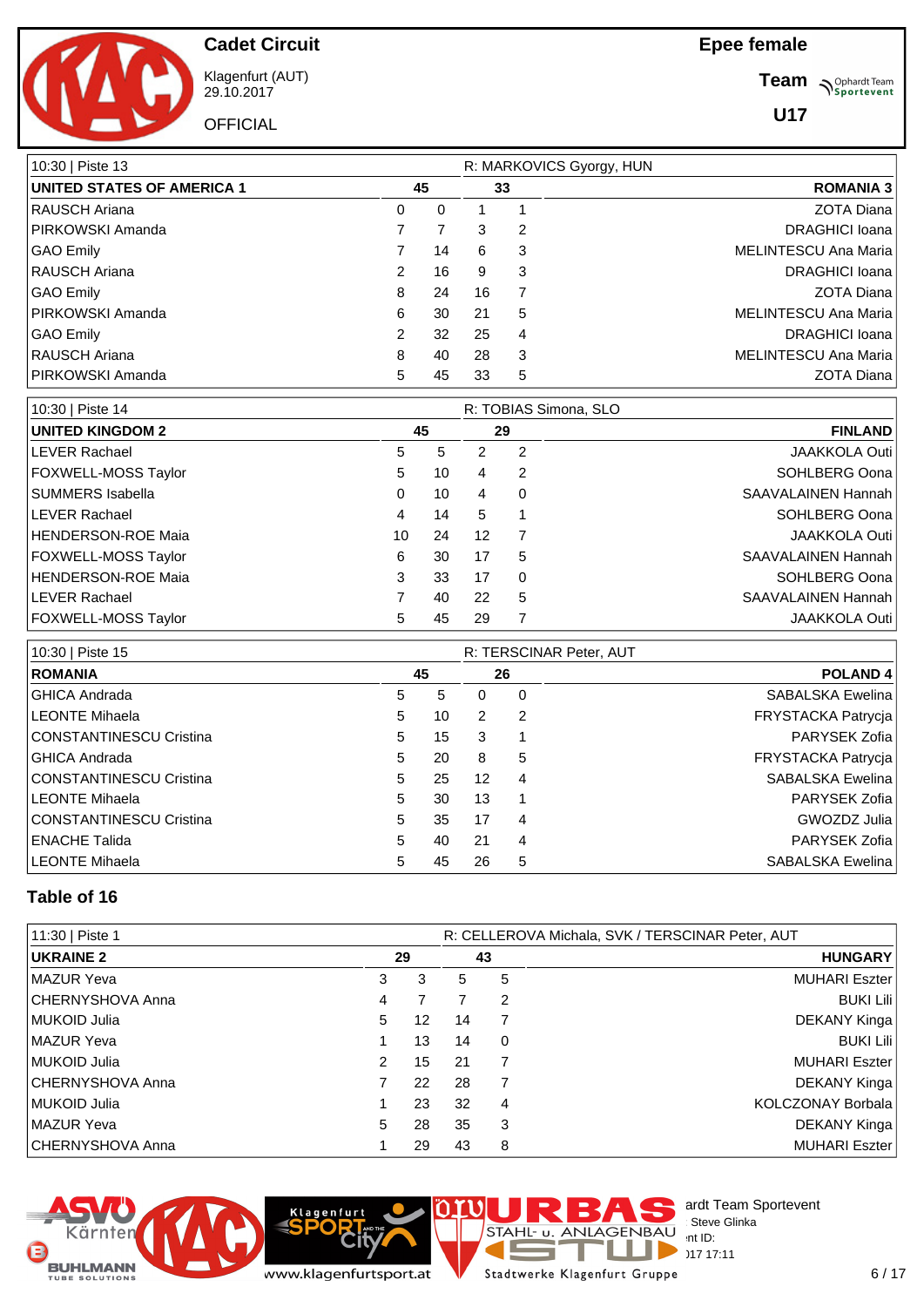

Klagenfurt (AUT) 29.10.2017

**OFFICIAL** 

**Team** *S<sup>Ophardt Team*<br> *S*<sup>P</sup> Sportevent</sup>

**U17**

| 11:30   Piste GR           |               |    |    | R: BELANICH Susan, USA / JEZA Jure, SLO |                        |  |  |  |  |  |
|----------------------------|---------------|----|----|-----------------------------------------|------------------------|--|--|--|--|--|
| <b>ISRAEL</b>              |               | 38 |    | 45                                      | <b>POLAND</b>          |  |  |  |  |  |
| FEYGIN Nikol               | 3             | 3  |    |                                         | <b>JANELLI Zofia</b>   |  |  |  |  |  |
| <b>BOGDANOV Adele</b>      | 2             | 5  | 6  | 5                                       | <b>KLASIK Alicja</b>   |  |  |  |  |  |
| <b>DROR Yasmin Bertin</b>  | 5.            | 10 | 12 | 6                                       | <b>ZGRYZNIAK Kinga</b> |  |  |  |  |  |
| <b>BOGDANOV Adele</b>      | 8             | 18 | 20 | 8                                       | <b>JANELLI Zofia</b>   |  |  |  |  |  |
| FEYGIN Nikol               | 5             | 23 | 25 | 5                                       | <b>ZGRYZNIAK Kinga</b> |  |  |  |  |  |
| <b>IDROR Yasmin Bertin</b> | 2             | 25 | 29 | 4                                       | <b>KLASIK Alicja</b>   |  |  |  |  |  |
| <b>BOGDANOV Adele</b>      | $\mathcal{P}$ | 27 | 35 | 6                                       | ZGRYZNIAK Kinga        |  |  |  |  |  |
| <b>IDROR Yasmin Bertin</b> | 0             | 27 | 35 | 0                                       | <b>JANELLI Zofia</b>   |  |  |  |  |  |
| FEYGIN Nikol               | 11            | 38 | 45 | 10                                      | <b>KLASIK Alicja</b>   |  |  |  |  |  |

| 11:30   Piste 3      |    |    | R: PIRVAN Marin dorian, ROU / LACH Werner, AUT |    |                       |  |  |  |  |
|----------------------|----|----|------------------------------------------------|----|-----------------------|--|--|--|--|
| <b>BELARUS</b>       |    | 31 |                                                | 45 | <b>SWITZERLAND</b>    |  |  |  |  |
| DZEKEVICH Katsiaryna | 0  | 0  | 0                                              | 0  | <b>VILLIGER Elin</b>  |  |  |  |  |
| MIKHALEVICH Anhelina |    | 2  | 4                                              | 4  | PASCHE Alyssa         |  |  |  |  |
| MYSHKAVETS Darya     |    | 4  | 6                                              | 2  | <b>GABUTTI Emilie</b> |  |  |  |  |
| MIKHALEVICH Anhelina | 3  | 7  | 9                                              | 3  | <b>VILLIGER Elin</b>  |  |  |  |  |
| DZEKEVICH Katsiaryna | 2  | 9  | 16                                             |    | GABUTTI Emilie        |  |  |  |  |
| MYSHKAVETS Darya     | 5. | 14 | 20                                             | 4  | PASCHE Alyssa         |  |  |  |  |
| MIKHALEVICH Anhelina |    | 21 | 29                                             | 9  | <b>GABUTTI Emilie</b> |  |  |  |  |
| MYSHKAVETS Darya     |    | 25 | 40                                             | 11 | <b>VILLIGER Elin</b>  |  |  |  |  |
| DZEKEVICH Katsiaryna | 6  | 31 | 45                                             | 5  | PASCHE Alyssa         |  |  |  |  |

| 11:30   Piste 4        |    | R: AYANWALE Kola, GBR / MANDOKI Sandor, USA |    |    |                      |  |  |  |  |  |  |
|------------------------|----|---------------------------------------------|----|----|----------------------|--|--|--|--|--|--|
| <b>UKRAINE</b>         |    | 45                                          |    | 34 | <b>HUNGARY 2</b>     |  |  |  |  |  |  |
| CHORNIY Kateryna       | 5. | 5                                           |    | 2  | LASZLO Luca          |  |  |  |  |  |  |
| <b>CHAVIGNY Sophie</b> |    | 6                                           | 5  | 3  | <b>SZARVAS Rita</b>  |  |  |  |  |  |  |
| ZELENTSOVA Anastasija  | 6  | $12 \overline{ }$                           | 6  |    | DEBRECZENI Noemi     |  |  |  |  |  |  |
| <b>CHAVIGNY Sophie</b> | 0  | 12                                          | 13 |    | LASZLO Luca          |  |  |  |  |  |  |
| CHORNIY Kateryna       | 13 | 25                                          | 16 | 3  | <b>KOVACS Vivien</b> |  |  |  |  |  |  |
| ZELENTSOVA Anastasija  | 5. | 30                                          | 17 |    | <b>SZARVAS Rita</b>  |  |  |  |  |  |  |
| l SADOVA Dariia        | 5  | 35                                          | 22 | 5  | DEBRECZENI Noemi     |  |  |  |  |  |  |
| ZELENTSOVA Anastasiia  | 5. | 40                                          | 23 |    | LASZLO Luca          |  |  |  |  |  |  |
| CHORNIY Kateryna       | 5  | 45                                          | 34 | 11 | <b>SZARVAS Rita</b>  |  |  |  |  |  |  |

| 11:30   Piste 7                   |    |    |    | R: GÄCHTER Christophe, SUI / PRYIEMKA Valery, BLR |                      |
|-----------------------------------|----|----|----|---------------------------------------------------|----------------------|
| <b>UNITED STATES OF AMERICA 2</b> | 45 |    |    | 43                                                | <b>HUNGARY 4</b>     |
| LURYE Sarah                       | 3  | 3  | 5  | 5                                                 | <b>GABOR Agnes</b>   |
| <b>BINDAS Blowden</b>             | 6  | 9  | 9  | 4                                                 | <b>WETZKER Laura</b> |
| <b>YEU</b> Irene                  | 6  | 15 | 13 | 4                                                 | LIPTHAY Hanna        |
| <b>BINDAS Blowden</b>             | 5  | 20 | 17 | 4                                                 | <b>GABOR Agnes</b>   |
| LURYE Sarah                       | 5  | 25 | 21 | 4                                                 | LIPTHAY Hanna        |
| YEU Irene                         | 3  | 28 | 29 | 8                                                 | <b>WETZKER Laura</b> |
| LIN Jessica                       |    | 29 | 32 | 3                                                 | LIPTHAY Hanna        |
| YEU Irene                         | 9  | 38 | 39 |                                                   | <b>GABOR Agnes</b>   |
| LURYE Sarah                       |    | 45 | 43 | 4                                                 | <b>WETZKER Laura</b> |



www.klagenfurtsport.at

**Rity** 

**Klagenfurt** 

Stadtwerke Klagenfurt Gruppe

Е

T a.

**Common** 

ardt Team Sportevent<br>Steve Glinka

**License:** Steve Glinka  $P^{\sim}$  int ID:  $29.1717 \cdot 11$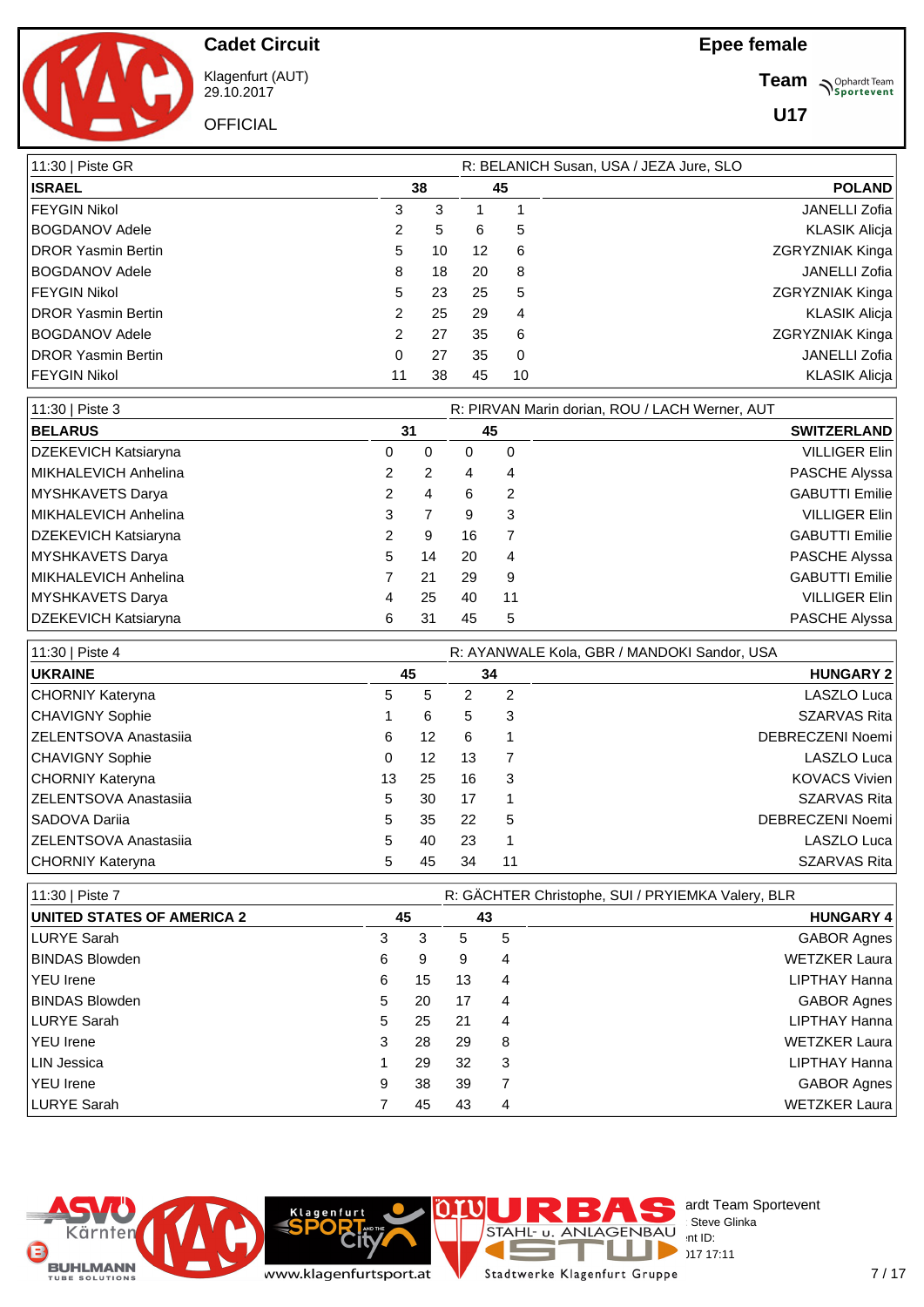**Team** *S<sup>Ophardt Team*<br>*S*<sup>P</sup> *Sportevent*</sup>

**U17**



**Cadet Circuit**

Klagenfurt (AUT) 29.10.2017 **OFFICIAL** 

| 11:30   Piste 8   |    | R: HONTI-KISS Dominika, HUN / BLACKMORE Noah, GBR |    |    |                         |  |  |  |  |  |
|-------------------|----|---------------------------------------------------|----|----|-------------------------|--|--|--|--|--|
| <b>JAPAN1</b>     |    | 35                                                |    | 45 | <b>BELGIUM</b>          |  |  |  |  |  |
| TAKAHASHI Erika   | 5  | 5                                                 | 4  | 4  | <b>BEKEN Solane</b>     |  |  |  |  |  |
| INAYAMA Yuri      | 2  |                                                   | 9  | 5  | <b>WASIAK Axelle</b>    |  |  |  |  |  |
| SAITO Hana        | 4  | 11                                                | 14 | 5  | <b>VANDINGENEN Aube</b> |  |  |  |  |  |
| INAYAMA Yuri      |    | 12                                                | 18 | 4  | <b>BEKEN Solane</b>     |  |  |  |  |  |
| TAKAHASHI Erika   | 6  | 18                                                | 25 | 7  | <b>VANDINGENEN Aube</b> |  |  |  |  |  |
| SAITO Hana        | 2  | 20                                                | 30 | 5  | <b>WASIAK Axelle</b>    |  |  |  |  |  |
| INAYAMA Yuri      | 0  | 20                                                | 35 | 5  | <b>VANDINGENEN Aube</b> |  |  |  |  |  |
| SAITO Hana        | 4  | 24                                                | 39 | 4  | <b>BEKEN Solane</b>     |  |  |  |  |  |
| l TAKAHASHI Erika | 11 | 35                                                | 45 | 6  | <b>WASIAK Axelle</b>    |  |  |  |  |  |

| 11:30   Piste 12           | R: MARKOVICS Gyorgy, HUN / KNECHTL Lukas, AUT |    |    |          |                         |  |  |  |  |
|----------------------------|-----------------------------------------------|----|----|----------|-------------------------|--|--|--|--|
| UNITED STATES OF AMERICA 1 |                                               | 45 | 31 |          | <b>UNITED KINGDOM 1</b> |  |  |  |  |
| <b>PIRKOWSKI Amanda</b>    | 4                                             | 4  | 5  | 5        | <b>LOUIS Avery</b>      |  |  |  |  |
| GAO Emily                  | 4                                             | 8  | 9  | 4        | OIEN Jacqueline         |  |  |  |  |
| RAUSCH Ariana              |                                               | 15 | 13 | 4        | <b>TAYLOR Eleanor</b>   |  |  |  |  |
| GAO Emily                  | 4                                             | 19 | 18 | 5        | <b>LOUIS Avery</b>      |  |  |  |  |
| PIRKOWSKI Amanda           | 6                                             | 25 | 22 | 4        | <b>TAYLOR Eleanor</b>   |  |  |  |  |
| <b>RAUSCH Ariana</b>       | 5.                                            | 30 | 26 | 4        | OIEN Jacqueline         |  |  |  |  |
| GAO Emily                  | 5                                             | 35 | 28 | 2        | <b>TAYLOR Eleanor</b>   |  |  |  |  |
| RAUSCH Ariana              | 5.                                            | 40 | 31 | 3        | <b>LOUIS Avery</b>      |  |  |  |  |
| PIRKOWSKI Amanda           | 5.                                            | 45 | 31 | $\Omega$ | OIEN Jacqueline         |  |  |  |  |

| 11:30   Piste 13        | R: FREZZA Pietro, ITA / TYMOSHENKO Ruslan, UKR |    |    |   |                           |  |  |  |  |  |
|-------------------------|------------------------------------------------|----|----|---|---------------------------|--|--|--|--|--|
| <b>ROMANIA</b>          |                                                | 45 | 35 |   | <b>UNITED KINGDOM 2</b>   |  |  |  |  |  |
| ENACHE Talida           | 4                                              | 4  | 5  | 5 | FOXWELL-MOSS Taylor       |  |  |  |  |  |
| LEONTE Mihaela          | 6                                              | 10 | 9  | 4 | <b>HENDERSON-ROE Maia</b> |  |  |  |  |  |
| CONSTANTINESCU Cristina | 4                                              | 14 | 14 | 5 | <b>LEVER Rachael</b>      |  |  |  |  |  |
| ENACHE Talida           | 6                                              | 20 | 17 | 3 | <b>HENDERSON-ROE Maia</b> |  |  |  |  |  |
| CONSTANTINESCU Cristina | 5.                                             | 25 | 22 | 5 | FOXWELL-MOSS Taylor       |  |  |  |  |  |
| LEONTE Mihaela          | 5.                                             | 30 | 24 | 2 | <b>LEVER Rachael</b>      |  |  |  |  |  |
| CONSTANTINESCU Cristina | 3                                              | 33 | 26 | 2 | <b>HENDERSON-ROE Maia</b> |  |  |  |  |  |
| <b>ENACHE Talida</b>    | 3                                              | 36 | 27 |   | <b>LEVER Rachael</b>      |  |  |  |  |  |
| LEONTE Mihaela          | 9                                              | 45 | 35 | 8 | FOXWELL-MOSS Taylor       |  |  |  |  |  |

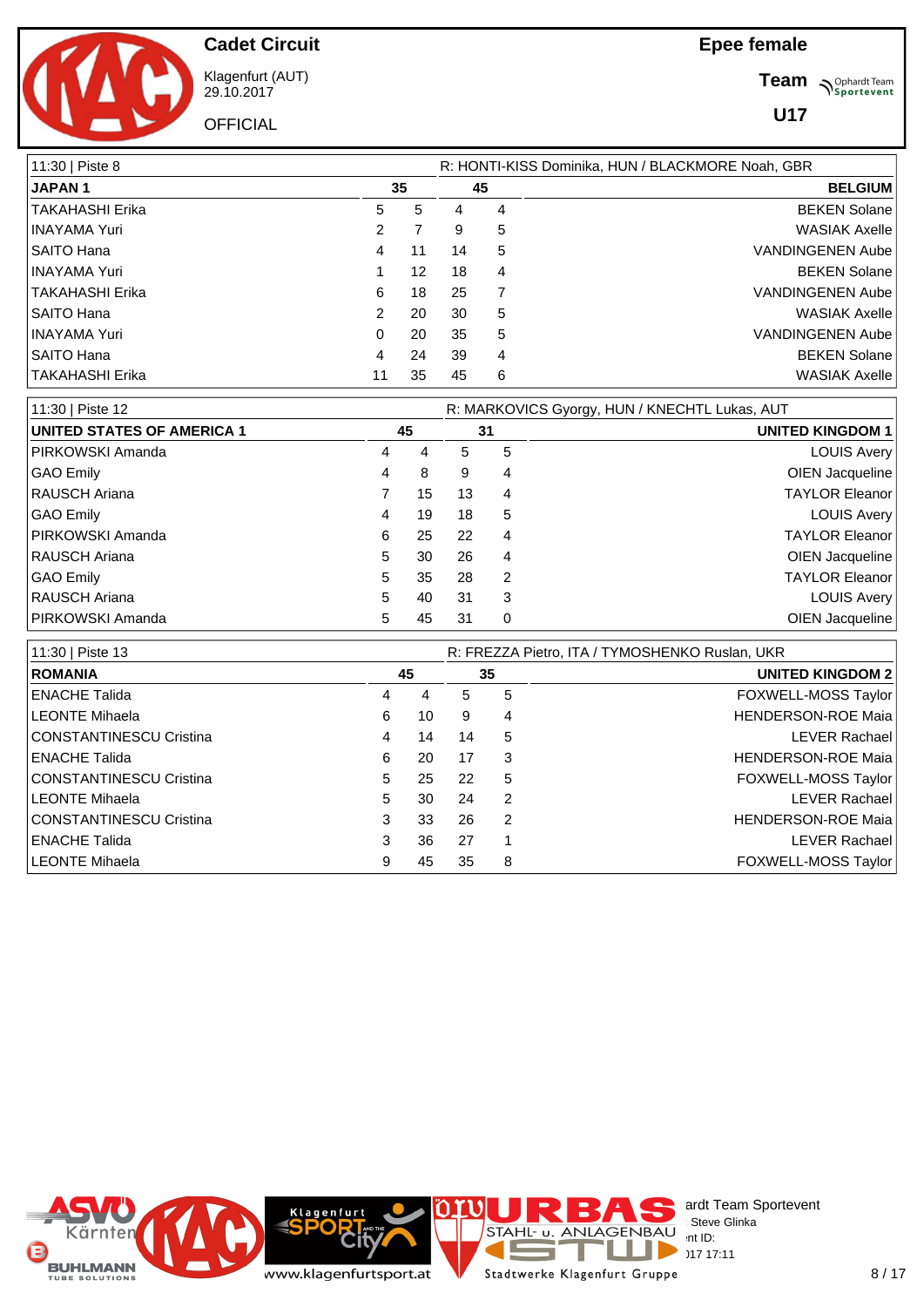

Klagenfurt (AUT) 29.10.2017

**OFFICIAL** 

**Team** *S<sup>Ophardt Team*<br> *S*<sup>P</sup> Sportevent</sup>

**U17**

#### **Table 9-16**

| 13:00   Piste 7            |    | R: LINES Andrew, GBR / PIRVAN Marin dorian, ROU |    |          |                   |  |  |  |
|----------------------------|----|-------------------------------------------------|----|----------|-------------------|--|--|--|
| <b>ISRAEL</b>              |    | 45                                              | 22 |          | <b>UKRAINE 2</b>  |  |  |  |
| <b>IDROR Yasmin Bertin</b> | 5. | 5                                               | 3  | 3        | CHERNYSHOVA Anna  |  |  |  |
| FEYGIN Nikol               | 5  | 10                                              | 8  | 5        | SLAVYNSKA Albina  |  |  |  |
| BOGDANOV Adele             | 5  | 15                                              | 8  | 0        | <b>MAZUR Yeva</b> |  |  |  |
| <b>IDROR Yasmin Bertin</b> | 5  | 20                                              | 12 | 4        | SLAVYNSKA Albina  |  |  |  |
| BOGDANOV Adele             | 5  | 25                                              | 15 | 3        | CHERNYSHOVA Anna  |  |  |  |
| FEYGIN Nikol               | 5  | 30                                              | 15 | $\Omega$ | <b>MAZUR Yeva</b> |  |  |  |
| BOGDANOV Adele             | 5  | 35                                              | 17 | 2        | SLAVYNSKA Albina  |  |  |  |
| <b>IDROR Yasmin Bertin</b> | 5. | 40                                              | 19 | 2        | <b>MAZUR Yeva</b> |  |  |  |
| FEYGIN Nikol               | 5. | 45                                              | 22 | 3        | CHERNYSHOVA Anna  |  |  |  |

| 13:00   Piste 9  |    |    |    |    | R: BLACKMORE Noah, GBR / KNECHTL Lukas, AUT |
|------------------|----|----|----|----|---------------------------------------------|
| <b>HUNGARY 2</b> |    | 45 |    | 38 | <b>BELARUS</b>                              |
| SZARVAS Rita     | 5. | 5  | 3  | 3  | MYSHKAVETS Darya                            |
| DEBRECZENI Noemi | 5. | 10 | 9  | 6  | DZEKEVICH Katsiaryna                        |
| LASZLO Luca      | 5. | 15 | 14 | 5  | MIKHALEVICH Anhelina                        |
| DEBRECZENI Noemi | 5  | 20 | 16 | 2  | <b>MYSHKAVETS Darya</b>                     |
| l SZARVAS Rita   | 5  | 25 | 20 | 4  | MIKHALEVICH Anhelina                        |
| LASZLO Luca      | 5. | 30 | 25 | 5  | DZEKEVICH Katsiaryna                        |
| DEBRECZENI Noemi | 3  | 33 | 31 | 6  | MIKHALEVICH Anhelina                        |
| LASZLO Luca      | 4  | 37 | 36 | 5  | <b>MYSHKAVETS Darya</b>                     |
| l SZARVAS Rita   | 8  | 45 | 38 | 2  | DZEKEVICH Katsiaryna                        |

| 13:00   Piste 15       |   |    |    |    | R: TYMOSHENKO Ruslan, UKR / TURANOVA Kristina, SVK |
|------------------------|---|----|----|----|----------------------------------------------------|
| <b>JAPAN1</b>          |   | 45 |    | 39 | <b>HUNGARY 4</b>                                   |
| SAITO Hana             | 5 | 5  |    |    | <b>GABOR Agnes</b>                                 |
| <b>HASUI Hina</b>      | 5 | 10 | 8  |    | <b>WETZKER Laura</b>                               |
| <b>TAKAHASHI Erika</b> | 5 | 15 | 13 | 5  | LIPTHAY Hanna                                      |
| <b>HASUI Hina</b>      | 4 | 19 | 18 | 5  | <b>GABOR Agnes</b>                                 |
| SAITO Hana             | 6 | 25 | 21 | 3  | LIPTHAY Hanna                                      |
| <b>TAKAHASHI Erika</b> | 5 | 30 | 25 | 4  | <b>WETZKER Laura</b>                               |
| <b>HASUI Hina</b>      | 5 | 35 | 31 | 6  | LIPTHAY Hanna                                      |
| <b>TAKAHASHI Erika</b> | 5 | 40 | 35 | 4  | <b>GABOR Agnes</b>                                 |
| SAITO Hana             | 5 | 45 | 39 | 4  | <b>WETZKER Laura</b>                               |

| 13:00   Piste 13           |   |    |    | R: MANOLACHE Christina, ROU / TERSCINAR Peter, AUT |                         |  |  |  |  |
|----------------------------|---|----|----|----------------------------------------------------|-------------------------|--|--|--|--|
| <b>UNITED KINGDOM 2</b>    |   | 27 |    | 45                                                 | <b>UNITED KINGDOM 1</b> |  |  |  |  |
| <b>LEVER Rachael</b>       | 3 | 3  | 5  | 5                                                  | LOUIS Avery             |  |  |  |  |
| <b>FOXWELL-MOSS Taylor</b> | 3 | 6  | 10 | 5                                                  | TAYLOR Eleanor          |  |  |  |  |
| SUMMERS Isabella           | 3 | 9  | 11 |                                                    | OIEN Jacqueline         |  |  |  |  |
| <b>LEVER Rachael</b>       | 8 | 17 | 18 |                                                    | <b>TAYLOR Eleanor</b>   |  |  |  |  |
| SUMMERS Isabella           | 4 | 21 | 25 |                                                    | LOUIS Avery             |  |  |  |  |
| <b>FOXWELL-MOSS Taylor</b> |   | 23 | 30 | 5                                                  | OIEN Jacqueline         |  |  |  |  |
| SUMMERS Isabella           | 0 | 23 | 34 | 4                                                  | TAYLOR Eleanor          |  |  |  |  |
| <b>ILEVER Rachael</b>      | 2 | 25 | 38 | 4                                                  | OIEN Jacqueline         |  |  |  |  |
| <b>FOXWELL-MOSS Taylor</b> |   | 27 | 45 |                                                    | LOUIS Avery             |  |  |  |  |





`it

Klagenfurt

Stadtwerke Klagenfurt Gruppe

F

T J.

 $\overline{a}$ 

STAHL U. ANLAGENBAU Int ID:

 $\begin{array}{l} \text{GENBAU} \\ \text{int ID:} \end{array}$  17 17

 $29.1717:11$ 

ardt Team Sportevent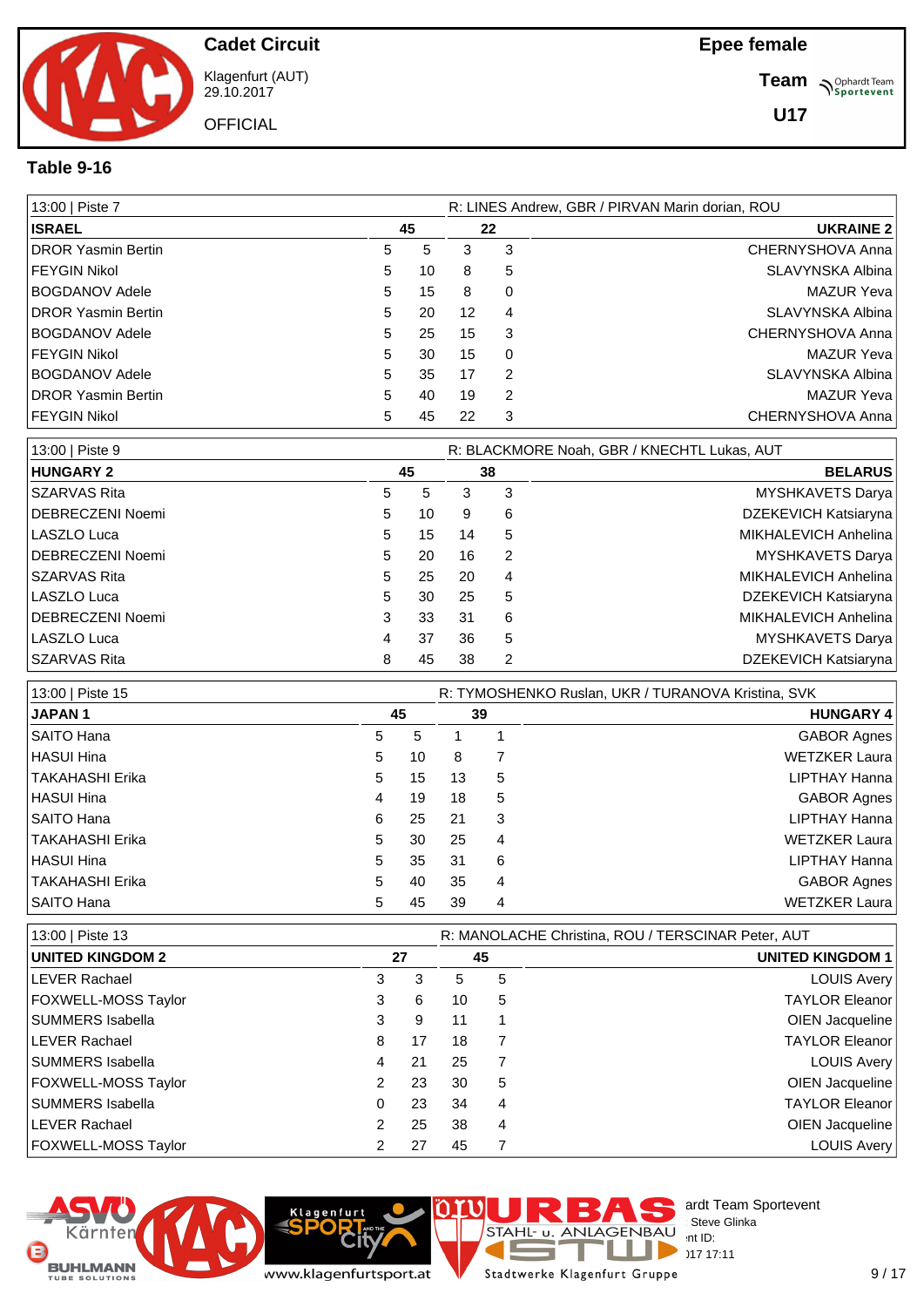

Klagenfurt (AUT) 29.10.2017

**OFFICIAL** 

**Team** *S<sup>Ophardt Team*<br> *S*<sup>P</sup> Sportevent</sup>

**U17**

#### **Table of 8**

| 13:00   Piste GR       |   |    |    |    | R: PRYIEMKA Valery, BLR / CELLEROVA Michala, SVK |
|------------------------|---|----|----|----|--------------------------------------------------|
| <b>POLAND</b>          |   | 33 |    | 45 | <b>HUNGARY</b>                                   |
| KLASIK Alicja          | 5 | 5  | 3  | 3  | DEKANY Kinga                                     |
| JANELLI Zofia          | 3 | 8  | 10 |    | <b>MUHARI Eszter</b>                             |
| ZGRYZNIAK Kinga        |   | 9  | 14 | 4  | KOLCZONAY Borbala                                |
| JANELLI Zofia          | 3 | 12 | 19 | 5  | DEKANY Kinga                                     |
| KLASIK Alicja          | 4 | 16 | 35 | 16 | <b>KOLCZONAY Borbala</b>                         |
| <b>ZGRYZNIAK Kinga</b> | 3 | 19 | 30 | -5 | <b>MUHARI Eszter</b>                             |
| JANELLI Zofia          | 4 | 23 | 35 | 5  | <b>KOLCZONAY Borbala</b>                         |
| <b>ZGRYZNIAK Kinga</b> | 2 | 25 | 40 | 5  | DEKANY Kinga                                     |
| KLASIK Alicja          | 8 | 33 | 45 | 5  | <b>MUHARI Eszter</b>                             |

| 13:00   Piste 1               | R: HUNCAROVA Katarina, SVK / BELANICH Susan, USA |    |    |    |                       |  |  |  |  |
|-------------------------------|--------------------------------------------------|----|----|----|-----------------------|--|--|--|--|
| <b>UKRAINE</b>                |                                                  | 45 |    | 32 | <b>SWITZERLAND</b>    |  |  |  |  |
| <b>ZELENTSOVA Anastasija</b>  | 0                                                | 0  | 0  | 0  | PASCHE Alyssa         |  |  |  |  |
| CHORNIY Kateryna              | 6                                                | 6  | 2  | 2  | <b>GABUTTI Emilie</b> |  |  |  |  |
| SADOVA Dariia                 | 5                                                | 11 | 5  | 3  | <b>VILLIGER Elin</b>  |  |  |  |  |
| <b>IZELENTSOVA Anastasija</b> | 9                                                | 20 | 11 | 6  | <b>GABUTTI Emilie</b> |  |  |  |  |
| l SADOVA Dariia               | 4                                                | 24 | 13 | 2  | PASCHE Alyssa         |  |  |  |  |
| CHORNIY Kateryna              | 6                                                | 30 | 22 | 9  | <b>VILLIGER Elin</b>  |  |  |  |  |
| l SADOVA Dariia               | 5                                                | 35 | 26 | 4  | <b>GABUTTI Emilie</b> |  |  |  |  |
| <b>ZELENTSOVA Anastasija</b>  | 5                                                | 40 | 30 | 4  | <b>VILLIGER Elin</b>  |  |  |  |  |
| CHORNIY Kateryna              | 5                                                | 45 | 32 | 2  | PASCHE Alyssa         |  |  |  |  |

| 13:00   Piste 3         | R: GÄCHTER Christophe, SUI / JEZA Jure, SLO |    |    |    |                                   |  |  |  |
|-------------------------|---------------------------------------------|----|----|----|-----------------------------------|--|--|--|
| <b>BELGIUM</b>          |                                             | 23 |    | 24 | <b>UNITED STATES OF AMERICA 2</b> |  |  |  |
| <b>BEKEN Solane</b>     |                                             |    | 0  | 0  | <b>LURYE Sarah</b>                |  |  |  |
| l WASIAK Axelle         | 4                                           | 5  | 3  | 3  | <b>YEU</b> Irene                  |  |  |  |
| VANDINGENEN Aube        | 0                                           | 5  | 5  | 2  | <b>LIN Jessica</b>                |  |  |  |
| <b>BEKEN Solane</b>     | 2                                           |    | 8  | 3  | <b>YEU</b> Irene                  |  |  |  |
| VANDINGENEN Aube        | 0                                           |    | 10 | 2  | <b>LURYE Sarah</b>                |  |  |  |
| l WASIAK Axelle         | 5                                           | 12 | 15 | 5  | <b>LIN Jessica</b>                |  |  |  |
| <b>VANDINGENEN Aube</b> | 0                                           | 12 | 15 | 0  | <b>YEU</b> Irene                  |  |  |  |
| BEKEN Solane            | 2                                           | 14 | 16 | 1  | <b>LIN Jessica</b>                |  |  |  |
| l WASIAK Axelle         | 9                                           | 23 | 24 | 8  | <b>LURYE Sarah</b>                |  |  |  |

| 13:00   Piste 4         |    |    |    | R: FREZZA Pietro, ITA / GRYT Maciej, POL |                                   |  |  |  |  |
|-------------------------|----|----|----|------------------------------------------|-----------------------------------|--|--|--|--|
| <b>ROMANIA</b>          |    | 45 |    | 36                                       | <b>UNITED STATES OF AMERICA 1</b> |  |  |  |  |
| ENACHE Talida           | 4  | 4  | 5  | 5                                        | PIRKOWSKI Amanda                  |  |  |  |  |
| LEONTE Mihaela          | 5  | 9  | 9  | 4                                        | GAO Emily                         |  |  |  |  |
| CONSTANTINESCU Cristina | 2  | 11 | 13 | 4                                        | RAUSCH Ariana                     |  |  |  |  |
| I ENACHE Talida         | 6  | 17 | 19 | 6                                        | GAO Emily                         |  |  |  |  |
| CONSTANTINESCU Cristina | 4  | 21 | 20 |                                          | PIRKOWSKI Amanda                  |  |  |  |  |
| LEONTE Mihaela          | 4  | 25 | 22 | -2                                       | RAUSCH Ariana                     |  |  |  |  |
| CONSTANTINESCU Cristina | 3  | 28 | 27 | 5                                        | GAO Emily                         |  |  |  |  |
| ENACHE Talida           | 3  | 31 | 29 | 2                                        | RAUSCH Ariana                     |  |  |  |  |
| LEONTE Mihaela          | 14 | 45 | 36 |                                          | PIRKOWSKI Amanda                  |  |  |  |  |





Stadtwerke Klagenfurt Gruppe

Þ

ı J.

 $\overline{a}$ 

STAHL U. ANLAGENBAU Int ID:

 $\sum_{n=1}^{\infty}$  D  $\sum_{n=17}^{\infty}$  17 17

 $29.1717:11$ 

ardt Team Sportevent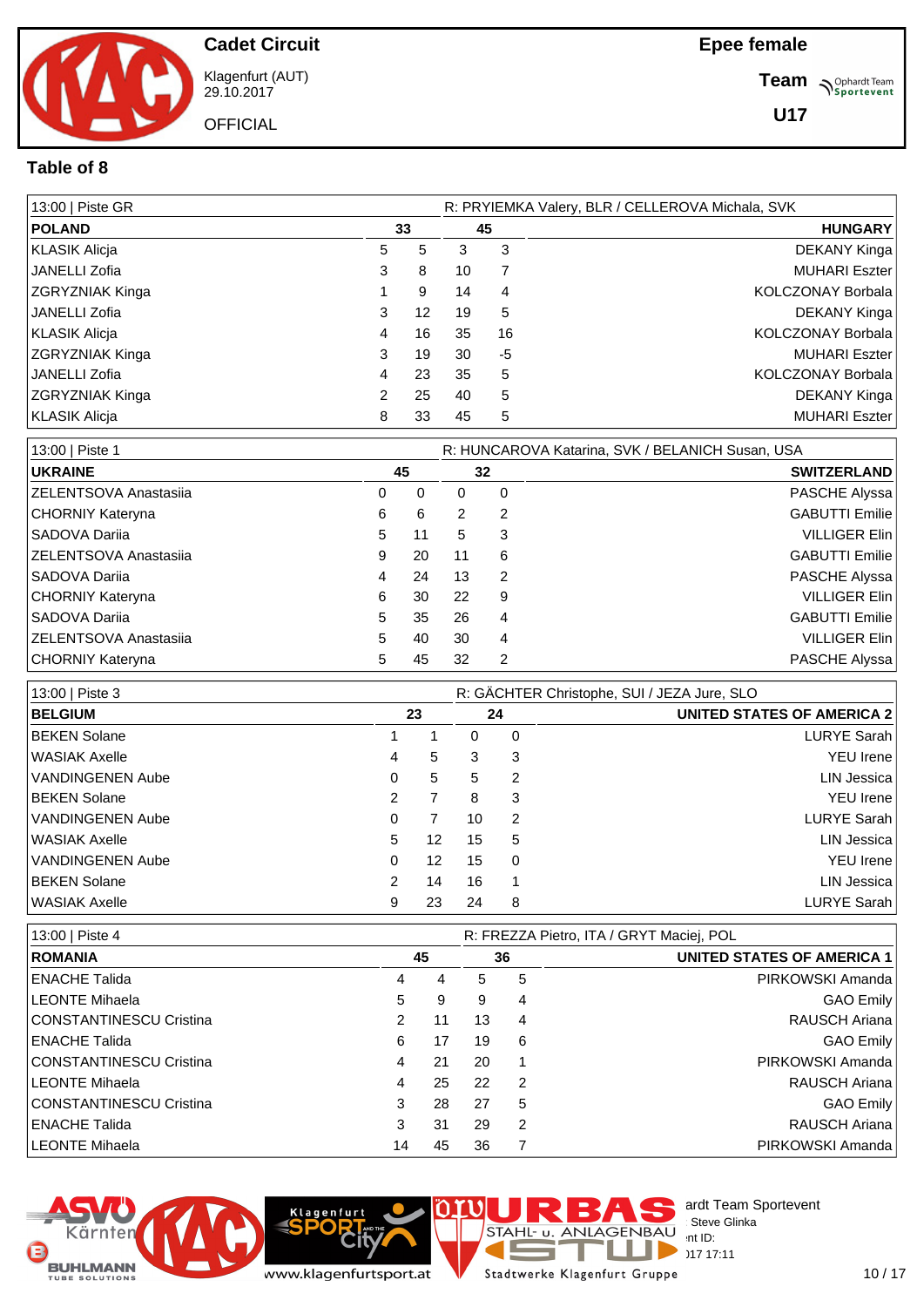

Klagenfurt (AUT) 29.10.2017

**OFFICIAL** 

**Team** *S<sup>Ophardt Team*<br> *S*<sup>P</sup> Sportevent</sup>

**U17**

#### **Semi-Final**

| 14:30   Piste 1               |    |    |    | R: PIRVAN Marin dorian, ROU / TURANOVA Kristina, SVK |                          |  |  |  |  |  |
|-------------------------------|----|----|----|------------------------------------------------------|--------------------------|--|--|--|--|--|
| <b>UKRAINE</b>                |    | 30 |    | 45                                                   | <b>HUNGARY</b>           |  |  |  |  |  |
| <b>ZELENTSOVA Anastasija</b>  | 2  | 2  | 5  | 5                                                    | <b>MUHARI Eszter</b>     |  |  |  |  |  |
| CHORNIY Kateryna              | 2  | 4  | 9  | 4                                                    | KOLCZONAY Borbala        |  |  |  |  |  |
| SADOVA Darija                 |    | 5  | 15 | 6                                                    | DEKANY Kinga             |  |  |  |  |  |
| <b>IZELENTSOVA Anastasija</b> |    | 6  | 18 | 3                                                    | <b>KOLCZONAY Borbala</b> |  |  |  |  |  |
| SADOVA Darija                 | 4  | 10 | 22 | 4                                                    | MUHARI Eszter            |  |  |  |  |  |
| CHORNIY Kateryna              |    | 17 | 30 | 8                                                    | DEKANY Kinga             |  |  |  |  |  |
| SADOVA Dariia                 |    | 18 | 35 | 5                                                    | <b>BUKI Lili</b>         |  |  |  |  |  |
| <b>ZELENTSOVA Anastasiia</b>  | 5. | 23 | 40 | 5                                                    | DEKANY Kinga             |  |  |  |  |  |
| CHORNIY Kateryna              |    | 30 | 45 | 5                                                    | MUHARI Eszter            |  |  |  |  |  |

| 14:30   Piste GR               |    |    |    |   | R: TOBIAS Simona, SLO / GÄCHTER Christophe, SUI |
|--------------------------------|----|----|----|---|-------------------------------------------------|
| <b>ROMANIA</b>                 | 39 |    | 45 |   | UNITED STATES OF AMERICA 2                      |
| <b>ENACHE Talida</b>           | 5. | 5  | 4  | 4 | <b>LURYE Sarah</b>                              |
| <b>LEONTE Mihaela</b>          | 4  | 9  | 10 | 6 | <b>YEU</b> Irene                                |
| <b>CONSTANTINESCU Cristina</b> | 6  | 15 | 14 | 4 | <b>BINDAS Blowden</b>                           |
| <b>ENACHE Talida</b>           |    | 16 | 19 | 5 | <b>YEU</b> Irene                                |
| <b>CONSTANTINESCU Cristina</b> | 8  | 24 | 26 |   | LURYE Sarah                                     |
| <b>LEONTE Mihaela</b>          | 3  | 27 | 28 | 2 | <b>BINDAS Blowden</b>                           |
| <b>CONSTANTINESCU Cristina</b> |    | 28 | 32 | 4 | <b>YEU</b> Irene                                |
| <b>ENACHE Talida</b>           | 6  | 34 | 37 | 5 | <b>BINDAS Blowden</b>                           |
| LEONTE Mihaela                 | 5  | 39 | 45 | 8 | LURYE Sarah                                     |

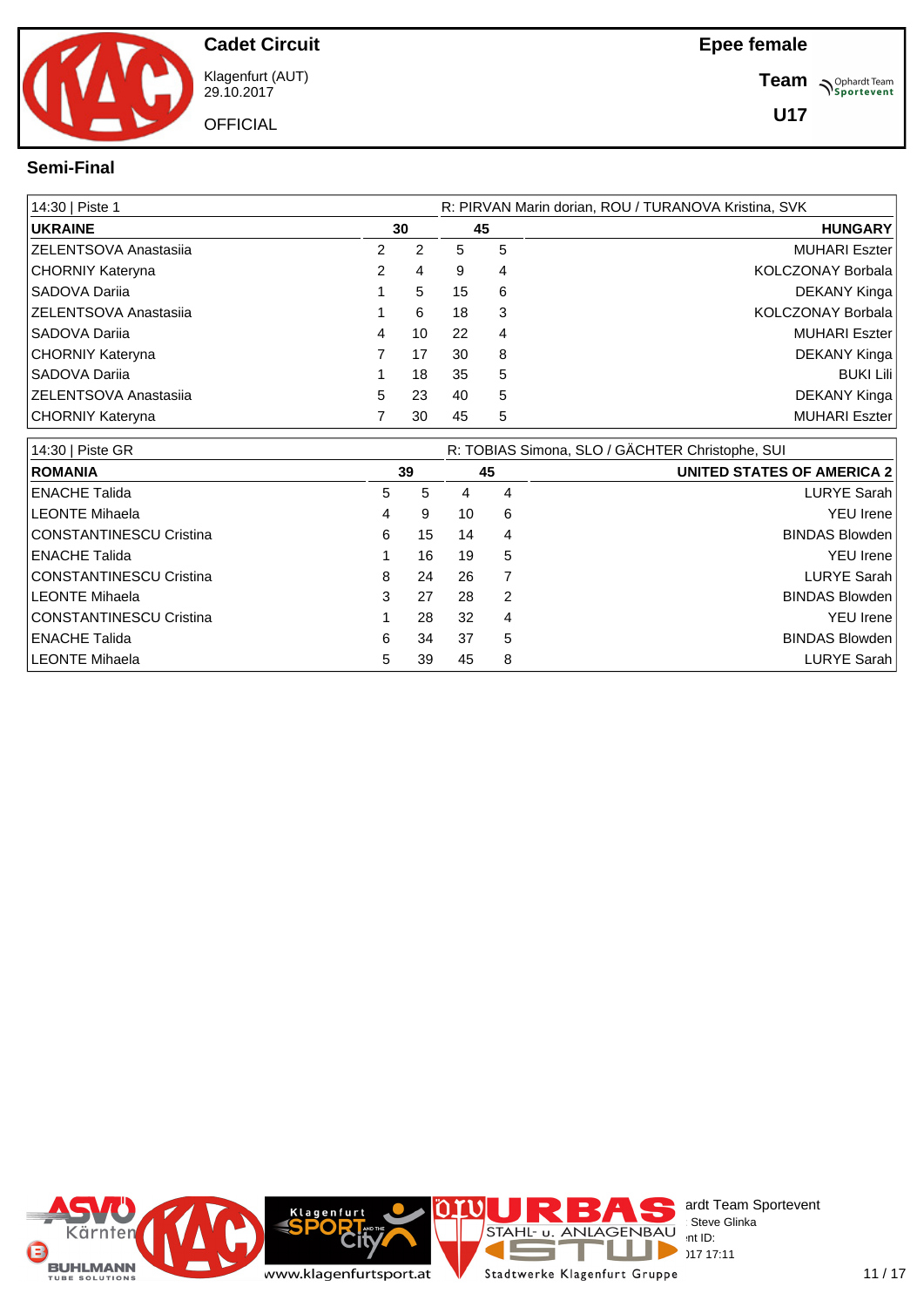

Klagenfurt (AUT) 29.10.2017

**Team** *S<sup>Ophardt Team*<br> *S*<sup>P</sup> Sportevent</sup>

#### **Table 5-8**

| 14:30   Piste 3                |    |    | R: AYANWALE Kola, GBR / MANDOKI Sandor, USA |    |                        |  |
|--------------------------------|----|----|---------------------------------------------|----|------------------------|--|
| <b>SWITZERLAND</b>             |    | 43 |                                             | 45 | <b>POLAND</b>          |  |
| VILLIGER Elin                  | 5. | 5  | 2                                           | 2  | <b>ZGRYZNIAK Kinga</b> |  |
| SAPIN Galadrielle Tünde        | 3  | 8  | 10                                          | 8  | <b>KLASIK Alicja</b>   |  |
| PASCHE Alyssa                  | 2  | 10 | 13                                          | 3  | PEKALA Beata           |  |
| SAPIN Galadrielle Tünde        | 5. | 15 | 19                                          | 6  | <b>ZGRYZNIAK Kinga</b> |  |
| VILLIGER Elin                  |    | 22 | 25                                          | 6  | PEKALA Beata           |  |
| PASCHE Alyssa                  | 2. | 24 | 30                                          | 5  | KLASIK Alicja          |  |
| <b>SAPIN Galadrielle Tünde</b> | 8  | 32 | 34                                          | 4  | PEKALA Beata           |  |
| <b>PASCHE Alyssa</b>           |    | 39 | 39                                          | 5  | ZGRYZNIAK Kinga        |  |
| VILLIGER Elin                  | 4  | 43 | 45                                          | 6  | <b>KLASIK Alicja</b>   |  |

| 14:30   Piste 4                   |   |    |    |    | R: BLACKMORE Noah, GBR / HONTI-KISS Dominika, HUN |
|-----------------------------------|---|----|----|----|---------------------------------------------------|
| <b>UNITED STATES OF AMERICA 1</b> |   | 45 |    | 33 | <b>BELGIUM</b>                                    |
| <b>RAUSCH Ariana</b>              | 3 | 3  | 4  | 4  | <b>VANDINGENEN Aube</b>                           |
| GAO Emily                         | 2 | 5  | 10 | 6  | <b>WASIAK Axelle</b>                              |
| <b>PIRKOWSKI Amanda</b>           | 5 | 10 | 15 | 5  | <b>ROMMES Noelia</b>                              |
| GAO Emily                         | 6 | 16 | 18 | 3  | <b>VANDINGENEN Aube</b>                           |
| I RAUSCH Ariana                   | 9 | 25 | 20 | 2  | <b>ROMMES Noelia</b>                              |
| <b>IPIRKOWSKI Amanda</b>          | 4 | 29 | 25 | 5  | <b>WASIAK Axelle</b>                              |
| GAO Emily                         | 6 | 35 | 26 |    | <b>ROMMES Noelia</b>                              |
| <b>PIRKOWSKI Amanda</b>           | 5 | 40 | 31 | 5  | <b>VANDINGENEN Aube</b>                           |
| <b>RAUSCH Ariana</b>              | 5 | 45 | 33 | 2  | <b>WASIAK Axelle</b>                              |

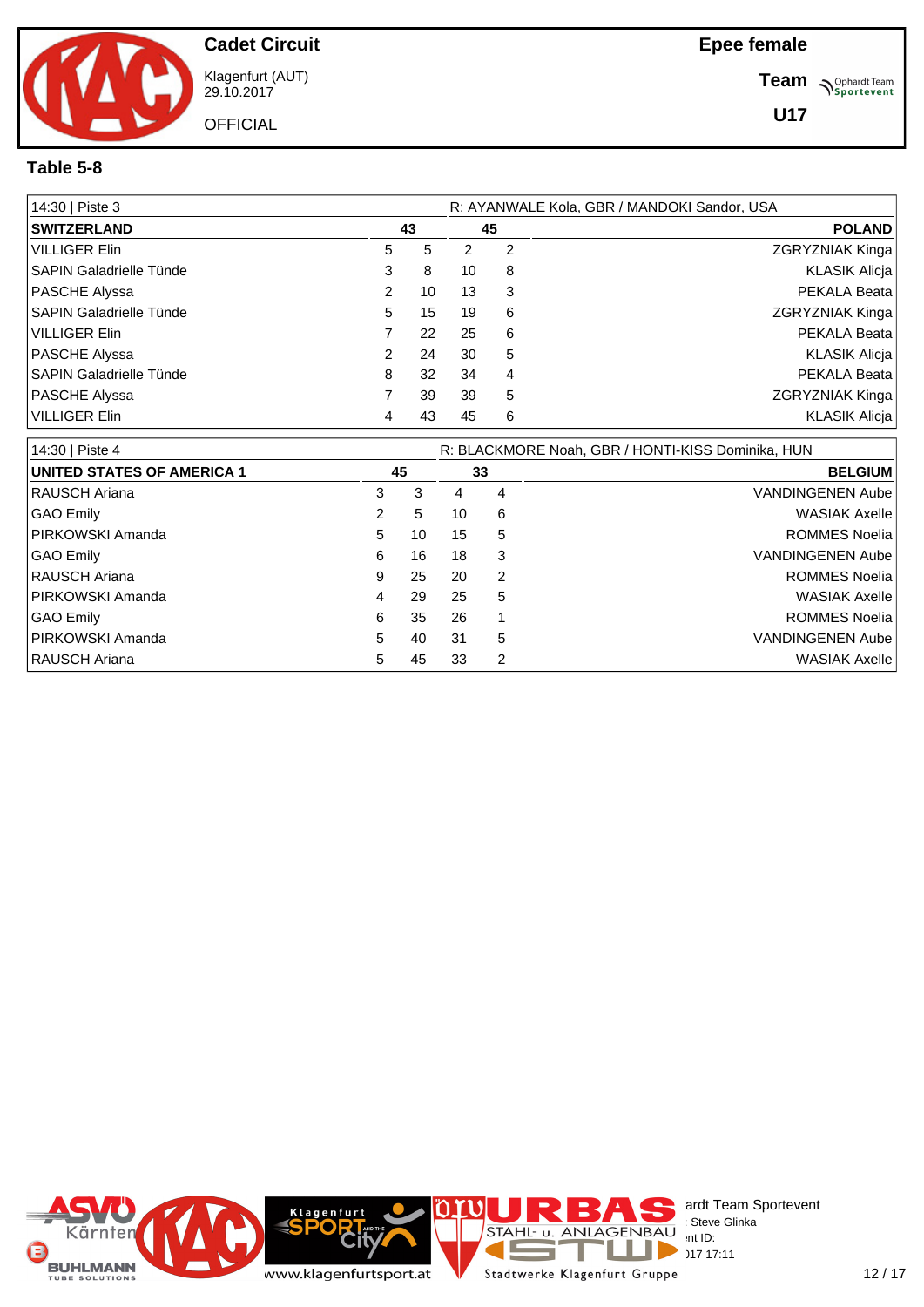

Klagenfurt (AUT) 29.10.2017

**OFFICIAL** 

**Team** *S<sup>Ophardt Team*<br> *S*<sup>P</sup> Sportevent</sup>

**U17**

### **Table 13-16**

| 14:30   Piste 13     |   | R: TERSCINAR Peter, AUT / CELLEROVA Michala, SVK |    |    |                   |  |  |  |  |  |
|----------------------|---|--------------------------------------------------|----|----|-------------------|--|--|--|--|--|
| <b>BELARUS</b>       |   | 38                                               |    | 45 | <b>UKRAINE 2</b>  |  |  |  |  |  |
| PANTSIALEYEVA Yeva   | 4 | 4                                                | 5  | 5  | CHERNYSHOVA Anna  |  |  |  |  |  |
| MIKHALEVICH Anhelina | 4 | 8                                                | 10 | 5  | SLAVYNSKA Albina  |  |  |  |  |  |
| MYSHKAVETS Darya     | 4 | 12                                               | 14 | 4  | <b>MAZUR Yeva</b> |  |  |  |  |  |
| PANTSIALEYEVA Yeva   | 5 | 17                                               | 20 | 6  | SLAVYNSKA Albina  |  |  |  |  |  |
| DZEKEVICH Katsiaryna | 3 | 20                                               | 23 | 3  | CHERNYSHOVA Anna  |  |  |  |  |  |
| MIKHALEVICH Anhelina | 5 | 25                                               | 26 | 3  | <b>MAZUR Yeva</b> |  |  |  |  |  |
| DZEKEVICH Katsiaryna | 5 | 30                                               | 32 | 6  | SLAVYNSKA Albina  |  |  |  |  |  |
| PANTSIALEYEVA Yeva   | 4 | 34                                               | 37 | 5  | MUKOID Julia      |  |  |  |  |  |
| MIKHALEVICH Anhelina | 4 | 38                                               | 45 | 8  | CHERNYSHOVA Anna  |  |  |  |  |  |

| 14:30   Piste 15           |   |    |    | R: HUNCAROVA Katarina, SVK / JEZA Jure, SLO |                          |
|----------------------------|---|----|----|---------------------------------------------|--------------------------|
| <b>UNITED KINGDOM 2</b>    |   | 26 |    | 45                                          | <b>HUNGARY 4</b>         |
| <b>LEVER Rachael</b>       | 5 | 5  | 4  | 4                                           | <b>WETZKER Laura</b>     |
| FOXWELL-MOSS Taylor        | 2 |    | 10 | 6                                           | TOTHMATYAS Zsofia        |
| SUMMERS Isabella           |   | 8  | 15 | 5                                           | <b>GABOR Agnes</b>       |
| <b>LEVER Rachael</b>       | 2 | 10 | 20 | 5                                           | <b>TOTHMATYAS Zsofia</b> |
| <b>HENDERSON-ROE Maia</b>  | 4 | 14 | 25 | 5                                           | <b>WETZKER Laura</b>     |
| <b>FOXWELL-MOSS Taylor</b> |   | 15 | 30 | 5                                           | <b>GABOR Agnes</b>       |
| <b>HENDERSON-ROE Maia</b>  | 4 | 19 | 35 | 5                                           | <b>TOTHMATYAS Zsofia</b> |
| <b>LEVER Rachael</b>       | 2 | 21 | 40 | 5                                           | <b>GABOR Agnes</b>       |
| FOXWELL-MOSS Taylor        | 5 | 26 | 45 | 5                                           | <b>WETZKER Laura</b>     |

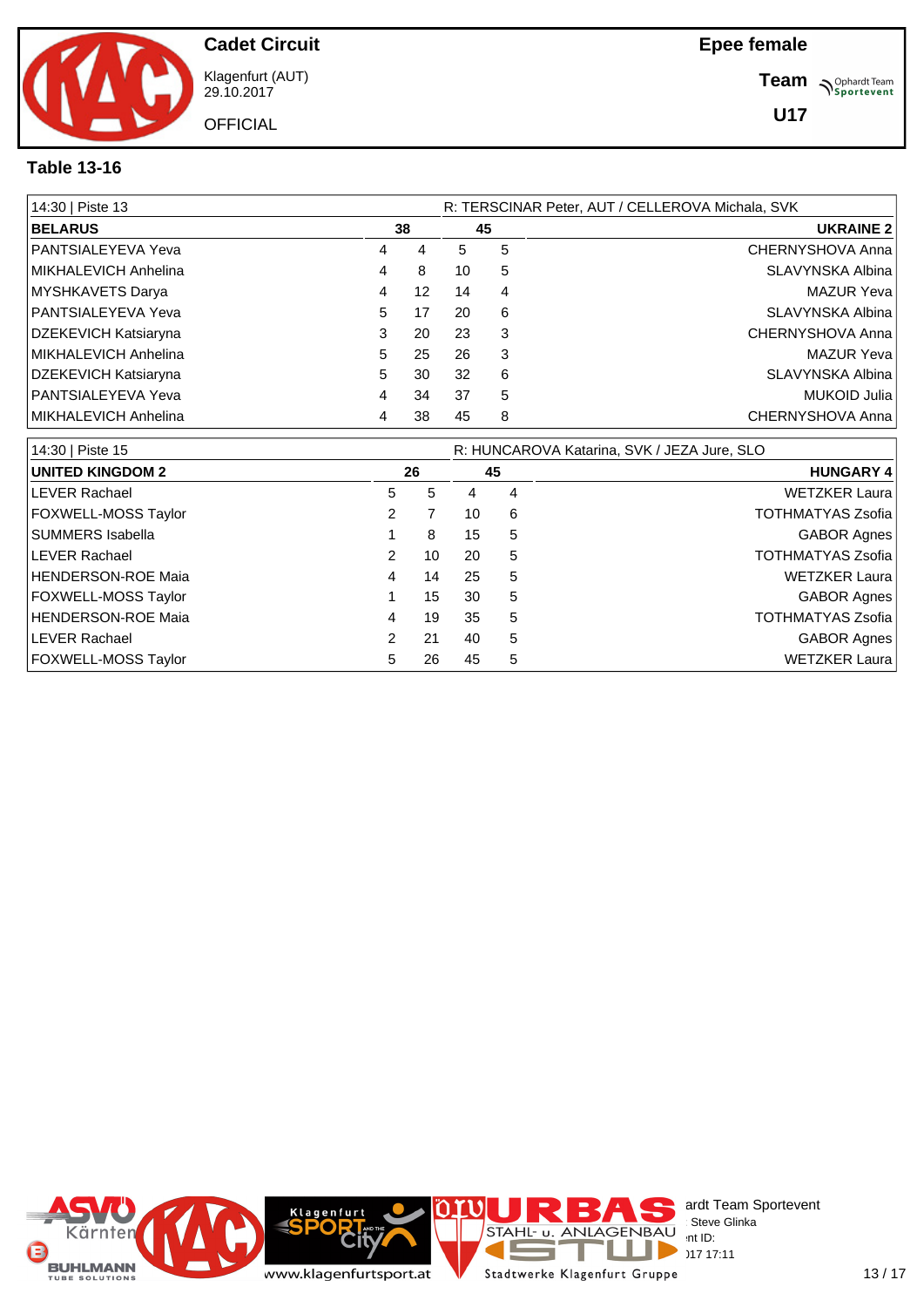

Klagenfurt (AUT) 29.10.2017

**Team** *S<sup>Ophardt Team*<br> *S*<sup>P</sup> Sportevent</sup>

## **Table 9-12**

| 14:30   Piste 7  |    |    |    |   | R: MANOLACHE Christina, ROU / GRYT Maciej, POL |
|------------------|----|----|----|---|------------------------------------------------|
| <b>HUNGARY 2</b> |    | 45 |    |   | <b>ISRAEL</b>                                  |
| SSZARVAS Rita    | 5  | 5  | 3  | 3 | <b>DROR Yasmin Bertin</b>                      |
| DEBRECZENI Noemi | 5  | 10 |    | 4 | <b>FEYGIN Nikol</b>                            |
| LASZLO Luca      | 5. | 15 | 11 | 4 | <b>BOGDANOV Adele</b>                          |
| DEBRECZENI Noemi | 5. | 20 | 14 | 3 | <b>DROR Yasmin Bertin</b>                      |
| l SZARVAS Rita   | 5  | 25 | 15 |   | <b>BOGDANOV Adele</b>                          |
| LASZLO Luca      | 5. | 30 | 20 | 5 | <b>FEYGIN Nikol</b>                            |
| DEBRECZENI Noemi | 5. | 35 | 23 | 3 | <b>BOGDANOV Adele</b>                          |
| LASZLO Luca      | 3  | 38 | 29 | 6 | <b>DROR Yasmin Bertin</b>                      |
| SSZARVAS Rita    |    | 45 | 34 | 5 | <b>FEYGIN Nikol</b>                            |

| 14:30   Piste 9         |   |    | R: PRYIEMKA Valery, BLR / KNECHTL Lukas, AUT |    |                        |  |  |  |  |
|-------------------------|---|----|----------------------------------------------|----|------------------------|--|--|--|--|
| <b>UNITED KINGDOM 1</b> |   | 35 |                                              | 45 | <b>JAPAN1</b>          |  |  |  |  |
| LOUIS Avery             | 5 | 5  | 3                                            | 3  | SAITO Hana             |  |  |  |  |
| <b>TAYLOR Eleanor</b>   | 3 | 8  | 10                                           |    | <b>TAKAHASHI Erika</b> |  |  |  |  |
| <b>OIEN Jacqueline</b>  | 2 | 10 | 15                                           | 5  | <b>HASUI Hina</b>      |  |  |  |  |
| <b>TAYLOR Eleanor</b>   | 3 | 13 | 20                                           | 5  | SAITO Hana             |  |  |  |  |
| LOUIS Avery             |   | 20 | 25                                           | 5  | <b>INAYAMA Yuri</b>    |  |  |  |  |
| <b>OIEN Jacqueline</b>  | 3 | 23 | 30                                           | 5  | <b>TAKAHASHI Erika</b> |  |  |  |  |
| <b>BLACK Abagael</b>    | 3 | 26 | 35                                           | 5  | <b>HASUI Hina</b>      |  |  |  |  |
| <b>OIEN Jacqueline</b>  | 4 | 30 | 40                                           | 5  | SAITO Hana             |  |  |  |  |
| <b>LOUIS Avery</b>      | 5 | 35 | 45                                           | 5  | <b>TAKAHASHI Erika</b> |  |  |  |  |

#### **Place 3/4**

| 15:30   Piste GR               |               |    | R: SZCZESNIAK Piotr, POL / JEZA Jure, SLO |    |                       |  |  |
|--------------------------------|---------------|----|-------------------------------------------|----|-----------------------|--|--|
| <b>ROMANIA</b>                 |               | 42 |                                           | 43 | <b>UKRAINE</b>        |  |  |
| <b>LEONTE Mihaela</b>          | 5             | 5  | 3                                         | 3  | CHORNIY Kateryna      |  |  |
| <b>ENACHE Talida</b>           | 4             | 9  | 4                                         |    | SADOVA Darija         |  |  |
| <b>CONSTANTINESCU Cristina</b> | $\mathcal{P}$ | 11 | 4                                         | 0  | ZELENTSOVA Anastasiia |  |  |
| <b>LEONTE Mihaela</b>          | 9             | 20 | 10                                        | 6  | SADOVA Dariia         |  |  |
| <b>CONSTANTINESCU Cristina</b> | 5             | 25 | 16                                        | 6  | CHORNIY Kateryna      |  |  |
| <b>ENACHE Talida</b>           | 3             | 28 | 21                                        | 5  | ZELENTSOVA Anastasiia |  |  |
| <b>CONSTANTINESCU Cristina</b> | 5             | 33 | 28                                        | 7  | SADOVA Darija         |  |  |
| <b>LEONTE Mihaela</b>          | 3             | 36 | 32                                        | 4  | ZELENTSOVA Anastasiia |  |  |
| <b>ENACHE Talida</b>           | 6             | 42 | 43                                        | 11 | CHORNIY Kateryna      |  |  |

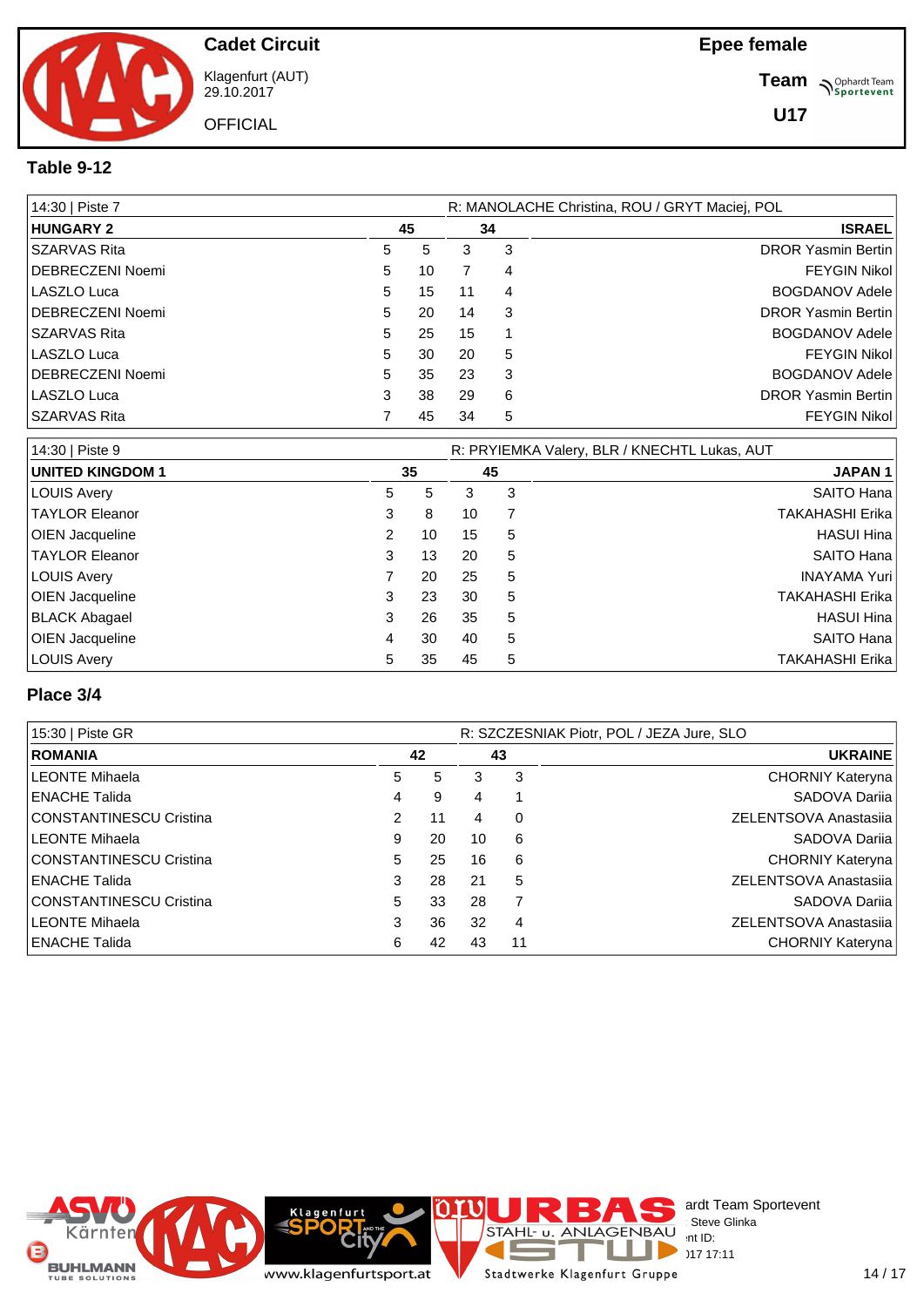

**Cadet Circuit** Klagenfurt (AUT)

29.10.2017 **OFFICIAL**  **Team** *S<sup>Ophardt Team*<br> *S*<sup>P</sup> Sportevent</sup>

#### **Place 5/6**

| 15:30   Piste 3            |   |    | R: HUNCAROVA Katarina, SVK / TURANOVA Kristina, SVK |                |                      |  |  |  |  |
|----------------------------|---|----|-----------------------------------------------------|----------------|----------------------|--|--|--|--|
| UNITED STATES OF AMERICA 1 |   | 43 |                                                     | 42             | <b>POLAND</b>        |  |  |  |  |
| RAUSCH Ariana              |   |    | 5.                                                  | 5              | ZGRYZNIAK Kinga      |  |  |  |  |
| GAO Emily                  | 5 | 6  |                                                     | 2              | KLASIK Alicja        |  |  |  |  |
| PIRKOWSKI Amanda           | 9 | 15 | 12                                                  | 5              | PEKALA Beata         |  |  |  |  |
| GAO Emily                  | 5 | 20 | 15                                                  | 3              | ZGRYZNIAK Kinga      |  |  |  |  |
| RAUSCH Ariana              |   | 21 | 15                                                  | $\Omega$       | PEKALA Beata         |  |  |  |  |
| PIRKOWSKI Amanda           | 4 | 25 | 22                                                  | $\overline{7}$ | <b>KLASIK Alicja</b> |  |  |  |  |
| GAO Emily                  | 8 | 33 | 25                                                  | 3              | PEKALA Beata         |  |  |  |  |
| PIRKOWSKI Amanda           | 4 | 37 | 30                                                  | 5              | ZGRYZNIAK Kinga      |  |  |  |  |
| RAUSCH Ariana              | 6 | 43 | 42                                                  | 12             | <b>KLASIK Alicja</b> |  |  |  |  |

#### **Place 7/8**

| 15:30   Piste 4      |    |    | R: CELLEROVA Michala, SVK / AYANWALE Kola, GBR |   |                                |  |  |  |  |
|----------------------|----|----|------------------------------------------------|---|--------------------------------|--|--|--|--|
| <b>BELGIUM</b><br>43 |    |    | 45                                             |   | <b>SWITZERLAND</b>             |  |  |  |  |
| WASIAK Axelle        | 5  | 5  |                                                |   | PASCHE Alyssa                  |  |  |  |  |
| ROMMES Noelia        | 5  | 10 |                                                | 6 | <b>VILLIGER Elin</b>           |  |  |  |  |
| VANDINGENEN Aube     | 4  | 14 | 14                                             |   | <b>SAPIN Galadrielle Tünde</b> |  |  |  |  |
| ROMMES Noelia        |    | 16 | 17                                             | 3 | PASCHE Alyssa                  |  |  |  |  |
| WASIAK Axelle        | 9  | 25 | 23                                             | 6 | <b>SAPIN Galadrielle Tünde</b> |  |  |  |  |
| VANDINGENEN Aube     | 5. | 30 | 29                                             | 6 | <b>VILLIGER Elin</b>           |  |  |  |  |
| ROMMES Noelia        | 4  | 34 | 35                                             | 6 | <b>SAPIN Galadrielle Tünde</b> |  |  |  |  |
| VANDINGENEN Aube     | 3  | 37 | 40                                             | 5 | <b>GABUTTI Emilie</b>          |  |  |  |  |
| WASIAK Axelle        | 6  | 43 | 45                                             | 5 | <b>VILLIGER Elin</b>           |  |  |  |  |

#### **Place 15/16**

| 15:30   Piste 13           |   |    | R: GRYT Maciej, POL / KNECHTL Lukas, AUT |    |                            |  |  |  |  |
|----------------------------|---|----|------------------------------------------|----|----------------------------|--|--|--|--|
| UNITED KINGDOM 2           |   | 45 |                                          | 40 | <b>BELARUS</b>             |  |  |  |  |
| <b>ILEVER Rachael</b>      | 5 | 5  | 3                                        | 3  | MYSHKAVETS Darya           |  |  |  |  |
| <b>FOXWELL-MOSS Taylor</b> | 5 | 10 | 7                                        | 4  | DZEKEVICH Katsiaryna       |  |  |  |  |
| HENDERSON-ROE Maia         | 5 | 15 | 11                                       | 4  | PANTSIALEYEVA Yeva         |  |  |  |  |
| <b>LEVER Rachael</b>       | 5 | 20 | 16                                       | 5  | DZEKEVICH Katsiaryna       |  |  |  |  |
| HENDERSON-ROE Maia         | 5 | 25 | 19                                       | 3  | MYSHKAVETS Darya           |  |  |  |  |
| <b>FOXWELL-MOSS Taylor</b> | 5 | 30 | 24                                       | 5  | <b>PANTSIALEYEVA Yeval</b> |  |  |  |  |
| HENDERSON-ROE Maia         | 5 | 35 | 31                                       |    | DZEKEVICH Katsiaryna       |  |  |  |  |
| <b>ILEVER Rachael</b>      | 5 | 40 | 34                                       | 3  | <b>PANTSIALEYEVA Yeval</b> |  |  |  |  |
| <b>FOXWELL-MOSS Taylor</b> | 5 | 45 | 40                                       | 6  | MYSHKAVETS Darya           |  |  |  |  |

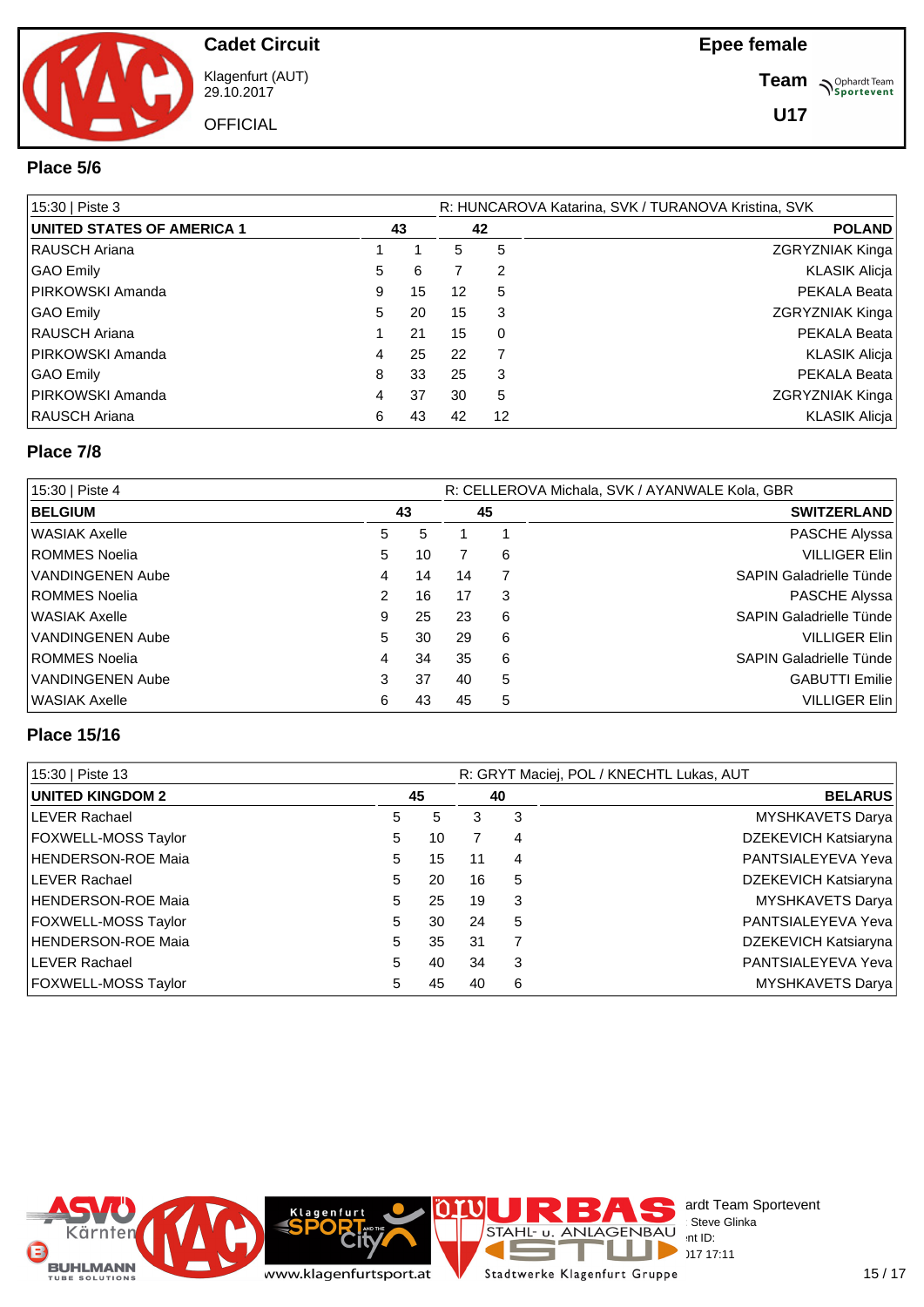

Klagenfurt (AUT) 29.10.2017

**OFFICIAL** 

**Team** *S<sup>Ophardt Team*<br> *S*<sup>P</sup> Sportevent</sup>

**U17**

#### **Place 13/14**

| 15:30   Piste 15         |   |    | R: TOBIAS Simona, SLO / BELANICH Susan, USA |          |                   |  |  |  |  |
|--------------------------|---|----|---------------------------------------------|----------|-------------------|--|--|--|--|
| <b>HUNGARY 4</b>         |   | 45 |                                             | 43       | <b>UKRAINE 2</b>  |  |  |  |  |
| GABOR Agnes              | 3 | 3  | 5                                           | 5        | CHERNYSHOVA Anna  |  |  |  |  |
| WETZKER Laura            |   | 10 | 9                                           | 4        | SLAVYNSKA Albina  |  |  |  |  |
| TOTHMATYAS Zsofia        | 5 | 15 | 13                                          | 4        | <b>MAZUR Yeva</b> |  |  |  |  |
| GABOR Agnes              | 5 | 20 | 13                                          | $\Omega$ | SLAVYNSKA Albina  |  |  |  |  |
| TOTHMATYAS Zsofia        | 5 | 25 | 2                                           | $-11$    | CHERNYSHOVA Anna  |  |  |  |  |
| WETZKER Laura            | 5 | 30 | 25                                          | 23       | MUKOID Julia      |  |  |  |  |
| <b>TOTHMATYAS Zsofia</b> | 2 | 32 | 30                                          | 5        | SLAVYNSKA Albina  |  |  |  |  |
| <b>GABOR Agnes</b>       | 6 | 38 | 33                                          | 3        | MUKOID Julia      |  |  |  |  |
| WETZKER Laura            |   | 45 | 43                                          | 10       | CHERNYSHOVA Anna  |  |  |  |  |

#### **Place 11/12**

| 15:30   Piste 9        |    |    | R: FREZZA Pietro, ITA / GÄCHTER Christophe, SUI |    |                           |  |  |  |  |
|------------------------|----|----|-------------------------------------------------|----|---------------------------|--|--|--|--|
| UNITED KINGDOM 1       |    | 40 |                                                 | 45 | <b>ISRAEL</b>             |  |  |  |  |
| OIEN Jacqueline        | 3  | 3  | 5                                               | 5  | <b>FEYGIN Nikol</b>       |  |  |  |  |
| <b>LOUIS Avery</b>     | 5. | 8  | 10                                              | 5  | <b>BOGDANOV Adele</b>     |  |  |  |  |
| <b>TAYLOR Eleanor</b>  |    | 15 | 14                                              | 4  | <b>DROR Yasmin Bertin</b> |  |  |  |  |
| <b>OIEN Jacqueline</b> | 3  | 18 | 15                                              |    | <b>BOGDANOV Adele</b>     |  |  |  |  |
| <b>TAYLOR Eleanor</b>  |    | 25 | 21                                              | 6  | <b>FEYGIN Nikol</b>       |  |  |  |  |
| LOUIS Avery            | 4  | 29 | 30                                              | 9  | <b>DROR Yasmin Bertin</b> |  |  |  |  |
| <b>TAYLOR Eleanor</b>  | 2  | 31 | 35                                              | 5  | <b>BOGDANOV Adele</b>     |  |  |  |  |
| <b>OIEN Jacqueline</b> |    | 38 | 40                                              | 5  | <b>DROR Yasmin Bertin</b> |  |  |  |  |
| LOUIS Avery            | 2  | 40 | 45                                              | 5  | <b>FEYGIN Nikol</b>       |  |  |  |  |

#### **Place 9/10**

| 15:30   Piste 7   |               |    | R: MANDOKI Sandor, USA / TYMOSHENKO Ruslan, UKR |    |                     |  |  |  |  |
|-------------------|---------------|----|-------------------------------------------------|----|---------------------|--|--|--|--|
| <b>JAPAN1</b>     |               | 41 |                                                 | 44 | <b>HUNGARY 2</b>    |  |  |  |  |
| SAITO Hana        | 3             | 3  | 5                                               | 5  | SZARVAS Rita        |  |  |  |  |
| TAKAHASHI Erika   |               | 10 | 10                                              | 5  | KOVACS Vivien       |  |  |  |  |
| <b>HASUI Hina</b> | $\mathcal{P}$ | 12 | 15                                              | 5  | DEBRECZENI Noemi    |  |  |  |  |
| SAITO Hana        | 5             | 17 | 17                                              | 2  | KOVACS Vivien       |  |  |  |  |
| INAYAMA Yuri      | 0             | 17 | 18                                              |    | SZARVAS Rita        |  |  |  |  |
| TAKAHASHI Erika   | 5             | 22 | 25                                              |    | DEBRECZENI Noemi    |  |  |  |  |
| INAYAMA Yuri      |               | 29 | 31                                              | 6  | LASZLO Luca         |  |  |  |  |
| SAITO Hana        | 3             | 32 | 36                                              | 5  | DEBRECZENI Noemi    |  |  |  |  |
| TAKAHASHI Erika   | 9             | 41 | 44                                              | 8  | <b>SZARVAS Rita</b> |  |  |  |  |

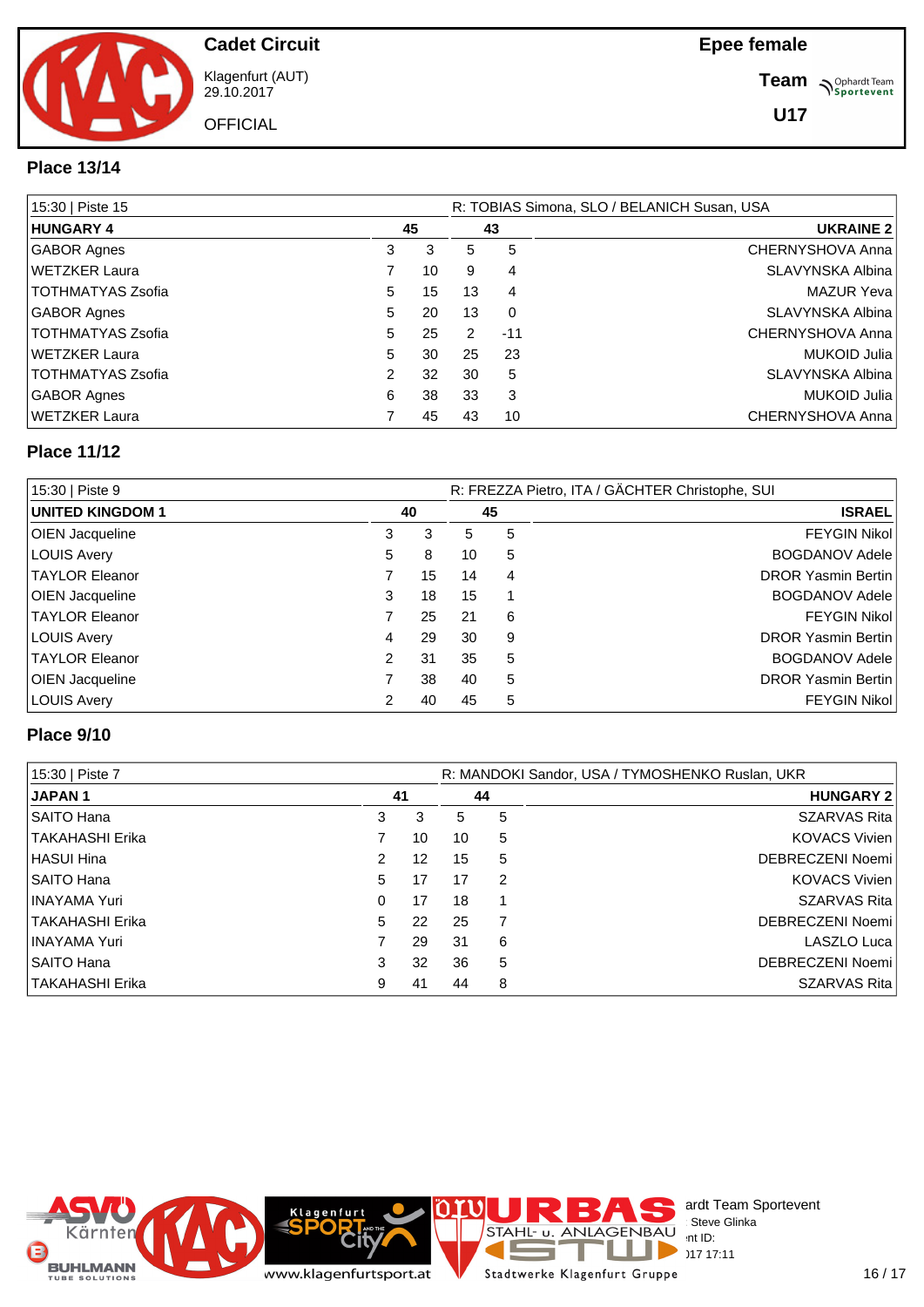

**Cadet Circuit** Klagenfurt (AUT)

29.10.2017 **OFFICIAL**  **Team** *S<sup>Ophardt Team*<br>*S*<sup>P</sup> *Sportevent*</sup>

### **Final**

| 15:30   Piste FI                  |   |    | R: TERSCINAR Peter, AUT / BLACKMORE Noah, GBR |    |                      |  |  |  |  |  |  |  |
|-----------------------------------|---|----|-----------------------------------------------|----|----------------------|--|--|--|--|--|--|--|
| <b>UNITED STATES OF AMERICA 2</b> |   | 27 |                                               | 38 | <b>HUNGARY</b>       |  |  |  |  |  |  |  |
| <b>BINDAS Blowden</b>             | 4 | 4  | 5                                             | 5  | <b>MUHARI Eszter</b> |  |  |  |  |  |  |  |
| LURYE Sarah                       |   | 5  | 5                                             | 0  | KOLCZONAY Borbala    |  |  |  |  |  |  |  |
| <b>YEU</b> Irene                  | 3 | 8  | 11                                            | 6  | DEKANY Kinga         |  |  |  |  |  |  |  |
| <b>BINDAS Blowden</b>             | 0 | 8  | 11                                            | 0  | KOLCZONAY Borbala    |  |  |  |  |  |  |  |
| l YEU Irene                       | 3 | 11 | 15                                            | 4  | <b>MUHARI Eszter</b> |  |  |  |  |  |  |  |
| LURYE Sarah                       | 4 | 15 | 21                                            | 6  | DEKANY Kinga         |  |  |  |  |  |  |  |
| l YEU Irene                       | 4 | 19 | 22                                            |    | <b>BUKI Lili</b>     |  |  |  |  |  |  |  |
| LIN Jessica                       | 2 | 21 | 26                                            | 4  | DEKANY Kinga         |  |  |  |  |  |  |  |
| LURYE Sarah                       | 6 | 27 | 38                                            | 12 | <b>MUHARI Eszter</b> |  |  |  |  |  |  |  |

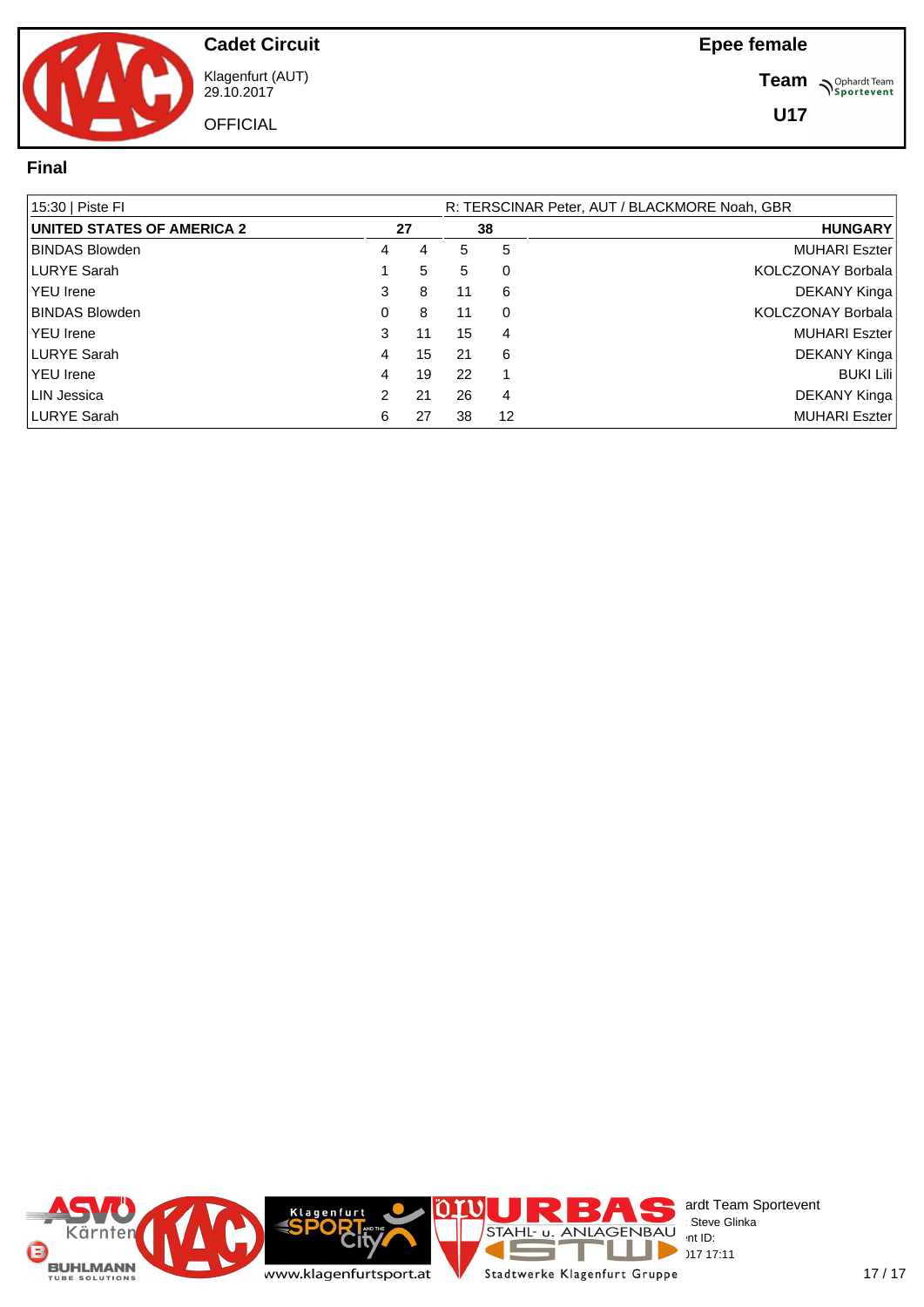**Cadet Circuit**

Klagenfurt (AUT) 29.10.2017

**OFFICIAL** 

**Team Sportevent** 

**U17**

| <b>Final placement</b> |  |
|------------------------|--|
| <b>Club</b>            |  |

| <b>Place</b>   | <b>Nation</b> | <b>Name</b>                    | Club                                        | yob                  |
|----------------|---------------|--------------------------------|---------------------------------------------|----------------------|
| $\mathbf{1}$   | <b>HUN</b>    | <b>HUNGARY</b>                 |                                             |                      |
|                |               | <b>BUKI Lili</b>               | <b>HUN OMS-Tata</b>                         | 2002                 |
|                |               | KOLCZONAY Borbala              | <b>HUN FLESS</b>                            | 2001                 |
|                |               | DEKANY Kinga                   | <b>HUN AVA</b>                              | 2001                 |
|                |               | <b>MUHARI Eszter</b>           | <b>HUN MTK</b>                              | 2002                 |
| 2              | <b>USA</b>    | UNITED STATES OF AMERICA 2     |                                             |                      |
|                |               | <b>YEU</b> Irene               | <b>USA</b>                                  | 2002                 |
|                |               | <b>LIN Jessica</b>             | <b>USA</b>                                  | 2003                 |
|                |               | <b>BINDAS Blowden</b>          | <b>USA</b>                                  | 2001                 |
|                |               | <b>LURYE Sarah</b>             | <b>USA</b>                                  | 2002                 |
| 3              | <b>UKR</b>    | <b>UKRAINE</b>                 |                                             |                      |
|                |               | <b>CHAVIGNY Sophie</b>         | <b>UKR KIEW</b>                             | 2003                 |
|                |               | CHORNIY Kateryna               | <b>UKR KIEW</b>                             | 2001                 |
|                |               | SADOVA Dariia                  | <b>UKR Khmelnitskiy</b>                     | 2002                 |
|                |               | ZELENTSOVA Anastasija          | <b>UKR Kharkiv</b>                          | 2001                 |
| 4              | ROU           | <b>ROMANIA</b>                 |                                             |                      |
|                |               | <b>ENACHE Talida</b>           | <b>ROU CS UNEFS Bucuresti</b>               | 2001                 |
|                |               | <b>LEONTE Mihaela</b>          | ROU CSS Quarto Buc                          | 2001                 |
|                |               | <b>GHICA Andrada</b>           | <b>ROU ACS Stesial</b>                      | 2003                 |
|                |               | <b>CONSTANTINESCU Cristina</b> | <b>ROU CSA Steaua Bucuresti</b>             | 2002                 |
| 5              | <b>USA</b>    | UNITED STATES OF AMERICA 1     |                                             |                      |
|                |               | <b>RAUSCH Ariana</b>           | <b>USA</b>                                  | 2002                 |
|                |               | PIRKOWSKI Amanda               | <b>USA</b>                                  | 2002                 |
|                |               | <b>GAO Emily</b>               | <b>USA</b>                                  | 2001                 |
| 6              | <b>POL</b>    | <b>POLAND</b>                  |                                             |                      |
|                |               | ZGRYZNIAK Kinga                | POL RMKS Rybnik                             | 2003                 |
|                |               | <b>KLASIK Alicja</b>           | POL RMKS Rybnik                             | 2004                 |
|                |               | PEKALA Beata                   | POL RMKS Rybnik                             | 2002                 |
|                |               | JANELLI Zofia                  | POL KS Szpada Wroclaw                       | 2002                 |
| $\overline{7}$ | SUI           | SWITZERLAND                    |                                             |                      |
|                |               | PASCHE Alyssa                  | SUI CEM Morges                              | 2002                 |
|                |               | SAPIN Galadrielle Tünde        | <b>SUI CER Romont</b>                       | 2001                 |
|                |               | <b>GABUTTI Emilie</b>          | SUI SAL Lugano                              | 2002                 |
|                |               | <b>VILLIGER Elin</b>           | SUI ZFC Zürich                              | 2001                 |
| 8              | <b>BEL</b>    | <b>BELGIUM</b>                 |                                             |                      |
|                |               | <b>ROMMES Noelia</b>           | <b>BEL CE Charlemagne</b>                   | 2003                 |
|                |               | <b>VANDINGENEN Aube</b>        | <b>BEL Catena</b>                           | 2001                 |
|                |               | <b>BEKEN Solane</b>            | <b>BEL</b>                                  | 2001                 |
|                |               | <b>WASIAK Axelle</b>           | <b>BEL Flanders Fencing</b>                 | 2001                 |
| 9              | <b>HUN</b>    | <b>HUNGARY 2</b>               |                                             |                      |
|                |               | <b>SZARVAS Rita</b>            | <b>HUN FLESS</b>                            | 2003                 |
|                |               | DEBRECZENI Noemi               | <b>HUN FLESS</b>                            | 2002                 |
|                |               | LASZLO Luca                    | <b>HUN FLESS</b>                            | 2001                 |
|                |               | <b>KOVACS Vivien</b>           | <b>HUN FLESS</b>                            | 2002                 |
| 10             | <b>JPN</b>    | JAPAN 1                        |                                             |                      |
|                |               | <b>HASUI Hina</b>              | <b>JPN</b>                                  | 2001                 |
|                |               |                                |                                             | ardt Team Sportevent |
|                |               | Klagenfurt                     | Steve Glinka                                |                      |
|                | Kärnter       |                                | STAHL- u. ANLAGENBAU<br>int ID: FE_FIE_0012 |                      |
|                |               |                                | 117.17.11                                   |                      |



29.10.2017 17:11

ı ä,

www.klagenfurtsport.at

BUHLMANN

Stadtwerke Klagenfurt Gruppe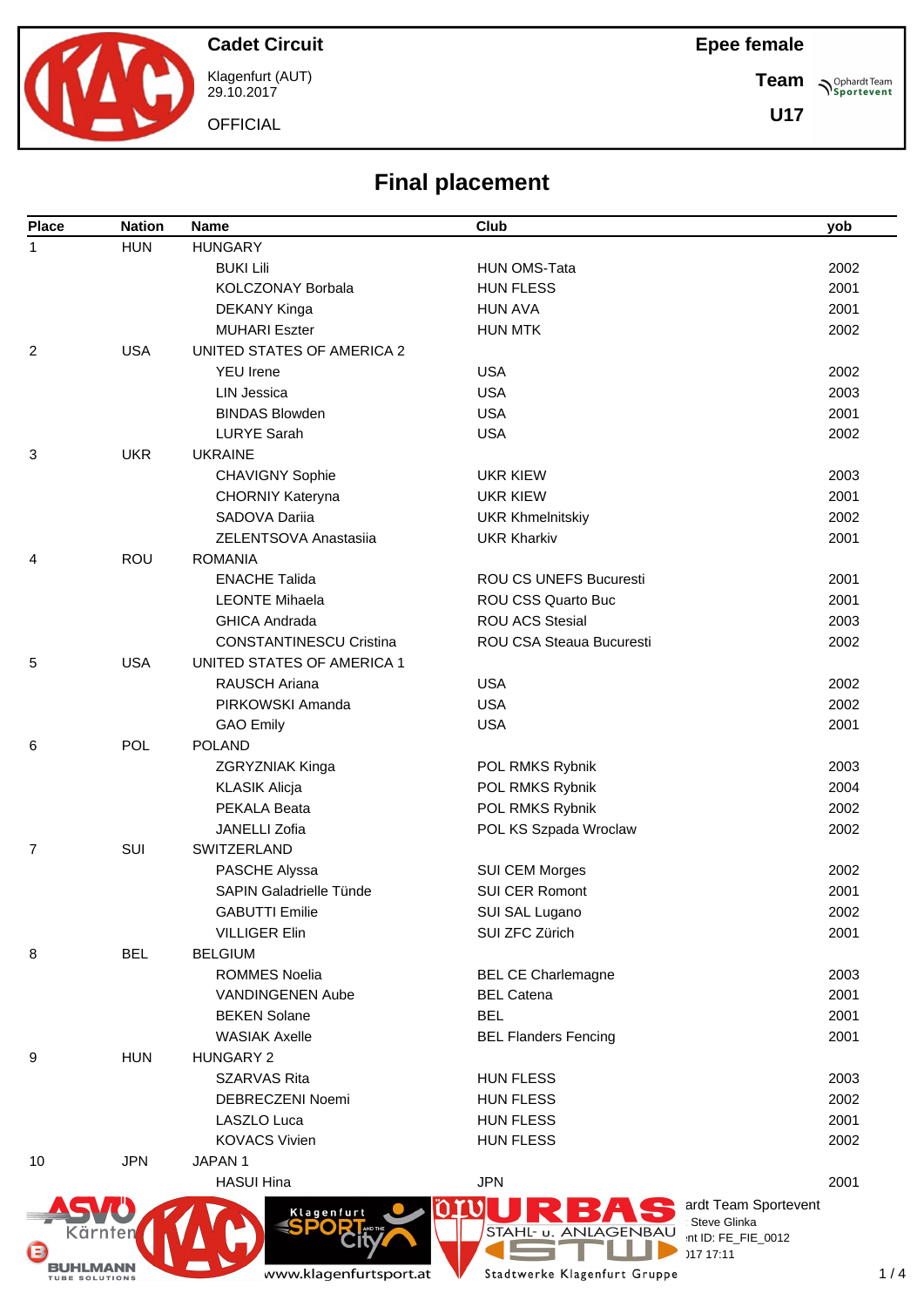$\mathbf{M}$ 

**Cadet Circuit**

Klagenfurt (AUT) 29.10.2017

**OFFICIAL** 

**Team**  $\bigwedge^{\text{Ophardt Team}}_{\text{Sportevent}}$ 

**U17**

| <b>Place</b> | <b>Nation</b> | <b>Name</b>                 | Club                                        |             |
|--------------|---------------|-----------------------------|---------------------------------------------|-------------|
|              |               | <b>TAKAHASHI Erika</b>      | <b>JPN</b>                                  | yob<br>2002 |
|              |               | <b>INAYAMA Yuri</b>         | <b>JPN</b>                                  | 2002        |
|              |               | SAITO Hana                  | <b>JPN</b>                                  | 2002        |
| 11           | <b>ISR</b>    | <b>ISRAEL</b>               |                                             |             |
|              |               | <b>BOGDANOV Adele</b>       | <b>ISR Maccabi Maalot</b>                   | 2003        |
|              |               | <b>DROR Yasmin Bertin</b>   | ISR Hapoel Kfar-Saba                        | 2001        |
|              |               | <b>ALAMUR Mia</b>           | <b>ISR Club Modiin</b>                      | 2003        |
|              |               | <b>FEYGIN Nikol</b>         | <b>ISR Maccabi Maalot</b>                   | 2003        |
| 12           | <b>GBR</b>    | <b>UNITED KINGDOM 1</b>     |                                             |             |
|              |               | <b>BLACK Abagael</b>        | <b>GBR Plymouth FC</b>                      | 2003        |
|              |               | OIEN Jacqueline             | <b>GBR Haverstock FC</b>                    | 2001        |
|              |               | <b>TAYLOR Eleanor</b>       | <b>GBR Bedford FC</b>                       | 2002        |
|              |               | <b>LOUIS Avery</b>          | <b>GBR</b>                                  | 2001        |
| 13           | <b>HUN</b>    | HUNGARY 4                   |                                             |             |
|              |               | <b>TOTHMATYAS Zsofia</b>    | <b>HUN VASAS</b>                            | 2002        |
|              |               | <b>GABOR Agnes</b>          | <b>HUN Vasas</b>                            | 2001        |
|              |               | LIPTHAY Hanna               | <b>HUN VASAS</b>                            | 2002        |
|              |               | <b>WETZKER Laura</b>        | <b>HUN VASAS</b>                            | 2002        |
| 14           | <b>UKR</b>    | <b>UKRAINE 2</b>            |                                             |             |
|              |               | <b>MUKOID Julia</b>         | <b>UKR KIEW</b>                             | 2003        |
|              |               | CHERNYSHOVA Anna            | <b>UKR KIEW</b>                             | 2002        |
|              |               | <b>MAZUR Yeva</b>           | <b>UKR Khmelnitskiy</b>                     | 2003        |
|              |               | SLAVYNSKA Albina            | <b>UKR KIEW</b>                             | 2002        |
| 15           | <b>GBR</b>    | <b>UNITED KINGDOM 2</b>     |                                             |             |
|              |               | SUMMERS Isabella            | <b>GBR</b>                                  | 2003        |
|              |               | FOXWELL-MOSS Taylor         | <b>GBR Plymouth FC</b>                      | 2001        |
|              |               | <b>HENDERSON-ROE Maia</b>   | <b>GBR Keszler Fencing Club</b>             | 2001        |
|              |               | <b>LEVER Rachael</b>        | <b>GBR TROYES CHAM</b>                      | 2002        |
| 16           | <b>BLR</b>    | <b>BELARUS</b>              |                                             |             |
|              |               | DZEKEVICH Katsiaryna        | <b>BLR</b>                                  | 2002        |
|              |               | PANTSIALEYEVA Yeva          | <b>BLR</b>                                  | 2001        |
|              |               | <b>MIKHALEVICH Anhelina</b> | <b>BLR</b>                                  | 2001        |
|              |               | MYSHKAVETS Darya            | <b>BLR</b>                                  | 2002        |
| Table of 32  |               |                             |                                             |             |
| 17           | <b>EST</b>    | <b>ESTONIA</b>              |                                             |             |
|              |               | <b>PALK Madli</b>           | EST En Garde Haapsalu                       | 2003        |
|              |               | <b>TARGAMAA Carmen-Lii</b>  | EST En Garde Haapsalu                       | 2001        |
|              |               | PRELA Anna                  | <b>EST SBSK Draakon</b>                     | 2002        |
|              |               | <b>LAGE Getter</b>          | <b>EST Tallinna Mook</b>                    | 2002        |
| 18           | <b>FIN</b>    | <b>FINLAND</b>              |                                             |             |
|              |               | <b>JAAKKOLA Outi</b>        | <b>FIN EM</b>                               | 2001        |
|              |               | SOHLBERG Oona               | FIN EM                                      | 2002        |
|              |               | <b>SAAVALAINEN Hannah</b>   | FIN EM                                      | 2001        |
| 19           | ROU           | <b>ROMANIA 2</b>            |                                             |             |
|              |               | PFEIFER Melany              | <b>ROU CS Satu Mare</b>                     | 2001        |
|              |               | <b>KISS Astrid</b>          | <b>ROU CS Satu Mare</b>                     | 2002        |
|              |               | <b>KATO Zsofia</b>          | <b>ROU CS Satu Mare</b>                     | 2002        |
| 20           | <b>BUL</b>    | <b>BULGARIA</b>             |                                             |             |
|              |               | POPOVA Yana                 | <b>BUL Levski</b>                           | 2003        |
|              |               | O                           | ardt Team Sportevent                        |             |
|              |               | Klagenfurt<br>AND THE       | Steve Glinka                                |             |
| Kärnten<br>G |               |                             | STAHL- u. ANLAGENBAU<br>int ID: FE_FIE_0012 |             |
|              |               |                             | )17 17:11                                   |             |
|              |               | www.klagenfurtsport.at      | Stadtwerke Klagenfurt Gruppe                | 2/          |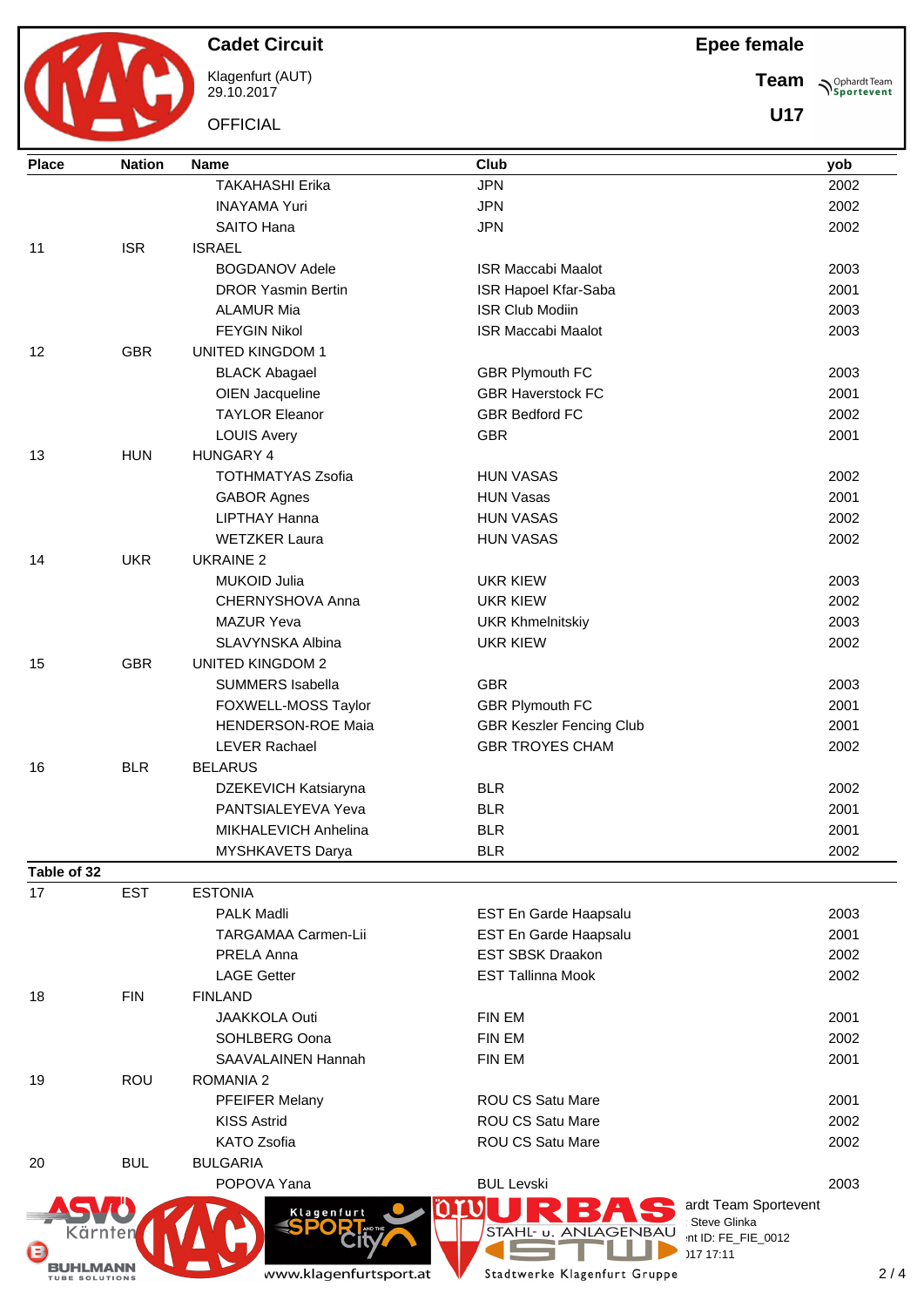BUHLMANN

Klagenfurt (AUT) 29.10.2017

**OFFICIAL** 

## **Epee female**

**Team Sportevent** 

**U17**

| <b>BUL Sofia</b><br>ERMENKOVA Joanna<br>2004<br>LULEVA Ekaterina<br><b>BUL Levski</b><br>2002<br><b>HRISTOVA Silvena</b><br>BUL Cherno more 69<br>2001<br><b>JPN</b><br>21<br>JAPAN <sub>2</sub><br>SATO Kotomi<br><b>JPN</b><br>2001<br><b>NAGAI Anna</b><br><b>JPN</b><br>2002<br><b>MARUYAMA Sakura</b><br><b>JPN</b><br>2001<br>2001<br>CHIBA Kei<br><b>JPN</b><br>22<br><b>UKR</b><br><b>UKRAINE 3</b><br>HULIAIHRODSKA Yana<br><b>UKR Lviv</b><br>2003 |  |
|--------------------------------------------------------------------------------------------------------------------------------------------------------------------------------------------------------------------------------------------------------------------------------------------------------------------------------------------------------------------------------------------------------------------------------------------------------------|--|
|                                                                                                                                                                                                                                                                                                                                                                                                                                                              |  |
|                                                                                                                                                                                                                                                                                                                                                                                                                                                              |  |
|                                                                                                                                                                                                                                                                                                                                                                                                                                                              |  |
|                                                                                                                                                                                                                                                                                                                                                                                                                                                              |  |
|                                                                                                                                                                                                                                                                                                                                                                                                                                                              |  |
|                                                                                                                                                                                                                                                                                                                                                                                                                                                              |  |
|                                                                                                                                                                                                                                                                                                                                                                                                                                                              |  |
|                                                                                                                                                                                                                                                                                                                                                                                                                                                              |  |
|                                                                                                                                                                                                                                                                                                                                                                                                                                                              |  |
|                                                                                                                                                                                                                                                                                                                                                                                                                                                              |  |
| <b>BIELOUS Diana</b><br>2001<br><b>UKR Dnipropetrovsk</b>                                                                                                                                                                                                                                                                                                                                                                                                    |  |
| <b>HLUBOKA Anastasija</b><br><b>UKR KIEW</b><br>2002                                                                                                                                                                                                                                                                                                                                                                                                         |  |
| PRYLYPKO Olena<br><b>UKR KIEW</b><br>2001                                                                                                                                                                                                                                                                                                                                                                                                                    |  |
| <b>ISR</b><br>23<br><b>ISRAEL 2</b>                                                                                                                                                                                                                                                                                                                                                                                                                          |  |
| YAKOBSON Michelle<br><b>ISR Maccabi Maalot</b><br>2002                                                                                                                                                                                                                                                                                                                                                                                                       |  |
| <b>GALPER Eva</b><br><b>ISR Maccabi Jerusalem</b><br>2002                                                                                                                                                                                                                                                                                                                                                                                                    |  |
| 2004<br><b>TAL Roni</b><br><b>ISR Club Modiin</b>                                                                                                                                                                                                                                                                                                                                                                                                            |  |
| 24<br><b>ROU</b><br><b>ROMANIA 3</b>                                                                                                                                                                                                                                                                                                                                                                                                                         |  |
| <b>ROU ACS Stesial</b><br>MELINTESCU Ana Maria<br>2003                                                                                                                                                                                                                                                                                                                                                                                                       |  |
| <b>ROU CSS Quarto Buc</b><br><b>ZOTA Diana</b><br>2003                                                                                                                                                                                                                                                                                                                                                                                                       |  |
| <b>ROU ACS Stesial</b><br><b>DRAGHICI Ioana</b><br>2004                                                                                                                                                                                                                                                                                                                                                                                                      |  |
| <b>POL</b><br>POLAND <sub>2</sub><br>25                                                                                                                                                                                                                                                                                                                                                                                                                      |  |
| <b>KWIECIEN Julia</b><br><b>POL Muszkieter Gliwice</b><br>2001                                                                                                                                                                                                                                                                                                                                                                                               |  |
| <b>STASZULONEK Karolina</b><br><b>POL Piast Gliwice</b><br>2002                                                                                                                                                                                                                                                                                                                                                                                              |  |
| <b>MARUCHA Weronika</b><br>POL SKS FLESZ Swidnica<br>2001                                                                                                                                                                                                                                                                                                                                                                                                    |  |
| POL PTG Sokol Mielec<br><b>WIKTOR Weronika</b><br>2002                                                                                                                                                                                                                                                                                                                                                                                                       |  |
| <b>ROU</b><br>26<br><b>ROMANIA 4</b>                                                                                                                                                                                                                                                                                                                                                                                                                         |  |
| <b>ROU CSS Quarto Buc</b><br><b>MOROIANU Bianca</b><br>2003                                                                                                                                                                                                                                                                                                                                                                                                  |  |
| <b>ROU CS Satu Mare</b><br><b>CRACIUN Maria</b><br>2003                                                                                                                                                                                                                                                                                                                                                                                                      |  |
| ROU CSS 1 Constanta<br><b>OLTEANU Daria</b><br>2003                                                                                                                                                                                                                                                                                                                                                                                                          |  |
| <b>ROU</b><br><b>ROMANIA 5</b><br>27                                                                                                                                                                                                                                                                                                                                                                                                                         |  |
| <b>DINUT Andreia</b><br><b>ROU LPS Craiova</b><br>2001                                                                                                                                                                                                                                                                                                                                                                                                       |  |
| <b>DURAU Claudia</b><br>ROU LPS Craiova<br>2001                                                                                                                                                                                                                                                                                                                                                                                                              |  |
| <b>MATACHE Cristina</b><br>ROU LPS Craiova<br>2001                                                                                                                                                                                                                                                                                                                                                                                                           |  |
| <b>USA</b><br>UNITED STATES OF AMERICA 3<br>28                                                                                                                                                                                                                                                                                                                                                                                                               |  |
| <b>MARTUS Cosima</b><br><b>USA</b><br>2001                                                                                                                                                                                                                                                                                                                                                                                                                   |  |
| <b>USA</b><br><b>DOLGONOS Maria</b><br>2001                                                                                                                                                                                                                                                                                                                                                                                                                  |  |
| <b>USA</b><br><b>LANZMAN Anna</b><br>2001                                                                                                                                                                                                                                                                                                                                                                                                                    |  |
| <b>USA</b><br>2002<br><b>HEDVAT Alexis</b>                                                                                                                                                                                                                                                                                                                                                                                                                   |  |
| <b>GRE</b><br><b>GREECE</b><br>29                                                                                                                                                                                                                                                                                                                                                                                                                            |  |
| <b>GRE IRIDA</b><br><b>KARAMPINI Eirini</b><br>2002                                                                                                                                                                                                                                                                                                                                                                                                          |  |
| <b>CHRISTOU Theodora</b><br><b>GRE IRIDA</b><br>2002                                                                                                                                                                                                                                                                                                                                                                                                         |  |
| <b>GRE IRIDA</b><br>RODOPOULOU Nefeli<br>2003                                                                                                                                                                                                                                                                                                                                                                                                                |  |
| POL<br>POLAND <sub>4</sub><br>30                                                                                                                                                                                                                                                                                                                                                                                                                             |  |
| GWOZDZ Julia<br>POL Bytomskie Towarzystwo Szermiercze<br>2002                                                                                                                                                                                                                                                                                                                                                                                                |  |
| 2003<br><b>SABALSKA Ewelina</b><br>POL MKS Kusy Szczecin                                                                                                                                                                                                                                                                                                                                                                                                     |  |
| POL SKS FLESZ Swidnica<br>2001<br>PARYSEK Zofia                                                                                                                                                                                                                                                                                                                                                                                                              |  |
| FRYSTACKA Patrycja<br>POL RMKS Rybnik<br>2003                                                                                                                                                                                                                                                                                                                                                                                                                |  |
| <b>POL</b><br>POLAND <sub>5</sub><br>31                                                                                                                                                                                                                                                                                                                                                                                                                      |  |
| ardt Team Sportevent                                                                                                                                                                                                                                                                                                                                                                                                                                         |  |
| Klagenfurt<br>SPORT<br>Steve Glinka                                                                                                                                                                                                                                                                                                                                                                                                                          |  |
| STAHL-<br><b>u. ANLAGEN</b><br>Kärnten<br>int ID: FE_FIE_0012<br>(E)<br>)17 17:11                                                                                                                                                                                                                                                                                                                                                                            |  |

www.klagenfurtsport.at

Stadtwerke Klagenfurt Gruppe

 $29.1717$  17:11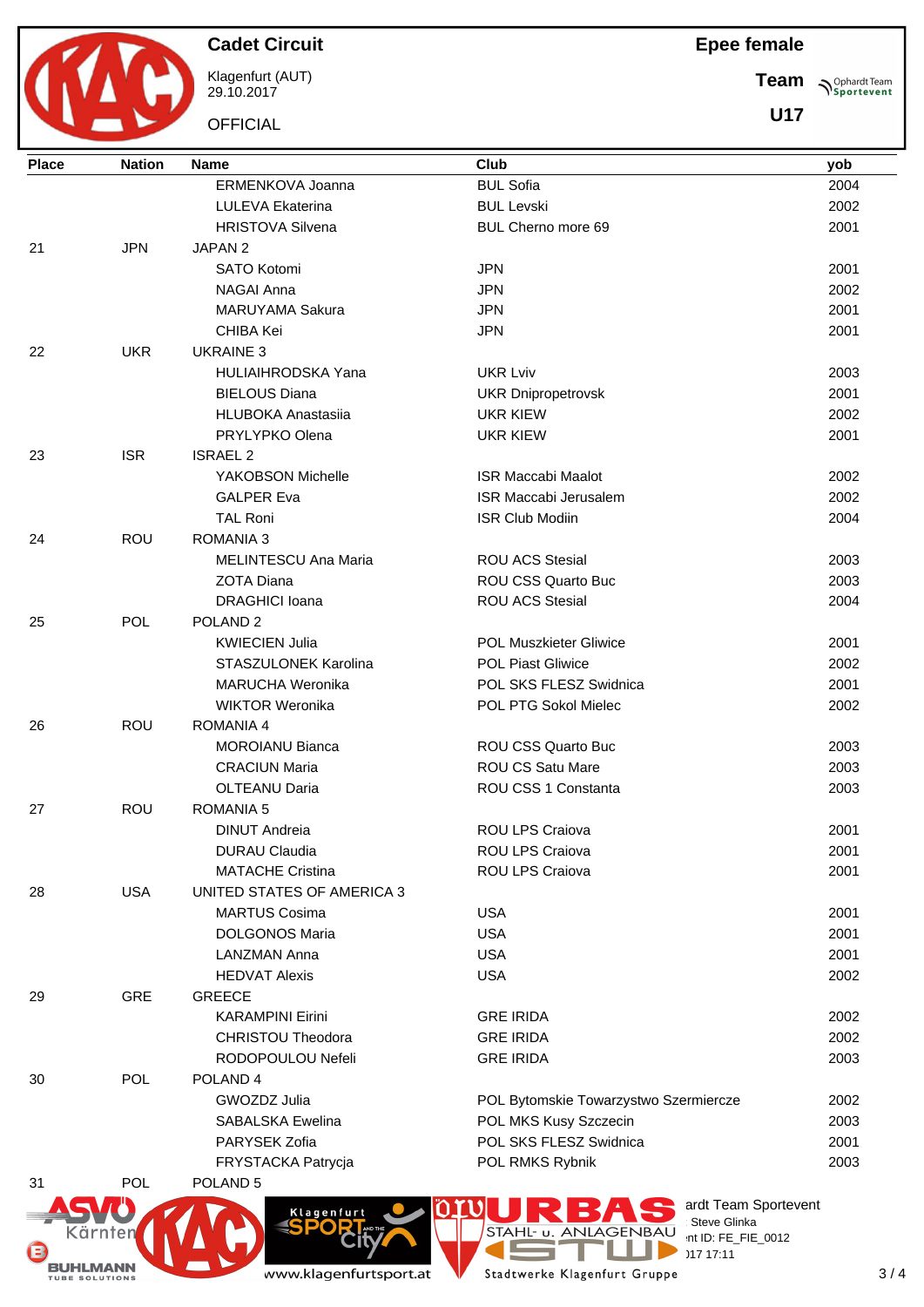Klagenfurt (AUT) 29.10.2017

**OFFICIAL** 

## **Epee female**

**Team Sportevent** 

**U17**

| <b>Place</b> | <b>Nation</b> | <b>Name</b>                  | Club                                  | yob  |
|--------------|---------------|------------------------------|---------------------------------------|------|
|              |               | ZACHOROWSKA Aleksandra       | <b>POL Muszkieter Gliwice</b>         | 2002 |
|              |               | JAROSZEK Aleksandra          | POL Palac Mlodziezy Katowice          | 2001 |
|              |               | <b>WLOCZKA Oliwia</b>        | POL Bytomskie Towarzystwo Szermiercze | 2002 |
|              |               | <b>TOMASZEWSKA Natalia</b>   | POL MKS Kusy Szczecin                 | 2003 |
| 32           |               | <b>KAC MIX-TEAM</b>          |                                       |      |
|              |               | <b>SCHLAGER Anna</b>         | AUT KÄ KAC Klagenfurt                 | 2003 |
|              |               | <b>BURSOVA Regina</b>        | SVK Akademia sermu                    | 2001 |
|              |               | <b>SCHALL Noelle</b>         | AUT KÄ KAC Klagenfurt                 | 2002 |
|              |               | <b>TSIRONI Anna</b>          | <b>GRE L.O.VARIS</b>                  | 2002 |
| Table of 64  |               |                              |                                       |      |
| 33           | <b>GBR</b>    | <b>UNITED KINGDOM 3</b>      |                                       |      |
|              |               | <b>SIMMONDS Constance</b>    | <b>GBR</b>                            | 2001 |
|              |               | <b>DUDLEY Amelia</b>         | <b>GBR Royal Tunbridge Well</b>       | 2001 |
|              |               | PAPADOPOULOS Keira           | <b>GBR Dunblane</b>                   | 2003 |
|              |               | <b>ROBSON Emilia</b>         | <b>GBR Newcastle FC</b>               | 2002 |
| 34           | POL           | POLAND <sub>3</sub>          |                                       |      |
|              |               | ZIETEK Patrycja              | <b>POL</b>                            | 2002 |
|              |               | WROBLEWSKA Agata             | POL WKS Kolejarz Wroclaw              | 2001 |
|              |               | <b>RAKOCZY Natalia</b>       | POL Palac Mlodziezy Kato              | 2002 |
|              |               | SULEJ Zuzanna                | POL WARSZAWIANKA                      | 2001 |
| 35           | <b>AUT</b>    | <b>AUSTRIA</b>               |                                       |      |
|              |               | <b>SCHWENDINGER Fabienne</b> | <b>AUT VA FTS Dornbirn</b>            | 2003 |
|              |               | <b>GRABHER Antonia</b>       | <b>AUT VA FTS Dornbirn</b>            | 2001 |
|              |               | <b>ZERLAUTH Anna Lea</b>     | <b>AUT VA FTS Dornbirn</b>            | 2003 |
|              |               | <b>GRABHER Konstanze</b>     | <b>AUT VA FTS Dornbirn</b>            | 2004 |
| 36           | <b>BLR</b>    | <b>BELARUS 2</b>             |                                       |      |
|              |               | <b>VEBER Lizaveta</b>        | <b>BLR SDUSHOR PROFSOUZY</b>          | 2001 |
|              |               | <b>KUZMICH Aliaksandra</b>   | <b>BLR</b>                            | 2001 |
|              |               | <b>ALEKSEYEVA Ekaterina</b>  | BLR SDUSHOR PROFSOUZY                 | 2004 |
|              |               | ZARETSKAYA Lizaveta          | <b>BLR</b>                            | 2003 |
| 37           | <b>HUN</b>    | <b>HUNGARY 3</b>             |                                       |      |
|              |               | <b>TANTMANN Evelin</b>       | <b>HUN OMS-Tata</b>                   | 2002 |
|              |               | <b>DEMENY Kata</b>           | <b>HUN OMS-Tata</b>                   | 2002 |
|              |               | PRUZSINA Panna               | HUN TSC                               | 2003 |
| 38           |               | INTERNATIONAL MIX-TEAM       |                                       |      |
|              |               | <b>WASIAK Aude</b>           | <b>BEL Flanders Fencing</b>           | 2003 |
|              |               | <b>AKASHI Manami</b>         | <b>JPN</b>                            | 2002 |
|              |               | <b>PARMAR Ellie</b>          | <b>GBR Redhill and Reigate</b>        | 2001 |
|              |               |                              |                                       |      |





Klagenfurt



erdt Team Sportevent **License:** Steve Glinka  $P^{\sim}$  nt ID: FE\_FIE\_0012  $\sum_{\text{2017}}$  29.17.17:11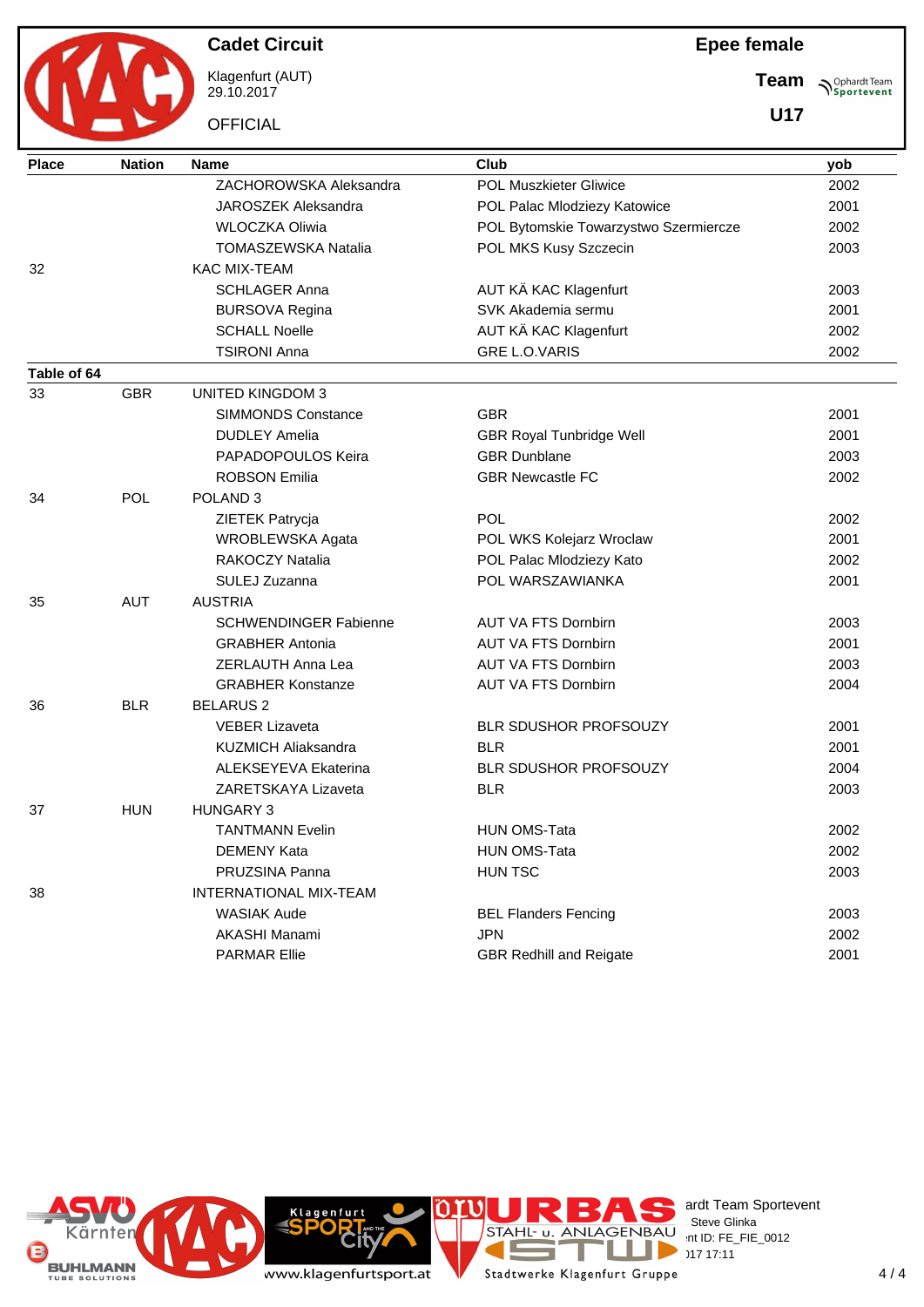

Klagenfurt (AUT) 29.10.2017

CORRECTION #1

**Epee female**

**Team Sportevent** 

**U17**

| <b>Referees activity</b> |  |
|--------------------------|--|
|--------------------------|--|

|            |   |         | <b>Nation Foil Epee Sabre Name</b> | $\overline{A}$ | $\, {\bf B}$ | $\mathbf C$  | D            | E            | п            | H            | G            | F            | $\mathsf P$  | $\mathbf{o}$ | $\mathsf{N}$ | M            | L            | $\pmb{\mathsf{K}}$ | J            | $\mathbf Q$  | Ref                     | Vid                 | Ass         |
|------------|---|---------|------------------------------------|----------------|--------------|--------------|--------------|--------------|--------------|--------------|--------------|--------------|--------------|--------------|--------------|--------------|--------------|--------------------|--------------|--------------|-------------------------|---------------------|-------------|
| <b>AUT</b> | D | CN      | <b>TERSCINAR</b><br>Peter          | $\mathbf{1}$   | $\mathbf{1}$ | $\mathbf{1}$ | $\mathbf{1}$ |              |              |              | $\mathbf{1}$ |              |              |              |              |              |              |                    |              | $\mathbf{1}$ | 6                       | $\Omega$            | $\Omega$    |
|            |   |         | <b>KNECHTL</b><br>Lukas            |                | $\mathbf{1}$ | $\mathbf{1}$ | $\mathbf{1}$ |              |              |              |              | $\mathbf{1}$ |              |              |              | $\mathbf{1}$ |              |                    |              |              | 5                       | $\mathbf 0$         | $\pmb{0}$   |
|            |   |         | <b>LACH Werner</b>                 | $\mathbf{1}$   | $\mathbf{1}$ | $\mathbf{1}$ |              |              |              |              |              |              |              |              |              |              |              |                    |              |              | 3                       | $\mathbf 0$         | $\mathbf 0$ |
| <b>BLR</b> |   |         | <b>PRYIEMKA</b><br>Valery          |                | $\mathbf{1}$ | $\mathbf{1}$ |              | $\mathbf{1}$ |              |              |              | $\mathbf{1}$ |              |              |              |              |              |                    | $\mathbf{1}$ |              | 5                       | $\mathbf{0}$        | $\mathbf 0$ |
| <b>GBR</b> |   |         | AYANWALE<br>Kola                   | $\mathbf{1}$   | $\mathbf{1}$ | $\mathbf{1}$ |              | $\mathbf{1}$ |              | $\mathbf{1}$ |              |              |              |              | $\mathbf{1}$ |              |              |                    |              |              | 6                       | $\Omega$            | 0           |
|            |   |         | <b>BLACKMORE</b><br>Noah           | $\mathbf{1}$   | $\mathbf{1}$ | $\mathbf{1}$ | $\mathbf{1}$ |              |              | 1            |              |              |              |              |              |              |              |                    |              | $\mathbf{1}$ | 6                       | $\mathbf 0$         | $\pmb{0}$   |
|            |   |         | <b>LINES Andrew</b>                |                | $\mathbf{1}$ | $\mathbf{1}$ | $\mathbf{1}$ |              | $\mathbf{1}$ |              |              |              |              | $\mathbf{1}$ |              |              |              |                    |              |              | 5                       | $\mathbf 0$         | $\mathbf 0$ |
| <b>HUN</b> |   | $\sf B$ | <b>MARKOVICS</b><br>Gyorgy         | $\mathbf{1}$   | $\mathbf{1}$ | $\mathbf{1}$ |              | $\mathbf{1}$ |              |              |              |              |              |              |              |              |              |                    |              |              | $\overline{\mathbf{4}}$ | $\mathbf 0$         | $\mathbf 0$ |
|            |   |         | <b>HONTI-KISS</b><br>Dominika      |                | $\mathbf{1}$ | $\mathbf{1}$ |              | $\mathbf{1}$ |              | $\mathbf{1}$ |              |              |              |              |              | $\mathbf{1}$ |              |                    |              |              | 5                       | $\mathsf{O}\xspace$ | 0           |
| <b>ITA</b> |   |         | <b>FREZZA Pietro</b>               |                | $\mathbf{1}$ | $\mathbf{1}$ |              | $\mathbf{1}$ |              | $\mathbf{1}$ |              |              |              |              |              |              |              | $\mathbf{1}$       |              |              | $\sqrt{5}$              | 0                   | 0           |
| <b>POL</b> |   | $\sf B$ | <b>SZCZESNIAK</b><br>Piotr         |                | $\mathbf{1}$ | $\mathbf{1}$ | $\mathbf{1}$ |              |              |              | $\mathbf{1}$ |              | $\mathbf{1}$ |              |              |              |              |                    |              |              | 5                       | $\mathbf 0$         | $\mathbf 0$ |
|            |   |         | <b>GRYT Maciej</b>                 | $\mathbf{1}$   | $\mathbf{1}$ | $\mathbf{1}$ |              | $\mathbf{1}$ |              |              |              | $\mathbf{1}$ |              |              |              | $\mathbf{1}$ |              |                    |              |              | 6                       | $\mathbf 0$         | $\mathbf 0$ |
| <b>ROU</b> |   |         | PIRVAN Marin<br>dorian             |                | $\mathbf{1}$ | $\mathbf{1}$ | $\mathbf{1}$ |              | $\mathbf{1}$ |              |              |              |              |              |              |              |              |                    |              |              | 4                       | $\mathbf 0$         | $\mathbf 0$ |
|            |   |         | MANOLACHE<br>Christina             | $\overline{1}$ | $\mathbf{1}$ | $\mathbf{1}$ | $\mathbf{1}$ |              |              |              |              | $\mathbf{1}$ |              |              |              |              |              | $\mathbf{1}$       |              |              | 6                       | 0                   | 0           |
| <b>SLO</b> |   | $\sf B$ | JEZA Jure                          |                | $\mathbf{1}$ | $\mathbf{1}$ |              | $\mathbf{1}$ |              |              | $\mathbf{1}$ |              | $\mathbf{1}$ |              |              |              |              |                    |              |              | $\sqrt{5}$              | 0                   | 0           |
|            |   | $\sf B$ | <b>TOBIAS</b><br>Simona            | $\mathbf{1}$   | $\mathbf{1}$ | $\mathbf{1}$ | $\mathbf{1}$ |              | $\mathbf{1}$ |              |              |              |              |              |              |              | $\mathbf{1}$ |                    |              |              | 6                       | $\mathbf 0$         | $\mathbf 0$ |
| <b>SUI</b> |   | N       | <b>GÄCHTER</b><br>Christophe       | $\mathbf{1}$   | $\mathbf{1}$ | $\mathbf{1}$ |              | $\mathbf{1}$ | $\mathbf{1}$ |              |              |              |              |              |              |              |              | $\mathbf{1}$       |              |              | 6                       | $\mathbf 0$         | $\mathbf 0$ |
| <b>SVK</b> | P | В       | <b>TURANOVA</b><br>Kristina        |                | $\mathbf{1}$ | $\mathbf{1}$ | $\mathbf{1}$ |              | $\mathbf{1}$ |              |              |              |              | $\mathbf{1}$ |              |              |              |                    |              |              | 5                       | $\mathbf 0$         | 0           |
|            |   |         | <b>HUNCAROVA</b><br>Katarina       |                | $\mathbf{1}$ | $\mathbf{1}$ |              | $\mathbf{1}$ |              |              | $\mathbf{1}$ |              |              | $\mathbf{1}$ |              |              |              |                    |              |              | 5                       | $\mathbf 0$         | 0           |
|            |   |         | <b>CELLEROVA</b><br>Michala        | $\mathbf{1}$   | $\mathbf{1}$ | $\mathbf{1}$ |              | $\mathbf{1}$ |              |              | $\mathbf{1}$ |              |              |              | $\mathbf{1}$ |              |              |                    |              |              | 6                       | $\pmb{0}$           | 0           |
| <b>UKR</b> |   |         | TYMOSHENKO 1<br>Ruslan             |                | $\mathbf{1}$ | $\mathbf{1}$ | $\mathbf{1}$ |              |              | $\mathbf{1}$ |              |              |              |              |              |              |              |                    | $\mathbf{1}$ |              | 6                       | $\mathbf 0$         | 0           |
| <b>USA</b> |   |         | <b>BELANICH</b><br>Susan           | $\mathbf{1}$   | $\mathbf{1}$ | $\mathbf{1}$ |              | $\mathbf{1}$ |              |              |              | $\mathbf{1}$ |              |              |              |              | $\mathbf{1}$ |                    |              |              | 6                       | $\Omega$            | $\mathbf 0$ |
|            |   |         | <b>MANDOKI</b><br>Sandor           |                | $\mathbf{1}$ | $\mathbf{1}$ |              | $\mathbf{1}$ |              | $\mathbf{1}$ |              |              |              |              |              |              |              |                    | $\mathbf{1}$ |              | 5                       | $\pmb{0}$           | $\mathbf 0$ |

23 Referees



 $1/1$